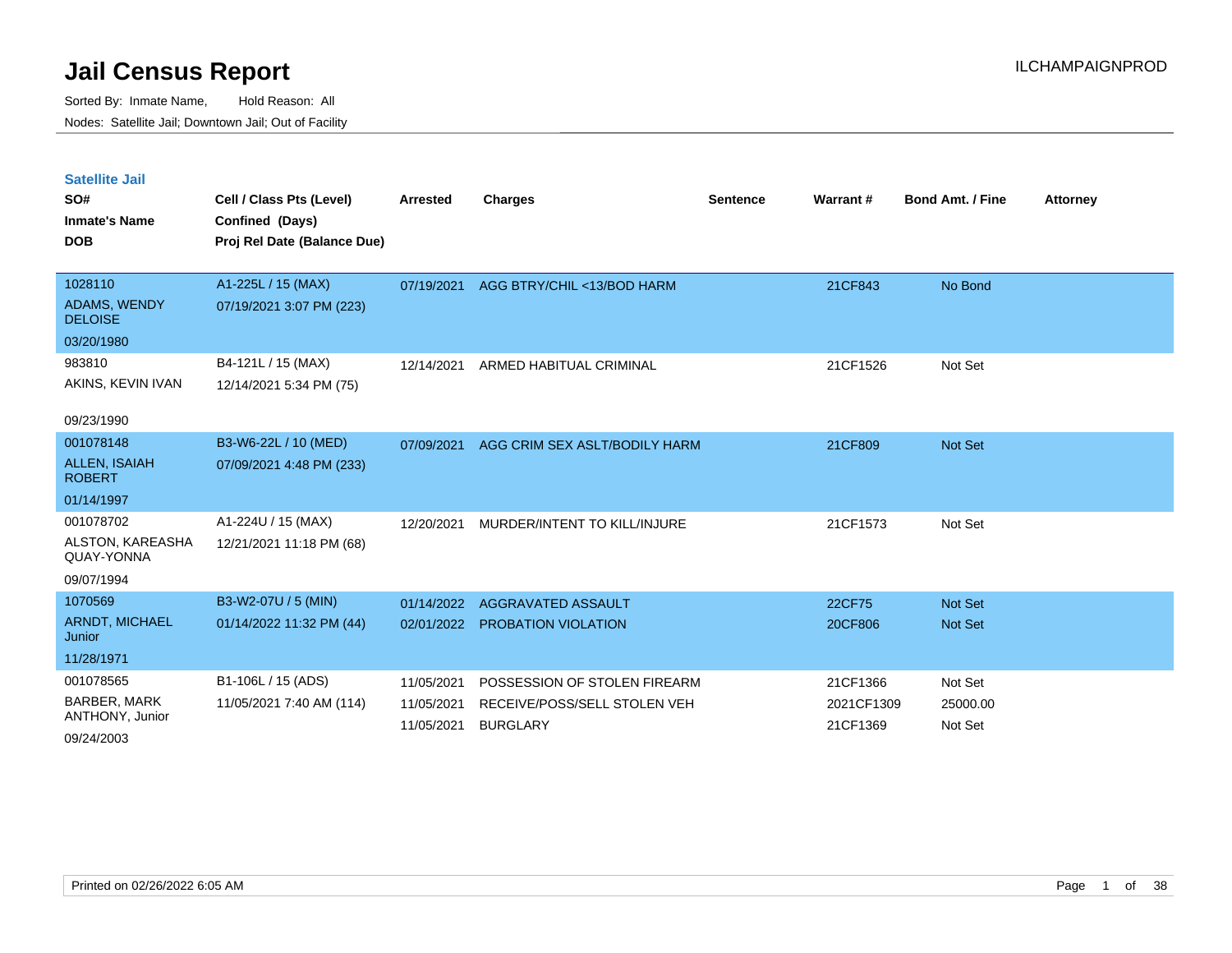| SO#<br><b>Inmate's Name</b><br><b>DOB</b><br>518851<br><b>BARKER, ALEXANDER</b><br><b>MASSIE</b> | Cell / Class Pts (Level)<br>Confined (Days)<br>Proj Rel Date (Balance Due)<br>B1-105U / 10 (MED)<br>01/11/2022 2:37 PM (47) | Arrested<br>01/11/2022<br>01/11/2022                 | <b>Charges</b><br>DRIVING ON REVOKED LICENSE<br>01/11/2022 OBSTRUCTING IDENTIFICATION<br><b>FELON POSS/USE WEAPON/FIREARM</b>                               | <b>Sentence</b> | <b>Warrant#</b><br>2020TR16539<br>2020CM222<br>20CF361 | <b>Bond Amt. / Fine</b><br>1500.00<br>1500.00<br>15000.00 | <b>Attorney</b> |
|--------------------------------------------------------------------------------------------------|-----------------------------------------------------------------------------------------------------------------------------|------------------------------------------------------|-------------------------------------------------------------------------------------------------------------------------------------------------------------|-----------------|--------------------------------------------------------|-----------------------------------------------------------|-----------------|
| 09/24/1986                                                                                       |                                                                                                                             | 01/11/2022<br>01/11/2022<br>01/11/2022               | POSS AMT CON SUB EXCEPT(A)/(D)<br><b>BAD CHK/OBTAIN CON PROP/&gt;150</b><br><b>BAD CHK/OBTAIN CON PROP/&gt;150</b><br>01/11/2022 METH DELIVERY/15<100 GRAMS | 20y (DOC)       | 2020CF863<br>20CF192<br>19CF1686<br>20CF1383           | 15000.00<br>15000.00<br>15000.00<br>No Bond               |                 |
| 1073281<br><b>BASLER, MONET</b><br><b>MARISA</b><br>08/17/1994                                   | A1-227L / 5 (MIN)<br>11/15/2021 11:08 PM (104)                                                                              | 11/15/2021                                           | DOM BTRY/CONTACT/1-2 PRECONV                                                                                                                                |                 | 2021CF206                                              | 5000.00                                                   |                 |
| 969121<br><b>BECKLEY, ANTHONY</b><br><b>PATRICK</b><br>06/30/1989                                | A4-206L / 15 (MAX)<br>11/25/2021 7:16 PM (94)                                                                               | 11/25/2021                                           | <b>CRIM TRESPASS TO RESIDENCE</b>                                                                                                                           |                 | 21CF1444                                               | Not Set                                                   |                 |
| 517915<br>BOXLEY, CHARLES<br><b>OMAR</b><br>01/10/1985                                           | B3-W1-01U / 5 (MIN)<br>08/03/2021 2:18 PM (208)                                                                             | 08/03/2021<br>08/03/2021<br>08/03/2021               | <b>BURGLARY</b><br><b>BURGLARY</b><br>FORGERY/ISSUE/DELIVER DOCUMENT                                                                                        |                 | 21CF289<br>21CF679                                     | 20000.00<br>20000.00<br>No Bond                           |                 |
| 923208<br><b>BREADY, ANDREW</b><br><b>NICHOLAS</b><br>06/08/1988                                 | B3-W3-12L / 10 (MED)<br>01/22/2022 7:43 PM (36)                                                                             | 01/22/2022                                           | <b>CRIM TRES TO RES/PERS PRESENT</b>                                                                                                                        |                 | 22CF92                                                 | Not Set                                                   |                 |
| 001078880<br><b>BROACH, CAREU</b><br>02/27/2003                                                  | BOOKH-3<br>02/25/2022 3:58 PM (2)                                                                                           | 02/25/2022<br>02/25/2022<br>02/25/2022<br>02/25/2022 | UNLAWFUL USE OF A WEAPON<br>POSSESSION OF STOLEN FIREARM<br>ARMED VIOLENCE/CATEGORY I<br>AGG DISCHARGE FIREARM/BLDG/SCH                                     |                 | 22CFAWOW<br>22CFAWOW<br>22CFAWOW<br>22600096201        | Not Set<br>Not Set<br>Not Set<br>No Bond                  |                 |
| 61675<br><b>BROWN, ANTONIO</b><br><b>BURNETT</b><br>03/04/1983                                   | B1-202L / 10 (MED)<br>02/10/2022 3:28 PM (17)                                                                               |                                                      | 02/10/2022 AGG DISCHARGE FIREARM/OCC BLDG                                                                                                                   |                 | 20CF374                                                | 100000.00                                                 |                 |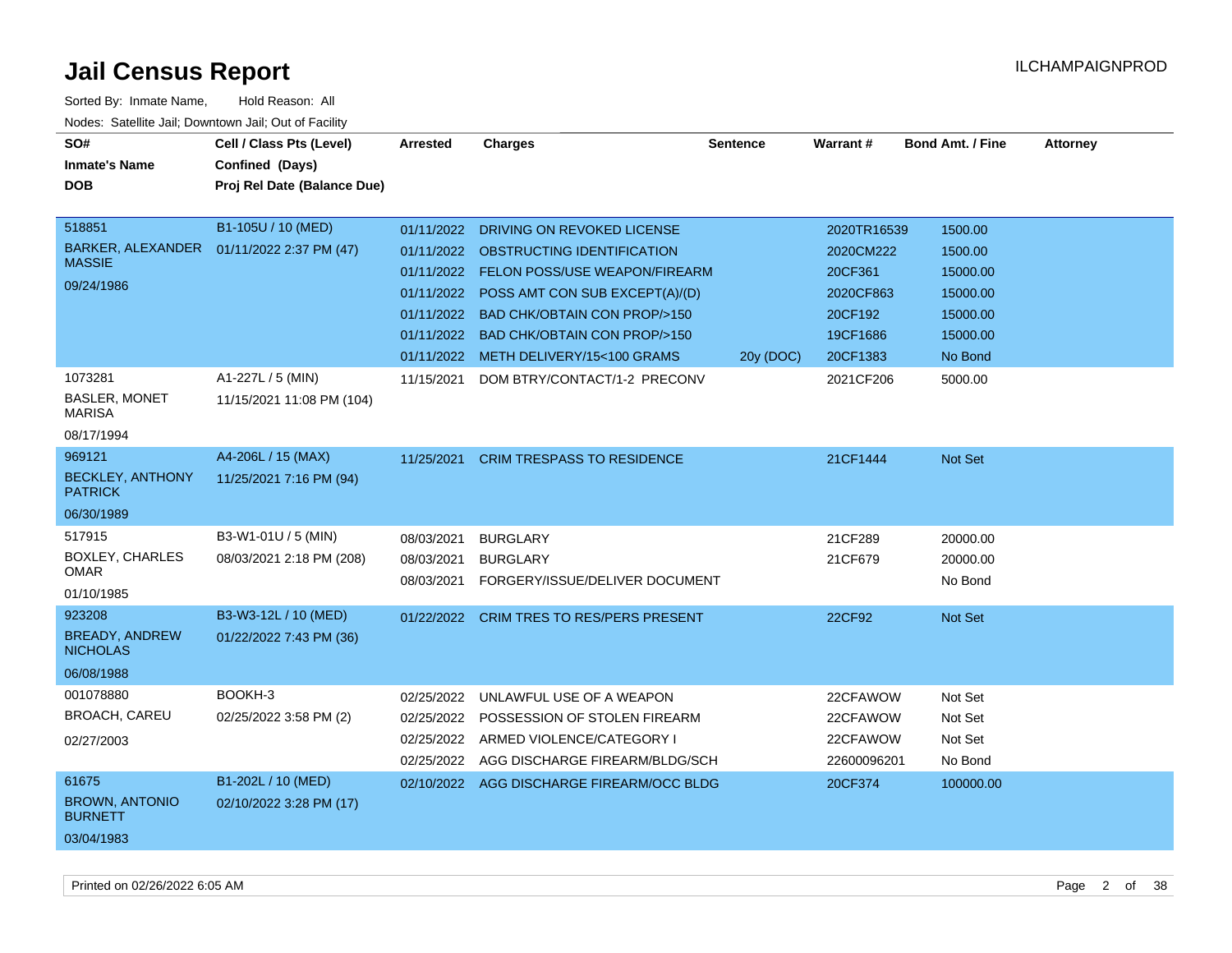Sorted By: Inmate Name, Hold Reason: All Nodes: Satellite Jail; Downtown Jail; Out of Facility

| 110a00. 0atomto 0an, Domntonn 0an, 0at 011 aoint |                             |                   |                                    |                 |            |                         |                 |
|--------------------------------------------------|-----------------------------|-------------------|------------------------------------|-----------------|------------|-------------------------|-----------------|
| SO#                                              | Cell / Class Pts (Level)    | <b>Arrested</b>   | <b>Charges</b>                     | <b>Sentence</b> | Warrant#   | <b>Bond Amt. / Fine</b> | <b>Attorney</b> |
| <b>Inmate's Name</b>                             | Confined (Days)             |                   |                                    |                 |            |                         |                 |
| <b>DOB</b>                                       | Proj Rel Date (Balance Due) |                   |                                    |                 |            |                         |                 |
| 1018137                                          | A2-222U / 5 (ADS)           | 02/23/2022        | POSSESSING A CONTROLLED SUBSTANC   |                 | 20 CF 1009 | No Bond                 |                 |
| <b>BROWN, ASHLEY</b><br><b>SHAUNTRELL</b>        | 02/23/2022 3:25 PM (4)      |                   |                                    |                 |            |                         |                 |
| 09/08/1993                                       | 3/24/2022 (0.00)            |                   |                                    |                 |            |                         |                 |
| 001078008                                        | A4-201L / 15 (ADS)          | 02/15/2022        | AGG BATTERY/DISCHARGE FIREARM      |                 | 21CF1090   | 500000.00               |                 |
| <b>BROWN, CODY</b><br><b>RUSSELL</b>             | 02/15/2022 9:17 AM (12)     |                   |                                    |                 |            |                         |                 |
| 02/15/2004                                       |                             |                   |                                    |                 |            |                         |                 |
| 51247                                            | B1-202U / 10 (MED)          | 04/15/2021        | FELON POSS/USE WEAPON/FIREARM      |                 | 21CF411    | Not Set                 |                 |
| <b>BROWN, DANTE</b><br><b>MAURICE</b>            | 04/15/2021 6:24 PM (318)    |                   |                                    |                 |            |                         |                 |
| 04/19/1979                                       |                             |                   |                                    |                 |            |                         |                 |
| 990921                                           | B4-122L / 15 (MAX)          | 01/20/2022        | MFG/DEL 1<15 GR COCAINE/ANLG       |                 | 19CF369    | 25000.00                |                 |
| <b>BROWN, QUINTIN</b><br><b>MARSHAUN</b>         | 01/20/2022 7:19 PM (38)     |                   | 01/20/2022 ARMED HABITUAL CRIMINAL |                 | 21CF935    | 750000.00               |                 |
| 09/26/1991                                       |                             |                   |                                    |                 |            |                         |                 |
| 29957                                            | B4-222L / 15 (MAX)          | 11/13/2021        | FELON POSS/USE WEAPON/FIREARM      |                 | 21CF1390   | Not Set                 |                 |
| <b>BROWN, RODNEY</b><br><b>LOUIS</b>             | 11/13/2021 8:57 PM (106)    | 11/13/2021        | AGG CRIM SX AB/>5 YR OLDER VIC     |                 | 2019CF0718 | 250000.00               |                 |
| 01/07/1968                                       |                             |                   |                                    |                 |            |                         |                 |
| 981645                                           | B4-224L / 15 (MAX)          | 01/27/2022 MURDER |                                    |                 | 22CF114    | 1000000.00              |                 |
| BRUMFIELD,<br>JONATHAN EZEKEIL                   | 01/27/2022 8:15 PM (31)     |                   |                                    |                 |            |                         |                 |
| 08/03/1989                                       |                             |                   |                                    |                 |            |                         |                 |
| 001078739                                        | A2-122L / 5 (ADS)           | 01/05/2022        | <b>CRIMINAL TRESPASS BUILDING</b>  |                 | 2020CM392  | 1000.00                 |                 |
| BRYANT, JUDITH ANN                               | 01/05/2022 6:36 PM (53)     |                   |                                    |                 |            |                         |                 |
| 10/22/1957                                       |                             |                   |                                    |                 |            |                         |                 |
| 001078166                                        | A2-222L / 15 (ADS)          |                   | 02/21/2022 RESIDENTIAL BURGLARY    |                 | 22CF204    | Not Set                 |                 |
| <b>BURDEN, DESIRAY</b><br>LASHAY                 | 02/21/2022 2:13 AM (6)      |                   |                                    |                 |            |                         |                 |
| 12/30/2002                                       |                             |                   |                                    |                 |            |                         |                 |

Printed on 02/26/2022 6:05 AM Page 3 of 38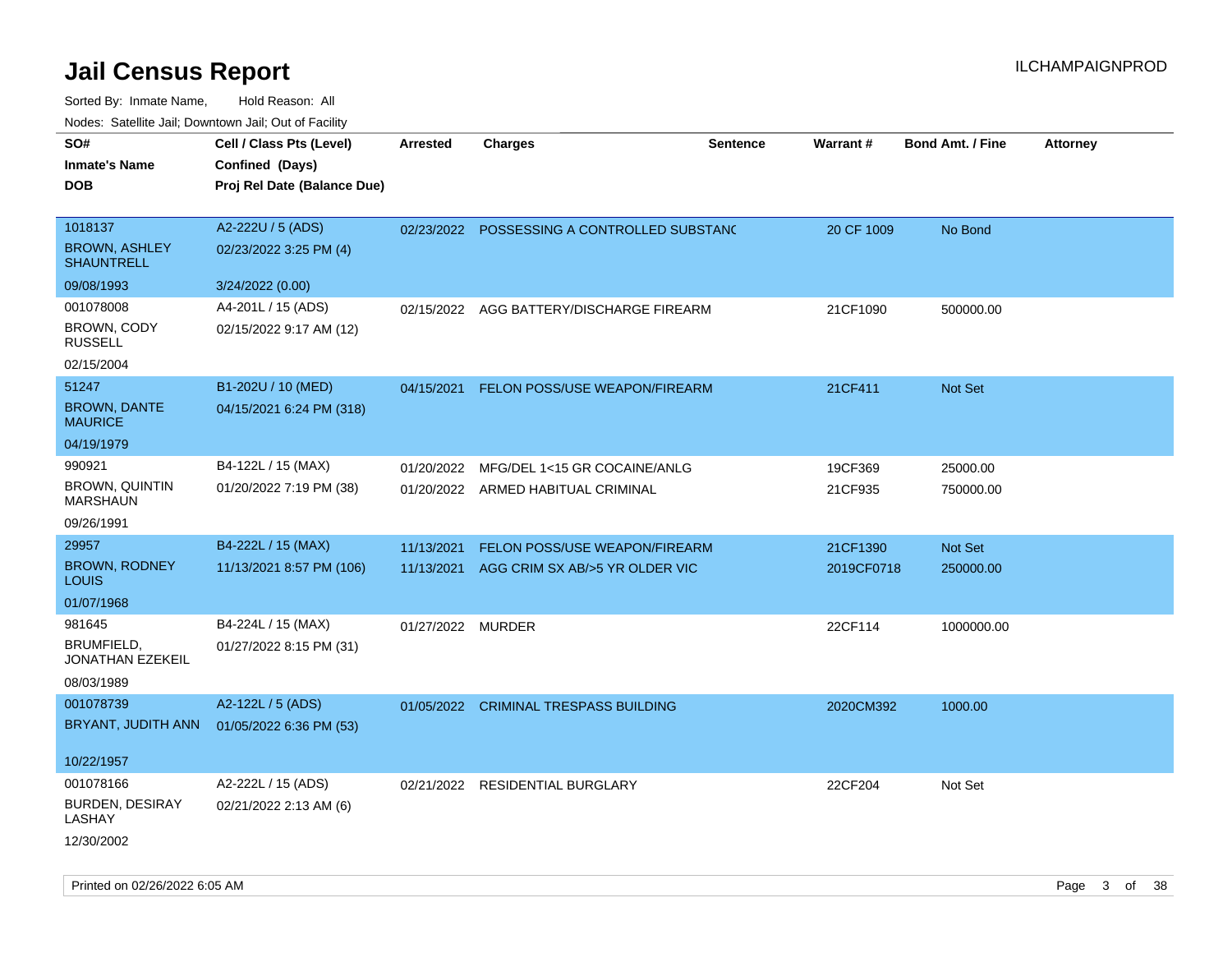| rouce. Calcinic Jan, Downtown Jan, Out or Facility |                             |                 |                                          |          |              |                         |                 |
|----------------------------------------------------|-----------------------------|-----------------|------------------------------------------|----------|--------------|-------------------------|-----------------|
| SO#                                                | Cell / Class Pts (Level)    | <b>Arrested</b> | <b>Charges</b>                           | Sentence | Warrant#     | <b>Bond Amt. / Fine</b> | <b>Attorney</b> |
| <b>Inmate's Name</b>                               | Confined (Days)             |                 |                                          |          |              |                         |                 |
| DOB                                                | Proj Rel Date (Balance Due) |                 |                                          |          |              |                         |                 |
|                                                    |                             |                 |                                          |          |              |                         |                 |
| 1047579                                            | A2-223U                     |                 | 02/24/2022 ARMED ROBBERY/NO FIREARM      |          | 22CF232      | Not Set                 |                 |
| <b>BUTLER, TAMYRA</b><br><b>COSHAWN</b>            | 02/24/2022 5:40 AM (3)      |                 |                                          |          |              |                         |                 |
| 07/06/1988                                         |                             |                 |                                          |          |              |                         |                 |
| 001077954                                          | B3-W7-28L / 10 (MED)        | 12/21/2021      | <b>RESIDENTIAL BURGLARY</b>              |          | 21CF1570     | Not Set                 |                 |
| CALKINS, STEVEN RAY 12/21/2021 6:35 AM (68)        |                             |                 |                                          |          |              |                         |                 |
|                                                    |                             |                 |                                          |          |              |                         |                 |
| 01/01/1992                                         |                             |                 |                                          |          |              |                         |                 |
| 39474                                              | B1-101U / 10 (ADS)          | 07/06/2021      | MFG/DEL 15<100 GR HEROIN/ANLG            |          | 21CF792      | Not Set                 |                 |
| CAMPBELL, AARON<br><b>JACOB</b>                    | 07/06/2021 11:56 PM (236)   |                 |                                          |          |              |                         |                 |
| 07/18/1974                                         |                             |                 |                                          |          |              |                         |                 |
| 1060436                                            | B1-106U / 10 (MED)          | 01/06/2022      | AGGRAVATED UNLAWFUL RESTRAINT            |          | 22CF29       | Not Set                 |                 |
| CARTER, DERESHEO<br>DEWAYNE                        | 01/06/2022 8:43 PM (52)     |                 | 01/06/2022 FELON ESCAPE/PEACE OFFICER    |          | 22CF28       | Not Set                 |                 |
| 09/10/1991                                         |                             |                 |                                          |          |              |                         |                 |
| 001077353                                          | B1-104U / 15 (MAX)          | 02/12/2022      | ALCOHOL SALES - MINOR 19-20              |          | 2020OV127    | 1000.00                 |                 |
| CARTER, JAMES<br><b>IVORY</b>                      | 02/13/2022 1:19 AM (14)     |                 | 02/12/2022 FELON POSS/USE WEAPON/FIREARM |          | 22CF173      | No Bond                 |                 |
| 08/12/2000                                         |                             |                 |                                          |          |              |                         |                 |
| 958898                                             | BOOKH-4 / 15 (ADS)          |                 | 02/08/2022 AGGRAVATED DOMESTIC BATTERY   |          | 2021 CF 1409 | Not Set                 |                 |
| CHAMBERS, GARY<br>DANTE                            | 02/08/2022 2:27 PM (19)     |                 |                                          |          |              |                         |                 |
| 05/24/1973                                         | 3/2/2022 (0.00)             |                 |                                          |          |              |                         |                 |
| 1029088                                            | B1-201U / 10 (MED)          | 12/21/2021      | <b>FELON POSS/USE FIREARM PRIOR</b>      |          | 21CF1338     | 250000.00               |                 |
| <b>CHAPPLE, MALIK</b><br><b>BIANCO</b>             | 12/22/2021 10:02 AM (67)    |                 |                                          |          |              |                         |                 |
| 10/25/1994                                         |                             |                 |                                          |          |              |                         |                 |
| 001078812                                          | B1-206U / 15 (MAX)          |                 | 02/01/2022 ARMED ROBBERY/ARMED W/FIREARM |          | 22CF145      | Not Set                 |                 |
| COBB, SINTRAE<br>SANCHEZ                           | 02/01/2022 8:33 PM (26)     |                 |                                          |          |              |                         |                 |
| 07/05/2002                                         |                             |                 |                                          |          |              |                         |                 |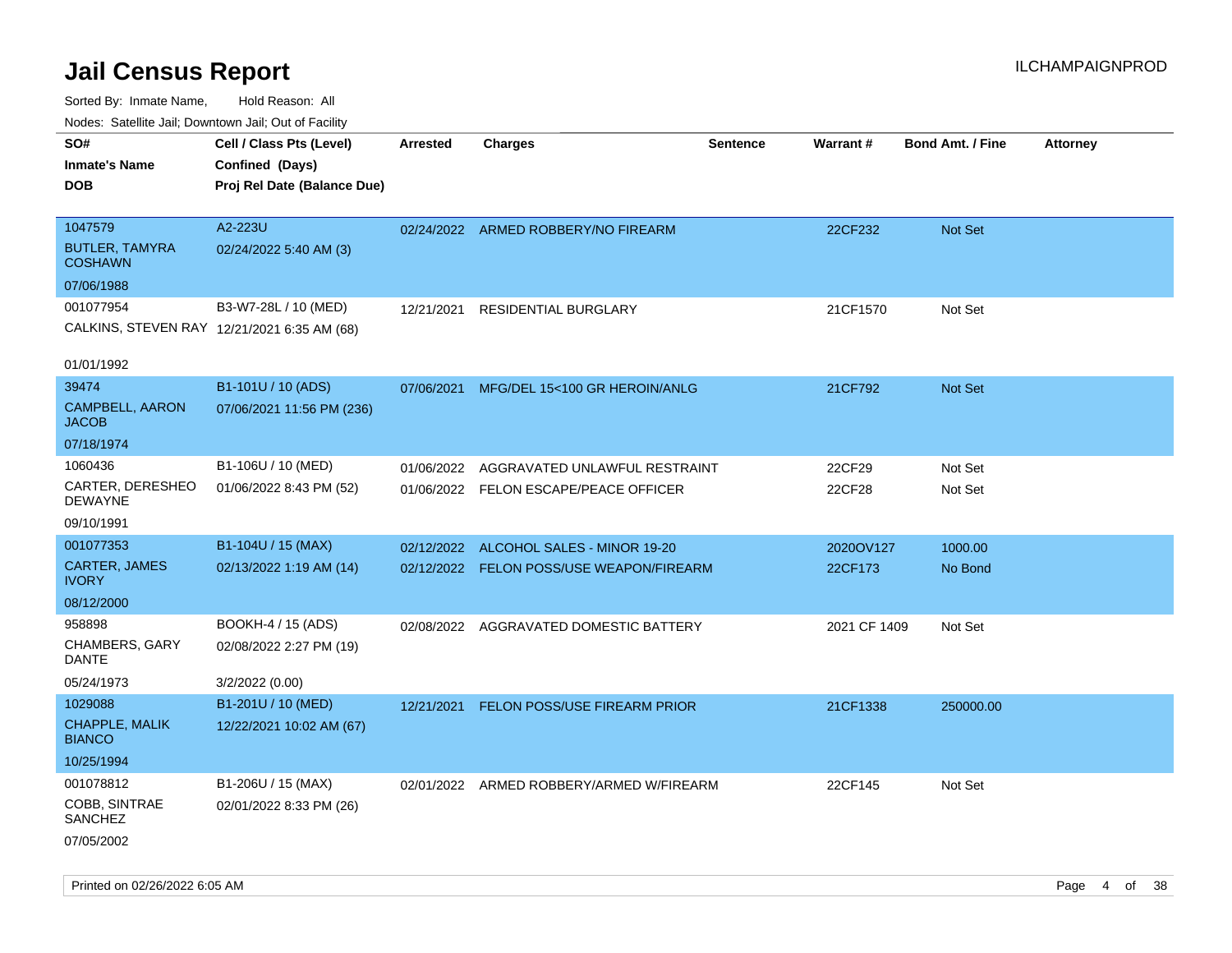| SO#<br><b>Inmate's Name</b><br><b>DOB</b>              | Cell / Class Pts (Level)<br>Confined (Days)<br>Proj Rel Date (Balance Due) | <b>Arrested</b>                                      | <b>Charges</b>                                                                                                                    | <b>Sentence</b> | <b>Warrant#</b>                                      | <b>Bond Amt. / Fine</b>                  | <b>Attorney</b> |    |     |
|--------------------------------------------------------|----------------------------------------------------------------------------|------------------------------------------------------|-----------------------------------------------------------------------------------------------------------------------------------|-----------------|------------------------------------------------------|------------------------------------------|-----------------|----|-----|
| 001077485<br><b>COLBERT, ARIEANA</b><br><b>FELICIA</b> | A1-227U / 15 (MAX)<br>12/21/2021 2:08 PM (68)                              | 12/21/2021                                           | MURDER/INTENT TO KILL/INJURE                                                                                                      |                 | 2021CF1282                                           | 1000000.00                               |                 |    |     |
| 12/13/2000                                             |                                                                            |                                                      |                                                                                                                                   |                 |                                                      |                                          |                 |    |     |
| 34805<br>11/16/1971                                    | B4-227U / 15 (MAX)<br>CONERLY, KIN JOSEPH 10/01/2021 1:53 AM (149)         | 10/01/2021<br>10/01/2021<br>10/06/2021               | DOMESTIC BATTERY<br>ARMED HABITUAL CRIMINAL<br>POSS STOLEN VEHICLE > \$25,000                                                     |                 | 21CF1183<br>21CF1184<br>19CF1786                     | Not Set<br>Not Set<br>Not Set            |                 |    |     |
| 1074319                                                | B1-104L / 15 (MAX)                                                         | 10/12/2021                                           | AGGRAVATED CRUELTY TO ANIMALS                                                                                                     |                 | 21CF1238                                             | <b>Not Set</b>                           |                 |    |     |
| <b>CRAIG, DAVUCCI</b><br><b>DAVION</b>                 | 10/12/2021 11:36 AM (138)                                                  | 10/14/2021                                           | <b>MURDER</b>                                                                                                                     |                 | 21CF1239                                             | <b>Not Set</b>                           |                 |    |     |
| 08/02/2001                                             |                                                                            |                                                      |                                                                                                                                   |                 |                                                      |                                          |                 |    |     |
| 001078832<br>CRAWFORD,<br>LAMARKUS LAVELL              | B1-201L / 10 (MED)<br>02/10/2022 2:32 PM (17)                              |                                                      | 02/10/2022 FELON POSS/USE WEAPON/FIREARM                                                                                          | 3y(DOC)         | 21CF350                                              | No Bond                                  |                 |    |     |
| 07/04/1989                                             |                                                                            |                                                      |                                                                                                                                   |                 |                                                      |                                          |                 |    |     |
| 001077549<br>CRISTOBAL-MATEO,<br><b>CRISTOBAL</b>      | B2-T3-10L / 10 (SPH)<br>12/22/2020 1:17 PM (432)                           | 12/22/2020                                           | <b>PRED CRIM SEX ASLT/VICTIM &lt;13</b>                                                                                           |                 | 2020CF1469                                           | <b>Not Set</b>                           |                 |    |     |
| 12/02/1988                                             |                                                                            |                                                      |                                                                                                                                   |                 |                                                      |                                          |                 |    |     |
| 001078881<br>CROSE, ALEXIS DIANE<br>12/05/1998         | BOOKF-2                                                                    | 02/26/2022<br>02/26/2022<br>02/26/2022<br>02/26/2022 | DRVG UNDER INFLU OF ALCOHOL<br>DRVG UNDER INFLU OF ALCOHOL<br><b>IMPROPER TRAFFIC LANE USAGE</b><br>DRIVING 15-20 MPH ABOVE LIMIT |                 | 2022DTAWOW<br>2022DTAWOW<br>2022TRAWOW<br>2022TRAWOW | 1000.00<br>Not Set<br>Not Set<br>Not Set |                 |    |     |
| 25022                                                  | A3-217L / 10 (ADS)                                                         |                                                      | 02/17/2022 AGG DUI/2/PASS<16                                                                                                      |                 | 2021CF560                                            | No Bond                                  |                 |    |     |
| <b>CRUMP, ROBERT</b><br><b>ANTHONY</b>                 | 02/17/2022 11:48 AM (10)                                                   |                                                      |                                                                                                                                   |                 |                                                      |                                          |                 |    |     |
| 02/06/1966                                             | 3/3/2022 (0.00)                                                            |                                                      |                                                                                                                                   |                 |                                                      |                                          |                 |    |     |
| 988538                                                 | B3-W7-27U / 10 (MED)                                                       | 12/21/2021                                           | AGGRAVATED DOMESTIC BATTERY                                                                                                       |                 | 21CF1564                                             | Not Set                                  |                 |    |     |
| DAVIDSON, HARLEY<br><b>KYLE SCOTT</b>                  | 12/21/2021 5:45 AM (68)                                                    |                                                      |                                                                                                                                   |                 |                                                      |                                          |                 |    |     |
| 08/05/1990                                             | 4/18/2022 (0.00)                                                           |                                                      |                                                                                                                                   |                 |                                                      |                                          |                 |    |     |
| Printed on 02/26/2022 6:05 AM                          |                                                                            |                                                      |                                                                                                                                   |                 |                                                      |                                          | Page<br>5       | of | -38 |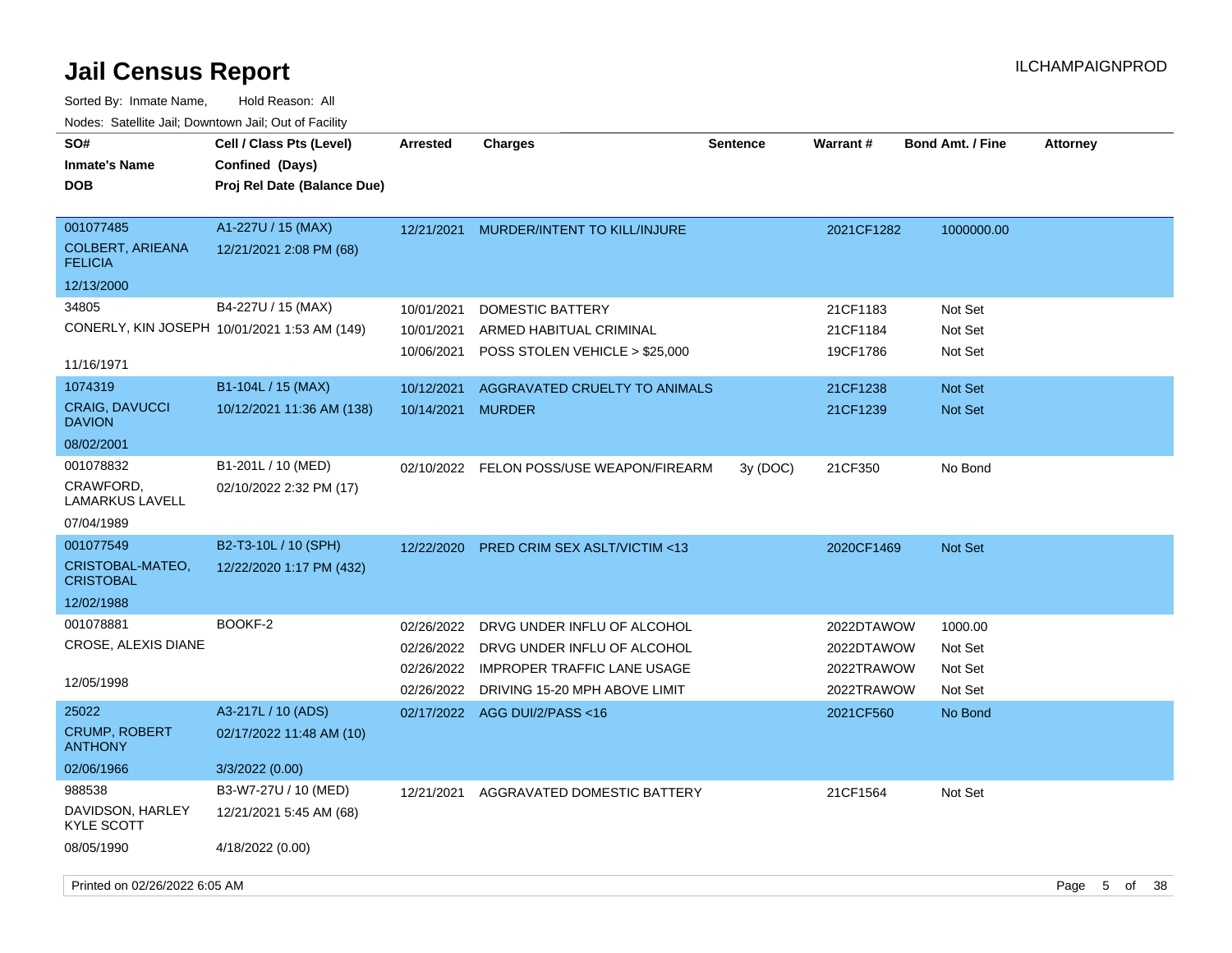Sorted By: Inmate Name, Hold Reason: All Nodes: Satellite Jail; Downtown Jail; Out of Facility

| SO#                                     | Cell / Class Pts (Level)    | <b>Arrested</b> | <b>Charges</b>                           | <b>Sentence</b> | Warrant#   | <b>Bond Amt. / Fine</b> | <b>Attorney</b> |
|-----------------------------------------|-----------------------------|-----------------|------------------------------------------|-----------------|------------|-------------------------|-----------------|
| <b>Inmate's Name</b>                    | Confined (Days)             |                 |                                          |                 |            |                         |                 |
| <b>DOB</b>                              | Proj Rel Date (Balance Due) |                 |                                          |                 |            |                         |                 |
|                                         |                             |                 |                                          |                 |            |                         |                 |
| 1023587                                 | A4-105U / 15 (MAX)          | 09/24/2021      | MFG/DEL CANNABIS/2.5-10 GRAMS            |                 | 21CF1155   | Not Set                 |                 |
| DAVIS, MARTIN<br><b>DENNIS</b>          | 09/24/2021 9:38 PM (156)    | 09/24/2021      | ARMED HABITUAL CRIMINAL                  |                 | 2021-CF681 | 500000.00               |                 |
| 12/02/1994                              |                             |                 |                                          |                 |            |                         |                 |
| 001078538                               | A4-107L / 10 (MED)          | 10/26/2021      | CRIM SEX ASSAULT/FORCE                   |                 | 21CF1301   | Not Set                 |                 |
| DAWKINS, LEN                            | 10/26/2021 8:18 PM (124)    |                 |                                          |                 |            |                         |                 |
| 03/23/1987                              |                             |                 |                                          |                 |            |                         |                 |
| 56972                                   | B3-W8-32L / 10 (MED)        | 08/30/2021      | POSS STOLEN VEHICLE > \$25,000           |                 | 21CF1044   | Not Set                 |                 |
| DAY, DANIEL JOSEPH                      | 08/30/2021 3:07 PM (181)    | 09/04/2021      | <b>BURGLARY</b>                          |                 | 21CF1054   | <b>Not Set</b>          |                 |
|                                         |                             |                 |                                          |                 |            |                         |                 |
| 10/16/1982                              |                             |                 |                                          |                 |            |                         |                 |
| 64070                                   | BOOKH-8 / 10 (ADS)          | 02/18/2022      | <b>BURGLARY</b>                          |                 | 21CF1176   | 20000.00                |                 |
| DECKER, ANTHONY V                       | 02/18/2022 6:52 PM (9)      | 02/18/2022      | POSSESSION OF METH< 5 GRAMS              |                 | 21CF1205   | 15000.00                |                 |
|                                         |                             |                 | 02/18/2022 DRIVING ON SUSPENDED LICENSE  |                 | 21TR8418   | 3000.00                 |                 |
| 11/27/1982                              |                             |                 |                                          |                 |            |                         |                 |
| 64463                                   | B4-224U / 15 (MAX)          | 02/11/2022      | AGG DUI/3/BAC 0.16+                      | 14m (DOC)       | 21CF676    | No Bond                 |                 |
| DOOLEY, CALVIN<br><b>DARWOOD</b>        | 02/11/2022 11:24 AM (16)    |                 | 02/11/2022 AGG DUI/3/BAC 0.16+           | 18m (DOC)       | 20CF1326   | No Bond                 |                 |
| 05/13/1982                              |                             |                 |                                          |                 |            |                         |                 |
| 25659                                   | B4-125L / 15 (MAX)          | 06/15/2021      | <b>RESIDENTIAL BURGLARY</b>              |                 | 2020CF1218 | 50000.00                |                 |
| DORRIS, LORENZO                         | 06/15/2021 6:17 AM (257)    | 06/15/2021      | <b>BURGLARY</b>                          |                 | 21CF689    | Not Set                 |                 |
| 07/19/1966                              |                             |                 |                                          |                 |            |                         |                 |
| 1024895                                 | B1-107U / 10 (MED)          | 12/15/2021      | MFG/DEL 100<400 GR COCA/ANLG             |                 | 21CF1535   | Not Set                 |                 |
| <b>EDWARDS, GEORGE</b><br><b>CORTEZ</b> | 12/15/2021 12:26 PM (74)    |                 | 12/15/2021 AGGRAVATED BATTERY            |                 | 21CF1536   | <b>Not Set</b>          |                 |
| 06/19/1994                              |                             |                 |                                          |                 |            |                         |                 |
| 1074720                                 | B2-T4-13U / 15 (SPH)        |                 | 01/19/2022 PRED CRIM SEX ASLT/VICTIM <13 |                 | 21CF1414   | 500000.00               |                 |
| ELVIR-REYES, JORGE<br><b>LEONARDO</b>   | 01/19/2022 1:43 PM (39)     |                 |                                          |                 |            |                         |                 |
|                                         |                             |                 |                                          |                 |            |                         |                 |

06/03/1988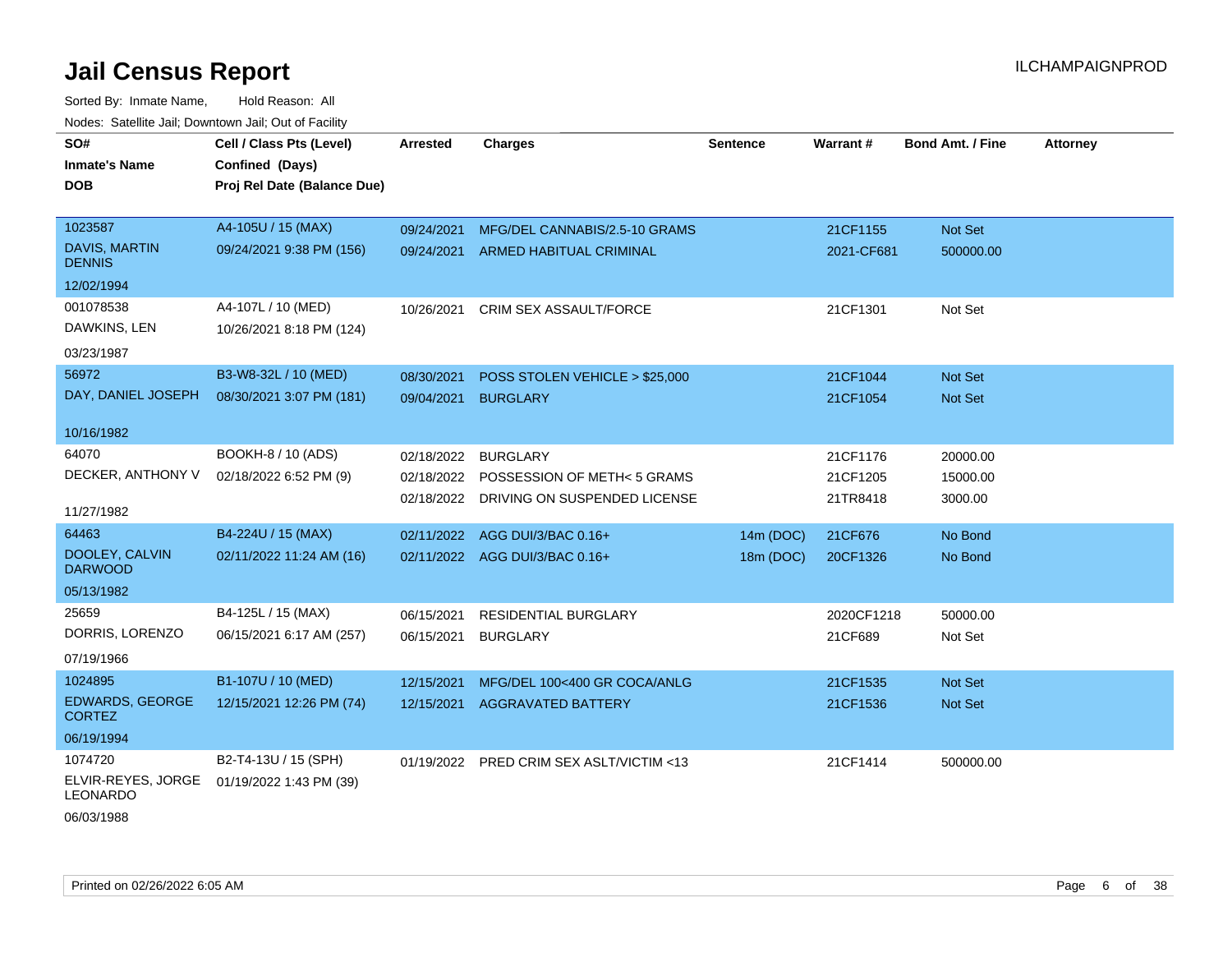| ivuutos. Saltiilit Jall, Duwilluwii Jall, Oul of Facility |                                              |            |                                |                 |             |                         |                 |
|-----------------------------------------------------------|----------------------------------------------|------------|--------------------------------|-----------------|-------------|-------------------------|-----------------|
| SO#                                                       | Cell / Class Pts (Level)                     | Arrested   | <b>Charges</b>                 | <b>Sentence</b> | Warrant#    | <b>Bond Amt. / Fine</b> | <b>Attorney</b> |
| <b>Inmate's Name</b>                                      | Confined (Days)                              |            |                                |                 |             |                         |                 |
| <b>DOB</b>                                                | Proj Rel Date (Balance Due)                  |            |                                |                 |             |                         |                 |
|                                                           |                                              |            |                                |                 |             |                         |                 |
| 32162                                                     | BOOKH-3                                      |            | 02/26/2022 DOMESTIC BATTERY    |                 | 2022CMAWOW  | No Bond                 |                 |
| <b>EMERY, HIRON</b><br>EDWARD, Senior                     | 02/26/2022 1:30 AM (1)                       |            |                                |                 |             |                         |                 |
| 10/31/1970                                                |                                              |            |                                |                 |             |                         |                 |
| 43977                                                     | B2-T1-02L / 5 (SPH)                          | 12/20/2021 | AGG FLEEING POLICE/21 MPH OVER |                 | 21CF1566    | Not Set                 |                 |
| <b>EMKES, DOUGLAS</b><br>ALAN                             | 12/20/2021 9:59 AM (69)                      | 12/20/2021 | <b>PAROLE REVOCATION</b>       |                 |             | No Bond                 |                 |
| 06/08/1959                                                |                                              |            |                                |                 |             |                         |                 |
| 987328                                                    | A2-123L / 10 (MED)                           | 12/11/2021 | AGG ASLT PEACE OFF/FIRE/ER WRK |                 | 21CF1515    | <b>Not Set</b>          |                 |
| ERVIN, DEIDRA ANN<br><b>RUTH</b>                          | 12/11/2021 8:48 PM (78)                      |            |                                |                 |             |                         |                 |
| 04/15/1991                                                |                                              |            |                                |                 |             |                         |                 |
| 1026175                                                   | B4-127U / 10 (MED)                           | 02/06/2022 | FELON FAIL/RETURN FRM FURLOUGH |                 | 21CF1554    | No Bond                 |                 |
| FALCONER, AVERY                                           | 02/06/2022 4:49 AM (21)                      | 02/06/2022 | <b>CITY OV ARREST</b>          |                 | 2021-OV-65  | 1000.00                 |                 |
| FOX.                                                      |                                              | 02/07/2022 | MFG/DEL 1<15 GR COCAINE/ANLG   | 6y (DOC)        | 2019CF1617  | No Bond                 |                 |
| 04/07/1989                                                |                                              |            |                                |                 |             |                         |                 |
| 527081                                                    | B3-W5-20L / 10 (MED)                         | 09/06/2021 | ARSON/REAL/PERSONAL PROP>\$150 |                 | 2021 CF 797 | 25000.00                |                 |
| <b>FERGUSON,</b><br><b>CHRISTOPHER</b>                    | 09/06/2021 1:18 PM (174)                     |            |                                |                 |             |                         |                 |
| 12/21/1981                                                |                                              |            |                                |                 |             |                         |                 |
| 962759                                                    | B2-T1-01U / 15 (SPH)                         | 07/16/2021 | METH DELIVERY<5 GRAMS          |                 | 21CF833     | Not Set                 |                 |
|                                                           | FINLEY, KEVIN DANTE 07/16/2021 9:44 PM (226) | 07/29/2021 | AGG CRIM SEX ASSAULT/FELONY    |                 | 21CF891     | No Bond                 |                 |
|                                                           |                                              |            |                                |                 |             |                         |                 |
| 12/28/1988                                                |                                              |            |                                |                 |             |                         |                 |
| 1039744                                                   | B4-122U / 15 (MAX)                           | 12/06/2021 | <b>MURDER</b>                  |                 | 20CF959     | 1000000.00              |                 |
| <b>FONVILLE, TREVOY</b><br><b>JERMAINE</b>                | 12/06/2021 10:52 AM (83)                     |            |                                |                 |             |                         |                 |
| 01/13/1996                                                |                                              |            |                                |                 |             |                         |                 |
| 001078863                                                 | A3-216U / 15 (ADS)                           | 02/19/2022 | POSSESSION OF STOLEN FIREARM   |                 | 22CF203     | Not Set                 |                 |
| FOSTER, JOHN<br>CARELL                                    | 02/19/2022 6:01 AM (8)                       |            |                                |                 |             |                         |                 |
| 03/13/1981                                                |                                              |            |                                |                 |             |                         |                 |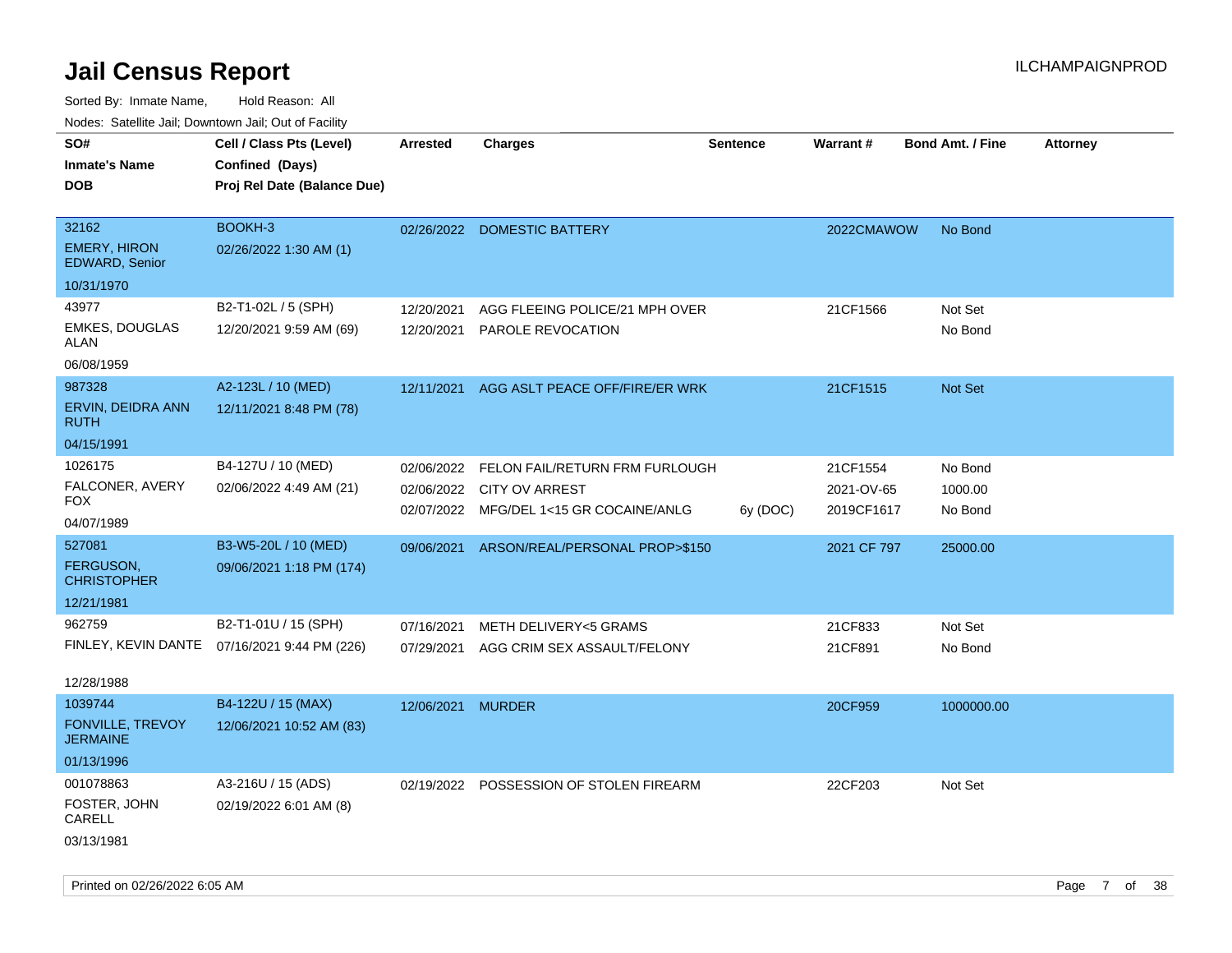Sorted By: Inmate Name, Hold Reason: All

| Nodes: Satellite Jail; Downtown Jail; Out of Facility |                                             |                 |                                          |                 |              |                  |          |
|-------------------------------------------------------|---------------------------------------------|-----------------|------------------------------------------|-----------------|--------------|------------------|----------|
| SO#                                                   | Cell / Class Pts (Level)                    | <b>Arrested</b> | <b>Charges</b>                           | <b>Sentence</b> | Warrant#     | Bond Amt. / Fine | Attorney |
| <b>Inmate's Name</b>                                  | Confined (Days)                             |                 |                                          |                 |              |                  |          |
| <b>DOB</b>                                            | Proj Rel Date (Balance Due)                 |                 |                                          |                 |              |                  |          |
|                                                       |                                             |                 |                                          |                 |              |                  |          |
| 518395                                                | B2-T3-12L / 15 (SPH)                        | 07/07/2020      | <b>CRIMINAL SEXUAL ASSAULT</b>           |                 | 2020-CF735   | 250000.00        |          |
|                                                       | FRANDLE, MARK RYAN 07/07/2020 3:42 PM (600) |                 |                                          |                 |              |                  |          |
| 09/10/1985                                            |                                             |                 |                                          |                 |              |                  |          |
| 001077934                                             | A1-125L / 10 (MED)                          | 08/22/2021      | AGG DUI/ACCIDENT/DEATH                   |                 | 21CF1024     | Not Set          |          |
| FREED, LOGAN                                          | 08/22/2021 11:45 PM (189)                   | 08/22/2021      | DOMESTIC BATTERY                         |                 | 21 CM 172    | 10000.00         |          |
| <b>SUZANNE</b>                                        |                                             |                 |                                          |                 |              |                  |          |
| 08/18/1996                                            |                                             |                 |                                          |                 |              |                  |          |
| 001078290                                             | A1-125U / 10 (ADS)                          | 08/19/2021      | MACHINE GUN/AUTO WEAPON/VEH              |                 | 21CF1012     | Not Set          |          |
| FREEMAN, ANGEL                                        | 08/19/2021 1:26 AM (192)                    |                 |                                          |                 |              |                  |          |
| <b>JANILA KAY</b>                                     |                                             |                 |                                          |                 |              |                  |          |
| 12/25/1995                                            |                                             |                 |                                          |                 |              |                  |          |
| 591514                                                | BOOKH-3                                     |                 | 02/25/2022 AGG CRIM SEX ABUSE/VIC 13-17  |                 | 2022CF230    | 100000.00        |          |
|                                                       | GAMBLE, SCOTT PAUL 02/25/2022 6:08 PM (2)   |                 |                                          |                 |              |                  |          |
| 09/06/1968                                            |                                             |                 |                                          |                 |              |                  |          |
| 1068917                                               | <b>BOOKF-1 / 5 (MIN)</b>                    |                 | 08/11/2021 VIO ORDER/PRIOR VIO OF ORDER  |                 | 21CF965      | Not Set          |          |
| <b>GARCIA, JUAN</b>                                   | 08/11/2021 9:24 PM (200)                    |                 |                                          |                 |              |                  |          |
| <b>CARLOS</b>                                         |                                             |                 |                                          |                 |              |                  |          |
| 10/21/1997                                            |                                             |                 |                                          |                 |              |                  |          |
| 001078154                                             | B4-121U / 10 (MED)                          | 01/09/2022      | DRVG UNDER INFLU OF ALCOHOL              |                 | 2021 DT 182  | 5000.00          |          |
| <b>GENTRY, DAMON</b><br><b>LIONEL</b>                 | 01/09/2022 4:41 PM (49)                     |                 | 01/09/2022 AGG DOMESTIC BATTERY/STRANGLE |                 | 2021 CF 1396 | 50000.00         |          |
| 12/25/1971                                            |                                             |                 |                                          |                 |              |                  |          |
| 001078633                                             | B2-T4-15U / 25 (SPH)                        | 12/01/2021      | <b>PRED CRIM SEX ASLT/VICTIM &lt;13</b>  |                 | 21CF1416     | 250000.00        |          |
| GONZALEZ-GUILLEN,<br><b>EDWARD</b>                    | 12/01/2021 12:08 PM (88)                    |                 |                                          |                 |              |                  |          |
| 08/25/2002                                            |                                             |                 |                                          |                 |              |                  |          |
| 001078607                                             | B4-221L / 15 (MAX)                          | 11/22/2021      | FELON POSS/USE FIREARM/PAROLE            |                 | 21CF1437     | Not Set          |          |
| GRAY, WILLIAM                                         | 11/22/2021 2:57 PM (97)                     | 11/22/2021      | ATTEMPT (FIRST DEGREE MURDER)            |                 | 21CF1435     | Not Set          |          |
| DA'VON                                                |                                             |                 |                                          |                 |              |                  |          |
| 04/18/1984                                            |                                             |                 |                                          |                 |              |                  |          |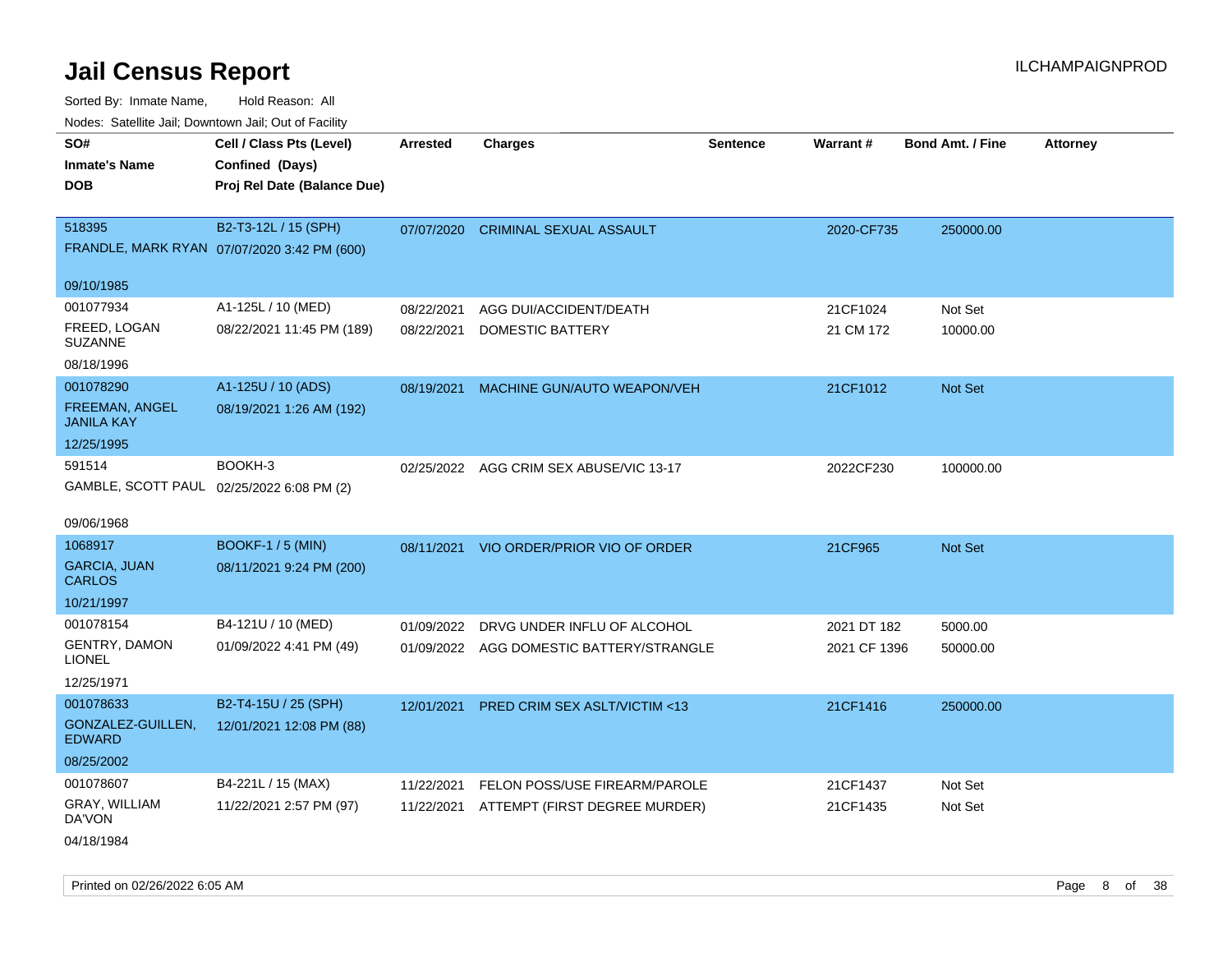| SO#<br><b>Inmate's Name</b><br><b>DOB</b> | Cell / Class Pts (Level)<br>Confined (Days)<br>Proj Rel Date (Balance Due) | <b>Arrested</b>          | <b>Charges</b>                                            | <b>Sentence</b> | Warrant#            | <b>Bond Amt. / Fine</b> | <b>Attorney</b> |
|-------------------------------------------|----------------------------------------------------------------------------|--------------------------|-----------------------------------------------------------|-----------------|---------------------|-------------------------|-----------------|
|                                           |                                                                            |                          |                                                           |                 |                     |                         |                 |
| 1069726                                   | <b>BOOKH-7 / 5 (ADS)</b>                                                   |                          | 02/21/2022 POSS AMT CON SUB EXCEPT(A)/(D)                 | 18m (DOC)       | 2021CF472           | No Bond                 |                 |
| <b>GREER, CONNOR JAY</b>                  | 02/21/2022 1:41 PM (6)                                                     |                          |                                                           |                 |                     |                         |                 |
| 02/22/1994                                |                                                                            |                          |                                                           |                 |                     |                         |                 |
| 56342                                     | B1-206L / 10 (MED)                                                         | 10/21/2021               | THEFT CONTROL INTENT <\$500                               |                 | 17CF1451            | 10000.00                |                 |
| <b>GRIFFIN, NATHAN</b>                    | 10/21/2021 4:20 PM (129)                                                   | 10/21/2021               | DRIVING ON REVOKED LICENSE                                |                 | 20TR1979            | 3000.00                 |                 |
| <b>EUGENE</b>                             |                                                                            | 10/21/2021               | ARMED HABITUAL CRIMINAL                                   |                 | 21CF1279            | Not Set                 |                 |
| 02/24/1969                                |                                                                            |                          |                                                           |                 |                     |                         |                 |
| 001078879                                 | BOOKH-3                                                                    | 02/25/2022               | RET THEFT/DISP MERCH/>\$300                               |                 | 2022CFWOW           | No Bond                 |                 |
| <b>GROSS, STEVEN RAY</b>                  | 02/25/2022 9:03 AM (2)                                                     |                          |                                                           |                 |                     |                         |                 |
| 01/09/1991                                |                                                                            |                          |                                                           |                 |                     |                         |                 |
| 001078871                                 | A3-115L / 5 (ADS)                                                          | 02/22/2022               | RETAIL THEFT/DISP MERCH/<\$300                            |                 | 2018JD182           | No Bond                 |                 |
| <b>HARRIS, MARTELL</b><br><b>TE'SHAWN</b> | 02/22/2022 3:44 PM (5)                                                     | 02/22/2022<br>02/22/2022 | <b>RESIDENTIAL BURGLARY</b><br>INDIRECT CRIMINAL CONTEMPT |                 | 2020JD14<br>2020CC9 | No Bond<br>20000.00     |                 |
| 07/02/2003                                |                                                                            |                          |                                                           |                 |                     |                         |                 |
| 001078868                                 | BOOKH-5                                                                    |                          | 02/24/2022 STALKING/CAUSE FEAR FOR SAFETY                 |                 | 22CF227             | 150000.00               |                 |
| HARRIS-MINER,<br><b>NICHOLAS</b>          | 02/24/2022 3:56 PM (3)                                                     |                          |                                                           |                 |                     |                         |                 |
| 07/08/1998                                |                                                                            |                          |                                                           |                 |                     |                         |                 |
| 1065495                                   | A2-223L / 10 (MED)                                                         |                          | 02/23/2022 AGG BATTERY/GREAT BODILY HARM                  |                 | 2019CF734           | No Bond                 |                 |
| HELMICK, DENISHA<br><b>NICOLE</b>         | 02/23/2022 12:07 PM (4)                                                    |                          |                                                           |                 |                     |                         |                 |
| 09/24/1997                                | 3/1/2022 (0.00)                                                            |                          |                                                           |                 |                     |                         |                 |
| 001078488                                 | B2-T3-09U / 15 (SPH)                                                       | 10/14/2021               | PRED CRIM SEX ASLT/VICTIM <13                             | 25y (DOC)       | 2021CF1232          | 500000.00               |                 |
| HERNANDEZ-LOPEZ.<br><b>ERNESTO</b>        | 10/14/2021 3:15 PM (136)                                                   | 10/14/2021               | <b>FUGITIVE FROM JUSTICE</b>                              |                 | 21CF1246            | <b>Not Set</b>          |                 |
| 11/28/1975                                |                                                                            |                          |                                                           |                 |                     |                         |                 |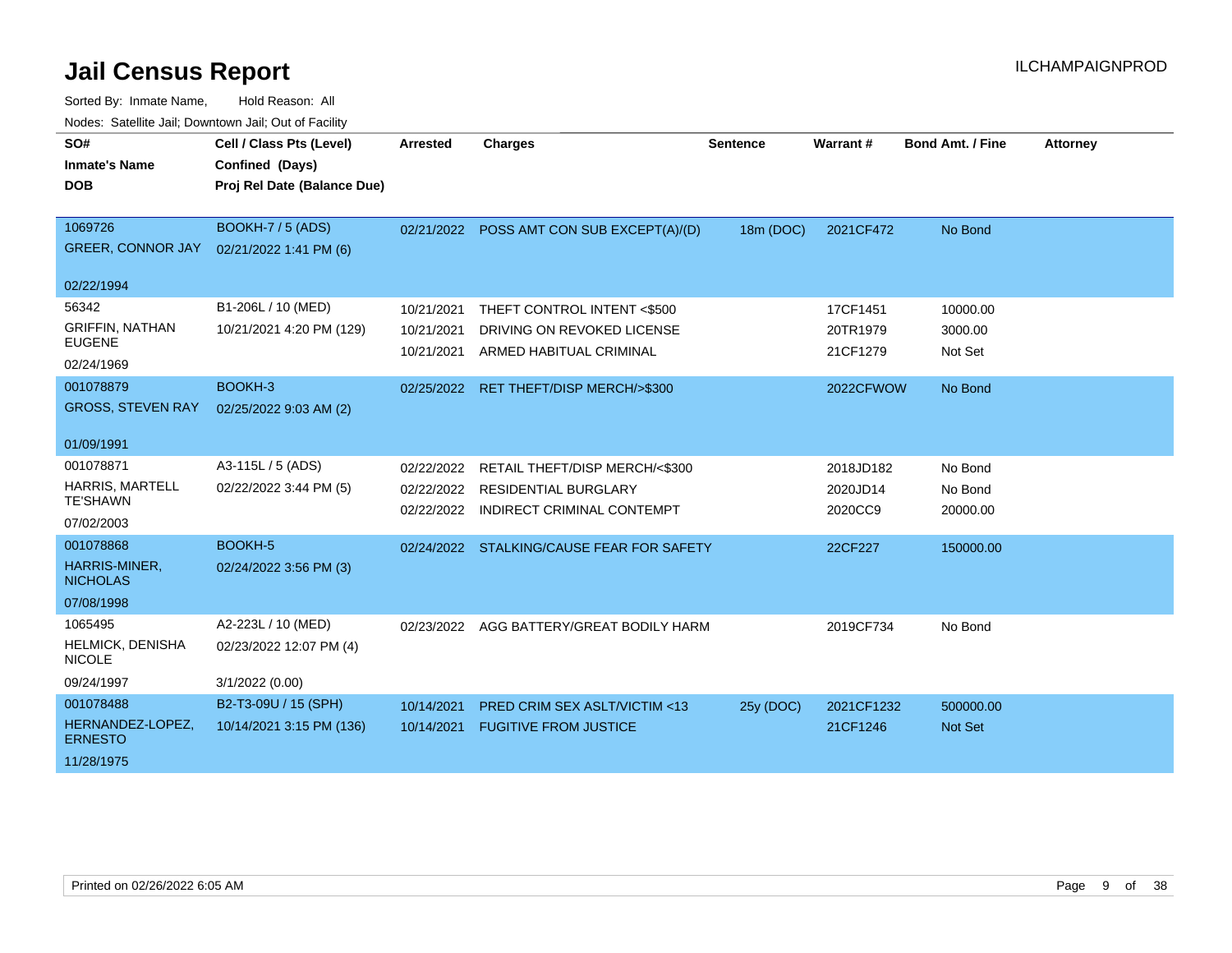| SO#<br><b>Inmate's Name</b><br><b>DOB</b>                              | Cell / Class Pts (Level)<br>Confined (Days)<br>Proj Rel Date (Balance Due) | <b>Arrested</b>                                      | <b>Charges</b>                                                                                                  | <b>Sentence</b> | Warrant#                                      | <b>Bond Amt. / Fine</b>                                | <b>Attorney</b> |
|------------------------------------------------------------------------|----------------------------------------------------------------------------|------------------------------------------------------|-----------------------------------------------------------------------------------------------------------------|-----------------|-----------------------------------------------|--------------------------------------------------------|-----------------|
| 975293                                                                 | B2-T4-14L / 10 (SPH)                                                       | 07/21/2021                                           | VIO ORDER/PRIOR VIO OF ORDER                                                                                    |                 | 21CF914                                       | No Bond                                                |                 |
| HILL, JACOB MILES<br>02/06/1988                                        | 07/21/2021 8:43 PM (221)                                                   | 07/21/2021<br>07/25/2021<br>08/18/2021<br>09/09/2021 | <b>STALKING</b><br><b>PAROLE REVOCATION</b><br><b>HARASS WITNESS/FAMILY MBR/REP</b><br>AGG STALKING/BODILY HARM |                 | 2021CF863<br>CH2104646<br>21CF992<br>21CF1073 | Not Set<br><b>Not Set</b><br>Not Set<br><b>Not Set</b> |                 |
| 48471<br>HILL, RAMESH<br><b>JERMAINE</b><br>12/11/1978                 | B1-207L / 15 (MAX)<br>08/08/2021 4:45 AM (203)                             | 08/08/2021                                           | AGG BATTERY/DISCHARGE FIREARM                                                                                   |                 | 21CF946                                       | Not Set                                                |                 |
| 1072876<br><b>BELL</b>                                                 | A1-226U / 5 (MIN)<br>HOUTCHINS, SAVANNA 02/10/2022 5:10 PM (17)            |                                                      | 02/10/2022 METH DELIVERY/5<15 GRAMS                                                                             | 4y (DOC)        | 21CF143                                       | No Bond                                                |                 |
| 07/10/1996<br>999198<br>HOWARD, BRION LIN                              | 2/17/2022 (0.00)<br>B4-226L / 15 (MAX)<br>11/30/2021 10:41 AM (89)         | 11/30/2021                                           | FELON POSS/USE FIREARM PRIOR                                                                                    |                 | 21CF1377                                      | 500000.00                                              |                 |
| 06/10/1992                                                             |                                                                            |                                                      |                                                                                                                 |                 |                                               |                                                        |                 |
| 51028<br>HUFFMAN, MICHAEL<br><b>LEONARD</b>                            | <b>BOOKH-7 / 10 (ADS)</b><br>02/23/2022 3:14 AM (4)                        |                                                      | 02/23/2022 AGG FLEEING/2+ CON DEVICES                                                                           |                 | 19CF1839                                      | 50000.00                                               |                 |
| 07/24/1980<br>38993<br>JACKSON, LAMONT<br><b>JEREMIE</b><br>07/31/1973 | B4-126L / 15 (MAX)<br>02/13/2021 7:45 AM (379)                             |                                                      | 02/13/2021 ATTEMPT (FIRST DEGREE MURDER)                                                                        |                 | 21CF181                                       | Not Set                                                |                 |
| 001077487<br><b>JACKSON, TERRELL</b><br><b>DANDRE</b><br>08/11/1990    | B3-W8-30L / 10 (MED)<br>12/03/2020 10:18 AM (451)                          | 12/03/2020<br>11/09/2021                             | FELON POSS/USE WEAPON/FIREARM<br>AGG DISCHARGE FIREARM/OCC VEH                                                  |                 | 20CF1377<br>21CR0331401                       | <b>Not Set</b><br>No Bond                              |                 |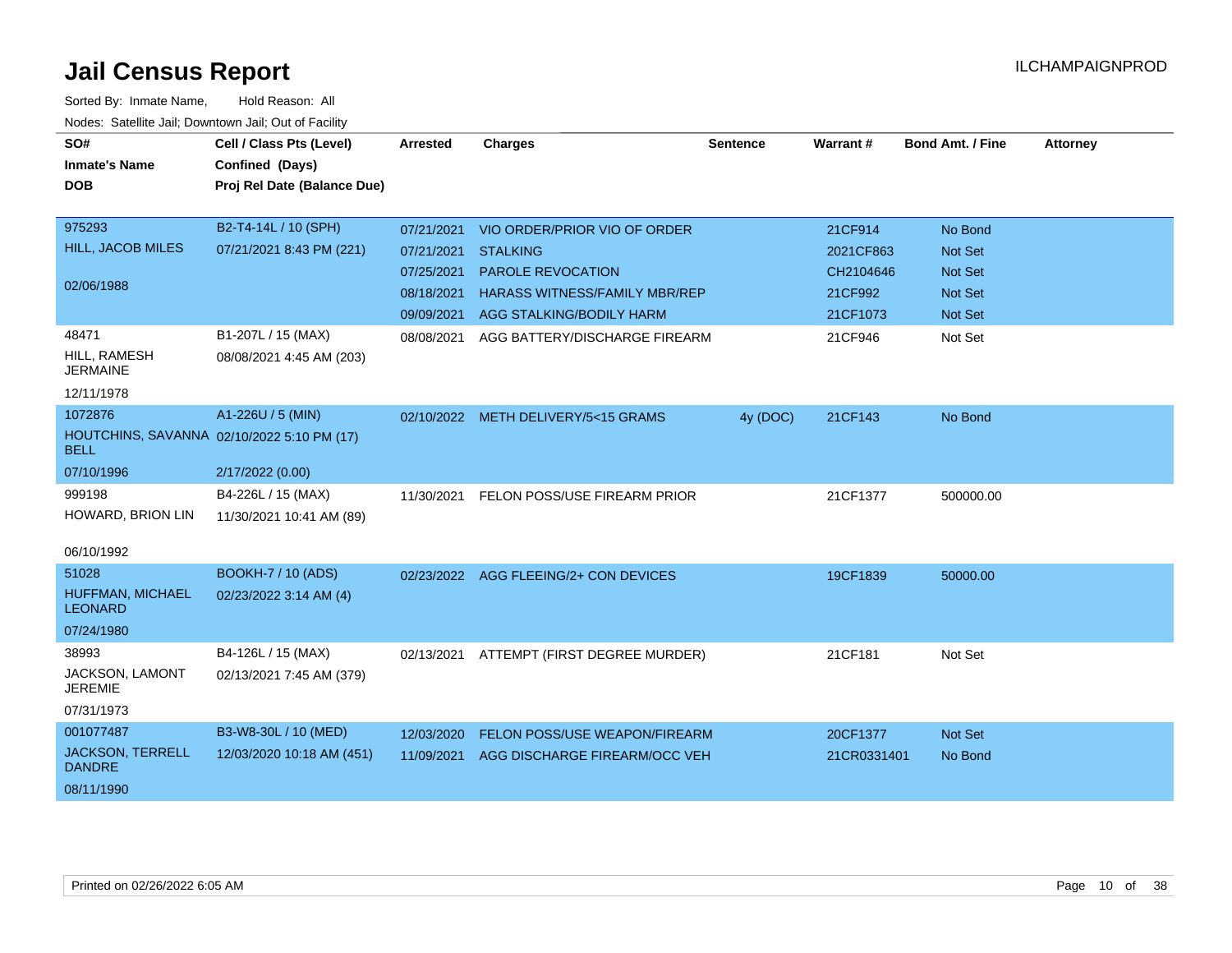Sorted By: Inmate Name, Hold Reason: All Nodes: Satellite Jail; Downtown Jail; Out of Facility

| roaco. Calcinio can, Downlown can, Out or Fability |                                            |                 |                                           |                 |                        |                         |                 |
|----------------------------------------------------|--------------------------------------------|-----------------|-------------------------------------------|-----------------|------------------------|-------------------------|-----------------|
| SO#                                                | Cell / Class Pts (Level)                   | <b>Arrested</b> | <b>Charges</b>                            | <b>Sentence</b> | Warrant#               | <b>Bond Amt. / Fine</b> | <b>Attorney</b> |
| <b>Inmate's Name</b>                               | Confined (Days)                            |                 |                                           |                 |                        |                         |                 |
| <b>DOB</b>                                         | Proj Rel Date (Balance Due)                |                 |                                           |                 |                        |                         |                 |
|                                                    |                                            |                 |                                           |                 |                        |                         |                 |
| 001077864                                          | B1-103L / 15 (MAX)                         |                 | 04/18/2021 FELON POSS/USE WEAPON/FIREARM  |                 | 21CF428                | Not Set                 |                 |
| D                                                  | JAMERSON, ANTHONY 04/18/2021 7:21 PM (315) |                 |                                           |                 |                        |                         |                 |
| 01/26/1990                                         |                                            |                 |                                           |                 |                        |                         |                 |
| 63110                                              | A3-113L / 10 (ADS)                         |                 | 02/16/2022 CRIM DAMAGE TO PROPERTY <\$500 | 2y (DOC)        | 21CF1548               | No Bond                 |                 |
| JAMES, DOMINIQUE<br>JULIUS                         | 02/16/2022 5:24 PM (11)                    |                 |                                           |                 |                        |                         |                 |
| 03/04/1983                                         |                                            |                 |                                           |                 |                        |                         |                 |
| 001078703                                          | A1-224L / 15 (ADS)                         | 12/20/2021      | MURDER/INTENT TO KILL/INJURE              |                 | 21CF1574               | Not Set                 |                 |
| JOHNS, SHANIQUH<br><b>THERESA</b>                  | 12/22/2021 6:41 AM (67)                    |                 |                                           |                 |                        |                         |                 |
| 04/03/1992                                         |                                            |                 |                                           |                 |                        |                         |                 |
| 001078645                                          | B4-222U / 10 (MED)                         | 12/02/2021      | AGG DISCHARGE FIREARM                     |                 | 21CF1478               | No Bond                 |                 |
| JONES, KELVIN<br><b>KHYRIC</b>                     | 12/02/2021 6:56 PM (87)                    |                 |                                           |                 |                        |                         |                 |
| 02/27/2001                                         |                                            |                 |                                           |                 |                        |                         |                 |
| 956822                                             | A4-107U / 15 (MAX)                         | 11/25/2021      | AGGRAVATED DOMESTIC BATTERY               |                 | 21CF1442               | Not Set                 |                 |
| <b>JONES, MARIO</b>                                | 11/25/2021 10:37 AM (94)                   | 11/25/2021      | <b>PAROLE REVOCATION</b>                  |                 | CH2106361              | No Bond                 |                 |
| <b>NATHANIEL</b>                                   |                                            | 11/25/2021      | <b>UNLAWFUL RESTRAINT</b>                 |                 | 21CF1443               | Not Set                 |                 |
| 10/27/1987                                         |                                            |                 |                                           |                 |                        |                         |                 |
| 59668                                              | B2-T1-04L / 10 (SPH)                       | 02/11/2022      | FAIL TO RPT CHNG ADDRESS/EMPL             |                 | 20 CF 1241             | 75000.00                |                 |
| <b>JONES, MARTELL</b><br><b>DEANGELO</b>           | 02/11/2022 3:19 PM (16)                    |                 | 02/11/2022 AGGRAVATED ARSON/BODILY HARM   |                 | 22 CF 169              | 75000.00                |                 |
| 07/11/1983                                         |                                            |                 |                                           |                 |                        |                         |                 |
| 1008468                                            | B4-226U / 10 (MED)                         | 12/01/2021      | FELON POSS/USE WEAPON/FIREARM             |                 | 21CF1472               | Not Set                 |                 |
| JONES, MARTEZ<br><b>LAMONTE</b>                    | 12/01/2021 1:28 PM (88)                    | 12/02/2021      | PROBATION VIOLATION                       |                 | 20CF1151               | <b>Not Set</b>          |                 |
| 06/22/1993                                         |                                            |                 |                                           |                 |                        |                         |                 |
| 506244                                             | B1-204L / 15 (MAX)                         | 07/15/2021      | ARMED ROBBERY/ARMED W/FIREARM             |                 | 19y/6m (DOC) 2021CF791 | 250000.00               |                 |
| JOSLIN, JASON LEE                                  | 07/15/2021 4:38 AM (227)                   |                 |                                           |                 |                        |                         |                 |

12/22/1985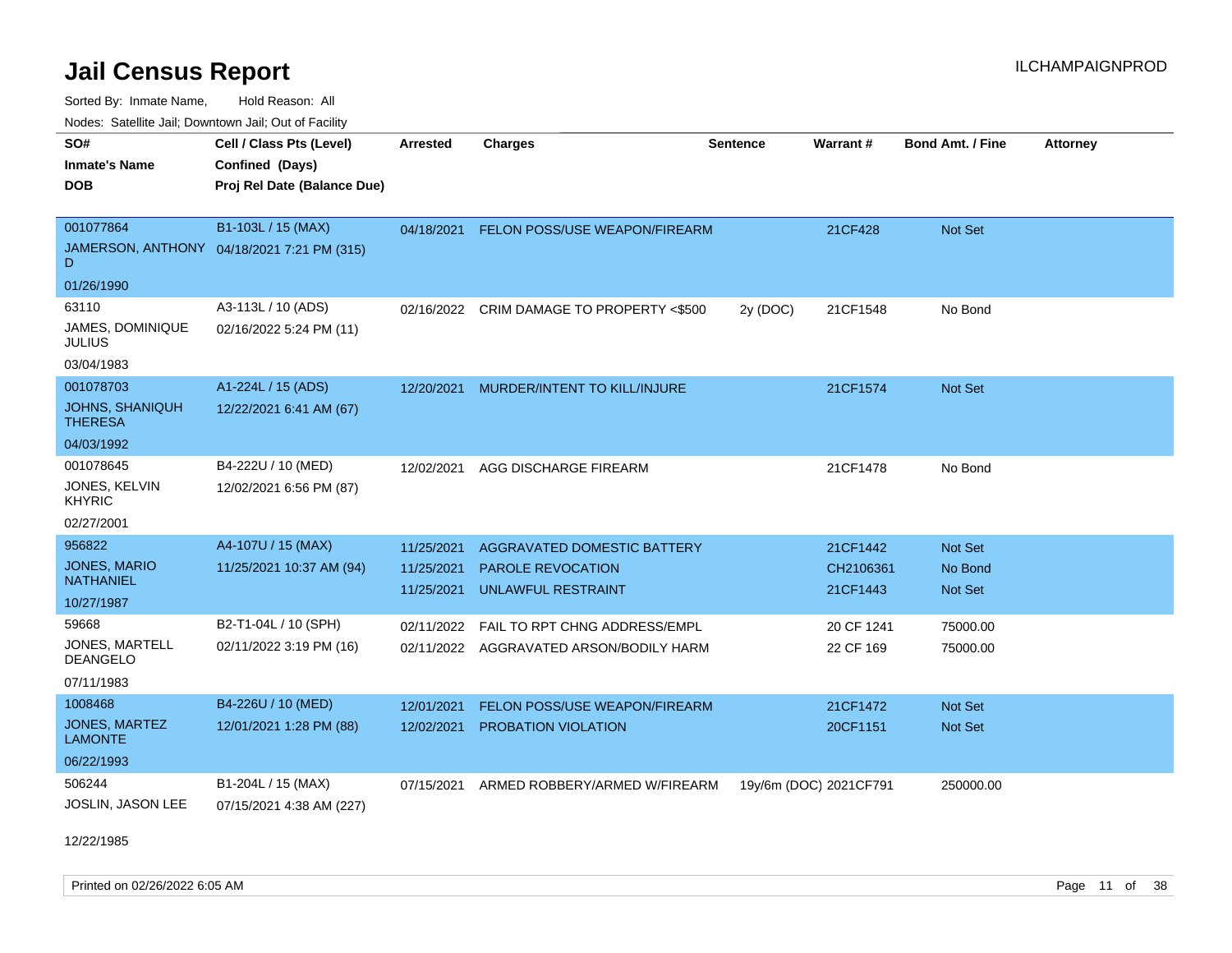| Noues. Salenne Jan, Downtown Jan, Out of Facility |                                            |            |                                          |          |           |                         |                 |
|---------------------------------------------------|--------------------------------------------|------------|------------------------------------------|----------|-----------|-------------------------|-----------------|
| SO#                                               | Cell / Class Pts (Level)                   | Arrested   | <b>Charges</b>                           | Sentence | Warrant#  | <b>Bond Amt. / Fine</b> | <b>Attorney</b> |
| <b>Inmate's Name</b>                              | Confined (Days)                            |            |                                          |          |           |                         |                 |
| <b>DOB</b>                                        | Proj Rel Date (Balance Due)                |            |                                          |          |           |                         |                 |
|                                                   |                                            |            |                                          |          |           |                         |                 |
| 44798                                             | <b>BOOKH-8 / 15 (ADS)</b>                  |            | 02/20/2022 AGGRAVATED BATTERY            |          | 22CF205   | Not Set                 |                 |
| <b>KILLAM, STEVEN</b><br><b>WAYNE</b>             | 02/20/2022 10:50 AM (7)                    |            |                                          |          |           |                         |                 |
| 03/30/1977                                        |                                            |            |                                          |          |           |                         |                 |
| 001078818                                         | A4-103U / 10 (MED)                         | 02/04/2022 | DOMESTIC BATTERY/OTHER PRIOR             |          | 22CF148   | Not Set                 |                 |
| KINSEL, EVERAL<br>MICHAEL WILLIAM                 | 02/04/2022 7:37 PM (23)                    |            |                                          |          |           |                         |                 |
| 10/16/1985                                        |                                            |            |                                          |          |           |                         |                 |
| 527447                                            | A3-117L / 10 (ADS)                         | 02/22/2022 | <b>BURGLARY</b>                          |          | 22CF224   | <b>Not Set</b>          |                 |
| KIRKWOOD, TYLER                                   | 02/22/2022 10:47 AM (5)                    | 02/22/2022 | AGG BATTERY/GREAT BODILY HARM            |          | 22CF223   | <b>Not Set</b>          |                 |
| <b>JAMES</b>                                      |                                            | 02/23/2022 | <b>BURGLARY</b>                          |          | 22CF152   | <b>Not Set</b>          |                 |
| 10/04/1985                                        |                                            |            |                                          |          |           |                         |                 |
| 001078693                                         | B3-W4-16L / 5 (MIN)                        | 12/19/2021 | <b>RETAIL THEFT</b>                      |          | 2021CM216 | 5000.00                 |                 |
|                                                   | LARGE, JOSHUA DALE 12/19/2021 4:54 AM (70) | 12/19/2021 | <b>RETAIL THEFT</b>                      |          | 20CF422   | 20000.00                |                 |
|                                                   |                                            |            |                                          |          |           |                         |                 |
| 10/27/1985                                        |                                            |            |                                          |          |           |                         |                 |
| 1070011                                           | B4-124U / 15 (MAX)                         | 08/03/2021 | AGG DISCH FIREARM/1ST AID PERS           |          | 21CF929   | <b>Not Set</b>          |                 |
| LAWS, WILLIAM<br>ZARAK, Third                     | 08/03/2021 3:53 PM (208)                   |            |                                          |          |           |                         |                 |
| 07/06/1999                                        |                                            |            |                                          |          |           |                         |                 |
| 001078797                                         | <b>BOOKH-6 / 5 (ADS)</b>                   |            | 01/26/2022 VIO STALKING NO CONTACT ORDER |          | 22CM31    | Not Set                 |                 |
| LEVIN, DANIEL DAVID                               | 01/26/2022 3:00 PM (32)                    |            |                                          |          |           |                         |                 |
|                                                   |                                            |            |                                          |          |           |                         |                 |
| 08/08/1984                                        |                                            |            |                                          |          |           |                         |                 |
| 548089                                            | B1-204U / 15 (MAX)                         | 12/04/2020 | AGG DOMESTIC BATTERY/STRANGLE            |          | 18CF1507  | 10000.00                |                 |
| LEWIS, LAWRENCE                                   | 12/04/2020 4:42 AM (450)                   | 12/04/2020 | ATTEMPT (FIRST DEGREE MURDER)            |          | 20CF1378  | Not Set                 |                 |
| PAUL, Third                                       |                                            | 12/04/2020 | METH DELIVERY/100<400 GRAMS              |          | 20CF1481  | <b>Not Set</b>          |                 |
| 02/08/1993                                        |                                            |            |                                          |          |           |                         |                 |
| 63639                                             | A4-106U / 5 (ADS)                          |            | 01/31/2022 FELON POSS/USE WEAPON/FIREARM | 5y (DOC) | 22CF110   | No Bond                 |                 |
| LINDSEY, ANTHONY<br>MARTEZ                        | 01/28/2022 10:06 PM (30)                   |            |                                          |          |           |                         |                 |
| 03/18/1985                                        |                                            |            |                                          |          |           |                         |                 |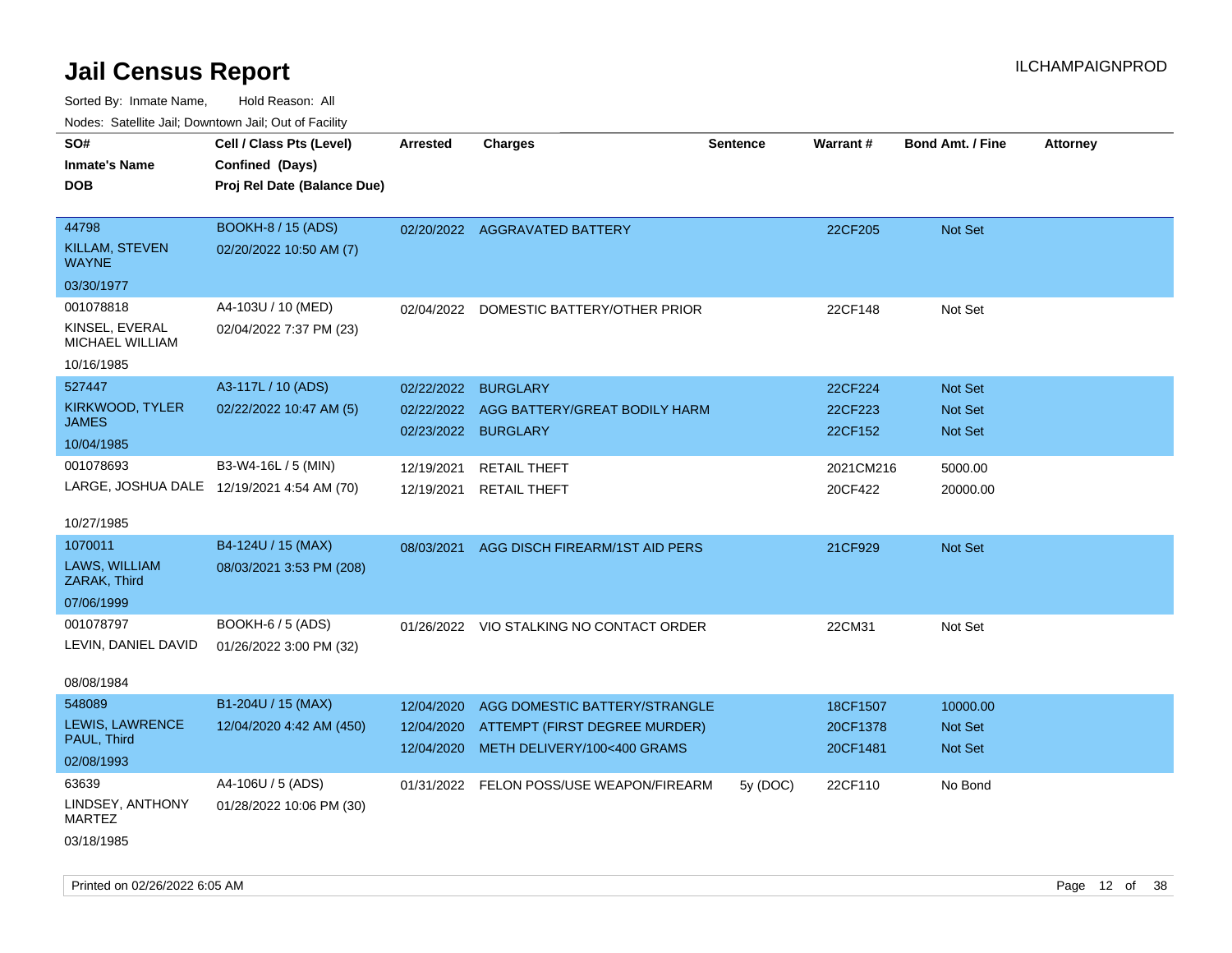| roaco. Oatomto dan, Downtown dan, Oat or Fability |                                           |                 |                                           |                 |                          |                         |                 |
|---------------------------------------------------|-------------------------------------------|-----------------|-------------------------------------------|-----------------|--------------------------|-------------------------|-----------------|
| SO#                                               | Cell / Class Pts (Level)                  | <b>Arrested</b> | <b>Charges</b>                            | <b>Sentence</b> | Warrant#                 | <b>Bond Amt. / Fine</b> | <b>Attorney</b> |
| <b>Inmate's Name</b>                              | Confined (Days)                           |                 |                                           |                 |                          |                         |                 |
| <b>DOB</b>                                        | Proj Rel Date (Balance Due)               |                 |                                           |                 |                          |                         |                 |
|                                                   |                                           |                 |                                           |                 |                          |                         |                 |
| 001078817                                         | B1-207U / 10 (MED)                        |                 | 02/03/2022 AGG UUW/PERSON/PREV CONVICTION |                 | 22CF143                  | <b>Not Set</b>          |                 |
| LIPSCOMB, LADAROL<br><b>ANTHONY</b>               | 02/03/2022 11:33 PM (24)                  |                 |                                           |                 |                          |                         |                 |
| 10/01/2000                                        |                                           |                 |                                           |                 |                          |                         |                 |
| 1065002                                           | B3-W7-26L / 10 (MED)                      | 11/16/2021      | DOMESTIC BTRY/CONTACT/VIO O/P             |                 | 2y/6m (DOC) 2019CF001781 | 25000.00                |                 |
| LOVELESS, DUSTIN<br>DEE                           | 11/16/2021 11:41 AM (103)                 |                 |                                           |                 |                          |                         |                 |
| 06/17/1982                                        |                                           |                 |                                           |                 |                          |                         |                 |
| 001078320                                         | A4-104L / 10 (ADS)                        | 02/14/2022      | <b>CRIMINAL TRESPASS BUILDING</b>         |                 | 22CM42                   | <b>Not Set</b>          |                 |
| <b>MARSH, PAUL</b><br><b>OLUFUNMILAYO</b>         | 02/14/2022 6:56 PM (13)                   |                 |                                           |                 |                          |                         |                 |
| 07/13/1994                                        |                                           |                 |                                           |                 |                          |                         |                 |
| 1076591                                           | A3-115U / 5 (ADS)                         | 02/22/2022      | DELIVERY OF OR POSSESSION OF W/INT        |                 | 20CF961                  | 500000.00               |                 |
| MATTHEWS,<br><b>CHRISTIAN ANTHONY</b>             | 02/22/2022 7:42 PM (5)                    | 02/23/2022      | <b>MAIL FRAUD</b>                         |                 | 2:21CR173                | No Bond                 |                 |
| 03/15/1989                                        |                                           |                 |                                           |                 |                          |                         |                 |
| 1038892                                           | A3-216L / 10 (ADS)                        | 02/16/2022      | PRED CRIM SEX ASLT/BODILY HARM            |                 | 22CF199                  | No Bond                 |                 |
| MCCAULEY, TIMOTHY<br><b>WILLIAM</b>               | 02/16/2022 8:49 PM (11)                   |                 |                                           |                 |                          |                         |                 |
| 03/05/1989                                        |                                           |                 |                                           |                 |                          |                         |                 |
| 48792                                             | B4-127L / 10 (MED)                        | 11/19/2021      | AGG BATTERY/DISCHARGE FIREARM             |                 | 21CF1425                 | Not Set                 |                 |
| MCCLAIN, HURCHEL<br><b>JOSEPH</b>                 | 11/20/2021 4:11 AM (99)                   |                 |                                           |                 |                          |                         |                 |
| 05/01/1979                                        |                                           |                 |                                           |                 |                          |                         |                 |
| 1004137                                           | A4-201U / 15 (MAX)                        |                 | 02/14/2022 AGG CRIM SEX ABUSE/VIC 13-17   |                 | 22CF165                  | 250000.00               |                 |
|                                                   | MCDONALD, DAVON D 02/14/2022 4:21 PM (13) |                 |                                           |                 |                          |                         |                 |
| 11/08/1992                                        |                                           |                 |                                           |                 |                          |                         |                 |
| 001077938                                         | BOOKH-2 / 15 (ADS)                        | 05/10/2021      | AGG KIDNAPING DISCH FIR/HARM              |                 | 21CF532                  | Not Set                 |                 |
| MCGAHA,                                           | 05/10/2021 7:02 PM (293)                  | 05/11/2021      | <b>MURDER</b>                             |                 | 2021-CF-215              | No Bond                 |                 |
| <b>CHRISTOPHER D</b>                              |                                           | 05/27/2021      | ESCAPE FROM DEPT OF CORRECTION            |                 | 21CF600                  | Not Set                 |                 |
| 07/27/1991                                        |                                           |                 |                                           |                 |                          |                         |                 |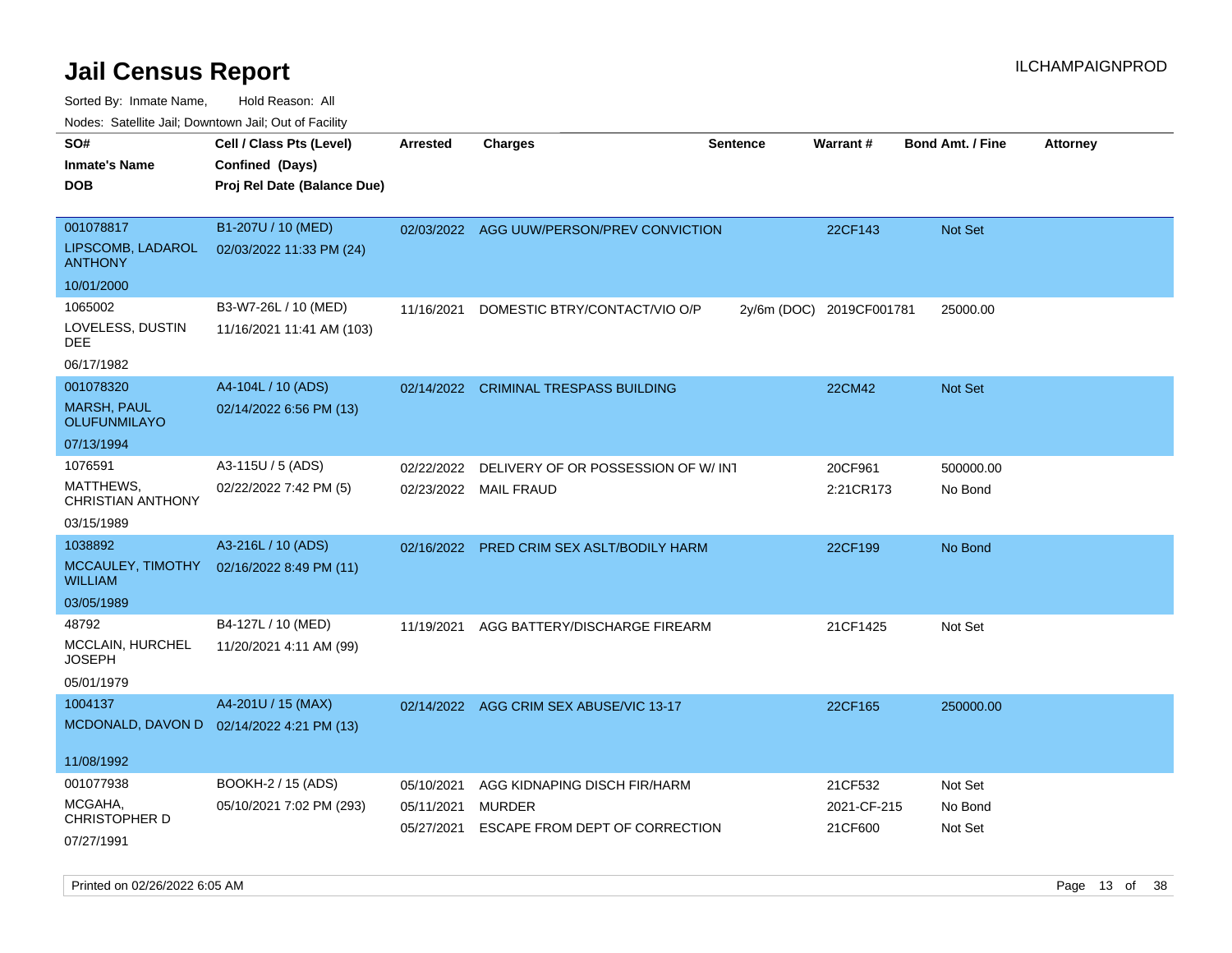Sorted By: Inmate Name, Hold Reason: All

Nodes: Satellite Jail; Downtown Jail; Out of Facility

| roaco. Catolino dall, Downtown dall, Out of Fability |                                             |                 |                                          |                 |                 |                         |                 |
|------------------------------------------------------|---------------------------------------------|-----------------|------------------------------------------|-----------------|-----------------|-------------------------|-----------------|
| SO#                                                  | Cell / Class Pts (Level)                    | <b>Arrested</b> | <b>Charges</b>                           | <b>Sentence</b> | <b>Warrant#</b> | <b>Bond Amt. / Fine</b> | <b>Attorney</b> |
| <b>Inmate's Name</b>                                 | Confined (Days)                             |                 |                                          |                 |                 |                         |                 |
| <b>DOB</b>                                           | Proj Rel Date (Balance Due)                 |                 |                                          |                 |                 |                         |                 |
|                                                      |                                             |                 |                                          |                 |                 |                         |                 |
| 66710                                                | A4-101L / 15 (ADS)                          |                 | 01/19/2022 ARMED VIOLENCE/CATEGORY I     |                 | <b>22CF88</b>   | Not Set                 |                 |
| <b>MEEKS, CASSARIOUS</b><br><b>MONTE</b>             | 01/20/2022 11:40 AM (38)                    |                 |                                          |                 |                 |                         |                 |
| 06/22/1984                                           |                                             |                 |                                          |                 |                 |                         |                 |
| 1043071                                              | A2-120L / 10 (MED)                          | 11/08/2021      | CRIM DMG/GOVT PROP/<\$500                |                 | 21CF1378        | Not Set                 |                 |
| MERRELL-<br>SUTHERLAND, ALICIA                       | 11/08/2021 2:22 AM (111)                    |                 |                                          |                 |                 |                         |                 |
| 11/26/1972                                           |                                             |                 |                                          |                 |                 |                         |                 |
| 41584                                                | B4-227L / 15 (MAX)                          | 12/01/2021      | ARMED HABITUAL CRIMINAL                  |                 | 21CF1467        | Not Set                 |                 |
| MILLER, JOSE LOVELL 12/02/2021 1:04 AM (87)          |                                             |                 |                                          |                 |                 |                         |                 |
|                                                      |                                             |                 |                                          |                 |                 |                         |                 |
| 10/07/1975                                           |                                             |                 |                                          |                 |                 |                         |                 |
| 001077902                                            | A2-221L / 5 (ADS)                           | 11/23/2021      | BATTERY/CAUSE BODILY HARM                |                 | 21CM187         | Not Set                 |                 |
| MOFFETT, CAROLYN<br><b>REENE</b>                     | 11/21/2021 10:31 AM (98)                    |                 |                                          |                 |                 |                         |                 |
| 10/23/1988                                           |                                             |                 |                                          |                 |                 |                         |                 |
| 39106                                                | B3-W3-10L / 10 (MED)                        | 10/12/2021      | DOMESTIC BATTERY/OTHER PRIOR             |                 | 21CF1217        | Not Set                 |                 |
| Junior                                               | MOORE, ANDREW LEE, 10/12/2021 1:02 AM (138) |                 |                                          |                 |                 |                         |                 |
| 04/12/1973                                           | 4/10/2022 (0.00)                            |                 |                                          |                 |                 |                         |                 |
| 539294                                               | B1-205L / 10 (MED)                          | 01/11/2022      | AGG DUI/NO VALID DL                      |                 | 22CF49          | Not Set                 |                 |
| MOSLEY, JAMES<br><b>CALVIN</b>                       | 01/11/2022 9:43 PM (47)                     |                 | 01/11/2022 PAROLE REVOCATION             |                 | CH2200227       | No Bond                 |                 |
| 12/11/1985                                           |                                             |                 |                                          |                 |                 |                         |                 |
| 001078517                                            | B1-102L / 15 (MAX)                          |                 | 10/19/2021 ATTEMPT (FIRST DEGREE MURDER) |                 | 21CF1267        | Not Set                 |                 |
| <b>NELSON, RORY</b><br><b>DEMOND</b>                 | 10/19/2021 3:55 AM (131)                    |                 |                                          |                 |                 |                         |                 |
| 08/14/1984                                           |                                             |                 |                                          |                 |                 |                         |                 |
| 1073913                                              | A1-124L / 10 (MED)                          |                 | 02/12/2022 AGGRAVATED BATTERY            |                 | 22CF175         | Not Set                 |                 |
| OSBORNE, NICHOLE<br><b>MARIE</b>                     | 02/12/2022 12:50 PM (15)                    |                 |                                          |                 |                 |                         |                 |
| 06/22/1979                                           |                                             |                 |                                          |                 |                 |                         |                 |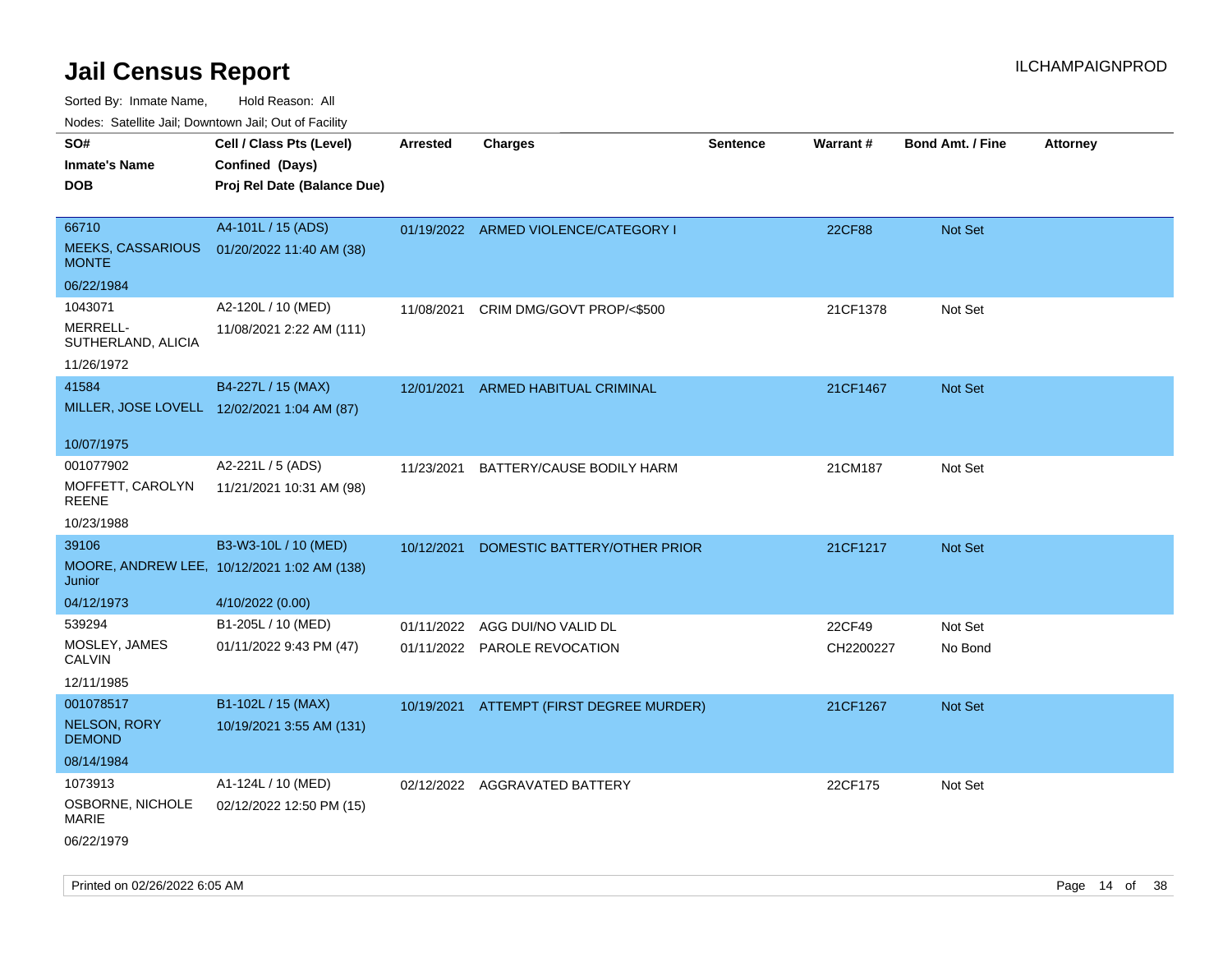Sorted By: Inmate Name, Hold Reason: All Nodes: Satellite Jail; Downtown Jail; Out of Facility

| Hodoo: Catolino Jan, Bowntown Jan, Oat of Fability |                                                                            |                 |                                         |                 |            |                         |                 |
|----------------------------------------------------|----------------------------------------------------------------------------|-----------------|-----------------------------------------|-----------------|------------|-------------------------|-----------------|
| SO#<br><b>Inmate's Name</b><br><b>DOB</b>          | Cell / Class Pts (Level)<br>Confined (Days)<br>Proj Rel Date (Balance Due) | <b>Arrested</b> | <b>Charges</b>                          | <b>Sentence</b> | Warrant#   | <b>Bond Amt. / Fine</b> | <b>Attorney</b> |
| 001078854<br>PATNAUDE, MARTY                       | A3-114L / 15 (ADS)<br>02/15/2022 5:12 PM (12)                              |                 | 02/15/2022 ARMED VIOLENCE/CATEGORY I    |                 | 22CF190    | Not Set                 |                 |
| WW.                                                |                                                                            |                 |                                         |                 |            |                         |                 |
| 08/26/2003                                         |                                                                            |                 |                                         |                 |            |                         |                 |
| 1030954                                            | B4-223U / 15 (MAX)                                                         | 01/14/2022      | ARMED VIOLENCE/CATEGORY I               |                 | 22CF76     | Not Set                 |                 |
| PETTIGREW,<br><b>MALCOME JAMIESON</b>              | 01/15/2022 4:35 AM (43)                                                    | 01/14/2022      | MFG/DEL CANNABIS/10-30 GRAMS            |                 | 2020CF9    | 15000.00                |                 |
| 02/20/1995                                         |                                                                            |                 |                                         |                 |            |                         |                 |
| 1059394                                            | A3-217U / 5 (ADS)                                                          |                 | 02/16/2022 AGG DUI/NO VALID DL          |                 | 2020CF1396 | No Bond                 |                 |
| PHILLIPS, ISAAC<br><b>TERRELL</b>                  | 02/16/2022 9:00 AM (11)                                                    |                 |                                         |                 |            |                         |                 |
| 12/27/1996                                         | 5/15/2022 (0.00)                                                           |                 |                                         |                 |            |                         |                 |
| 001078841                                          | B1-205U / 10 (MED)                                                         |                 | 02/13/2022 DEFACE FIREARM ID MARKINGS   |                 | 22CF174    | Not Set                 |                 |
|                                                    | PIERRE, JALEN JAMES 02/13/2022 12:47 AM (14)                               |                 |                                         |                 |            |                         |                 |
| 06/07/2002                                         |                                                                            |                 |                                         |                 |            |                         |                 |
| 1069524                                            | B3-W5-18L / 10 (MED)                                                       | 08/08/2021      | MFG/DEL CANNABIS/30-500 GRAMS           |                 | 21CF953    | Not Set                 |                 |
| RAY-DAVIS, KAMARI<br><b>DAYVON</b>                 | 08/09/2021 2:44 AM (202)                                                   |                 |                                         |                 |            |                         |                 |
| 03/30/2000                                         |                                                                            |                 |                                         |                 |            |                         |                 |
| 45473                                              | B2-T1-03U / 15 (SPH)                                                       | 11/23/2021      | CHIL SEX OFFEN/RESIDE DAY CARE          |                 | 21CF1275   | 10000.00                |                 |
| REXROAD, CALVIN<br>ALLEN                           | 11/23/2021 6:27 PM (96)                                                    | 11/23/2021      | <b>VIOLATE SEX OFFENDER REGIS</b>       |                 | 21CF546    | 50000.00                |                 |
| 10/04/1970                                         |                                                                            |                 |                                         |                 |            |                         |                 |
| 979485                                             | B2-T4-16L / 15 (SPH)                                                       | 03/12/2021      | <b>PRED CRIM SEX ASLT/VICTIM &lt;13</b> |                 | 21CF282    | <b>Not Set</b>          |                 |
| RODRIGUEZ, JOSHUA<br><b>ANTHONY</b>                | 03/12/2021 1:57 PM (352)                                                   |                 |                                         |                 |            |                         |                 |
| 04/06/1990                                         |                                                                            |                 |                                         |                 |            |                         |                 |
| 61330                                              | B4-123L / 15 (MAX)                                                         | 12/01/2021      | ARMED HABITUAL CRIMINAL                 |                 | 21CF1473   | Not Set                 |                 |
| RUFFIN, JONATHON<br><b>CECIL</b>                   | 12/01/2021 5:34 AM (88)                                                    | 12/01/2021      | PAROLE REVOCATION                       |                 | CH2107545  | No Bond                 |                 |

05/10/1984

Printed on 02/26/2022 6:05 AM Page 15 of 38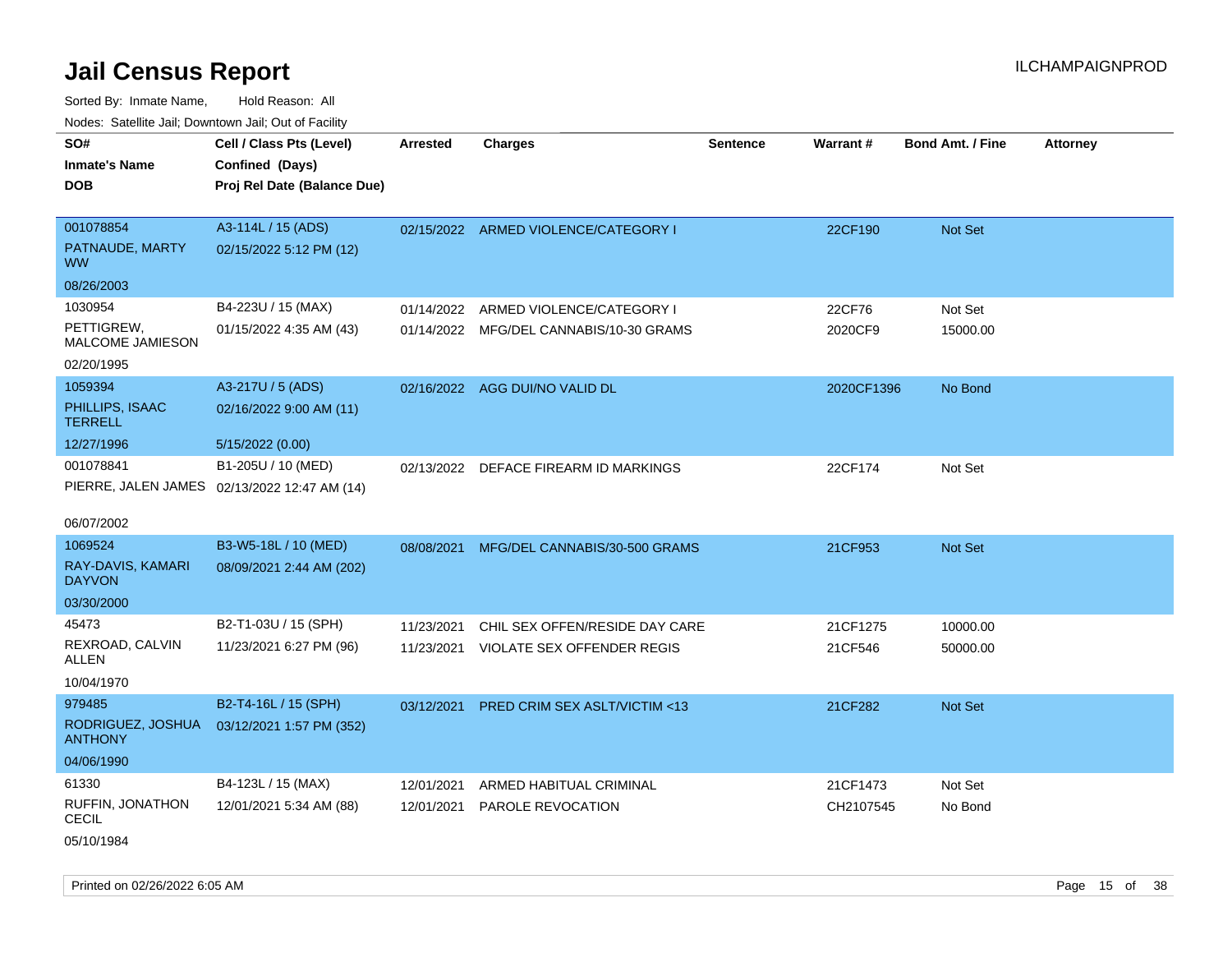Sorted By: Inmate Name, Hold Reason: All Nodes: Satellite Jail; Downtown Jail; Out of Facility

| SO#                                     | Cell / Class Pts (Level)                    | <b>Arrested</b> | <b>Charges</b>                           | <b>Sentence</b> | Warrant#   | <b>Bond Amt. / Fine</b> | <b>Attorney</b> |
|-----------------------------------------|---------------------------------------------|-----------------|------------------------------------------|-----------------|------------|-------------------------|-----------------|
|                                         |                                             |                 |                                          |                 |            |                         |                 |
| <b>Inmate's Name</b>                    | Confined (Days)                             |                 |                                          |                 |            |                         |                 |
| <b>DOB</b>                              | Proj Rel Date (Balance Due)                 |                 |                                          |                 |            |                         |                 |
|                                         |                                             |                 |                                          |                 |            |                         |                 |
| 1071161                                 | B4-124L / 15 (MAX)                          | 08/18/2021      | DELIVERY OF OR POSSESSION OF W/INT       |                 | 21CF1008   | No Bond                 |                 |
| <b>SANDERS, MARKELL</b><br><b>LAMAR</b> | 08/18/2021 6:18 PM (193)                    |                 |                                          |                 |            |                         |                 |
| 02/02/2000                              |                                             |                 |                                          |                 |            |                         |                 |
| 1000820                                 | A4-101U / 15 (ADS)                          |                 | 01/24/2022 FELON POSS/USE WEAPON/FIREARM |                 | 22CF105    | Not Set                 |                 |
| <b>MICHAEL</b>                          | SCHNEIDER, SONGAN 01/24/2022 8:20 AM (34)   |                 | 01/24/2022 AGGRAVATED DOMESTIC BATTERY   |                 | 21CF1433   | 25000.00                |                 |
| 08/18/1992                              |                                             |                 |                                          |                 |            |                         |                 |
| 001078748                               | B3-W4-14L / 10 (MED)                        |                 | 01/10/2022 AGGRAVATED BATTERY            |                 | 21CF151    | No Bond                 |                 |
| <b>CURTIS</b>                           | SCHROEDER, JOSHUA 01/10/2022 9:34 AM (48)   |                 |                                          |                 |            |                         |                 |
| 09/04/1980                              | 3/8/2022 (0.00)                             |                 |                                          |                 |            |                         |                 |
| 001078698                               | B3-W1-04L / 5 (ADS)                         | 12/20/2021      | DIRECT CRIMINAL CONTEMPT                 |                 | 2019F44    | No Bond                 |                 |
| SIDES, BRIAN KEITH                      | 12/20/2021 4:23 PM (69)                     |                 |                                          |                 |            |                         |                 |
|                                         |                                             |                 |                                          |                 |            |                         |                 |
| 12/08/1969                              |                                             |                 |                                          |                 |            |                         |                 |
| 001078441                               | BOOKF-3 / 15 (ADS)                          | 10/01/2021      | <b>ARMED HABITUAL CRIMINAL</b>           |                 | 21CF1182   | Not Set                 |                 |
| SINGLETON, CORRIE<br><b>DERRELL</b>     | 10/01/2021 12:36 PM (149)                   |                 | 12/20/2021 SPEEDING 26-34 MPH OVER LIMIT |                 | 2021TR2701 | 1000.00                 |                 |
| 05/07/1983                              |                                             |                 |                                          |                 |            |                         |                 |
| 001078765                               | B4-223L / 10 (MED)                          |                 | 01/13/2022 FELON POSS/USE WEAPON/FIREARM |                 | 22CF66     | Not Set                 |                 |
|                                         | SMITH, COREY ADRIAN 01/13/2022 7:32 PM (45) |                 |                                          |                 |            |                         |                 |
| 09/01/1987                              |                                             |                 |                                          |                 |            |                         |                 |
| 1038158                                 | A4-103L / 10 (MED)                          | 02/04/2022      | <b>CRIMINAL SEX ASSAULT/CONSENT</b>      |                 | 22CF146    | Not Set                 |                 |
| SMITH, RASHAD<br><b>JARECE</b>          | 02/04/2022 11:42 PM (23)                    |                 |                                          |                 |            |                         |                 |
| 09/16/1995                              |                                             |                 |                                          |                 |            |                         |                 |
| 511289                                  | BOOKF-2                                     |                 | 02/25/2022 DOMESTIC BATTERY              |                 | 2022CMAWOW | Not Set                 |                 |
| SOMMER, ANN MARIE                       | 02/25/2022 10:57 PM (2)                     |                 |                                          |                 |            |                         |                 |
|                                         |                                             |                 |                                          |                 |            |                         |                 |

10/28/1986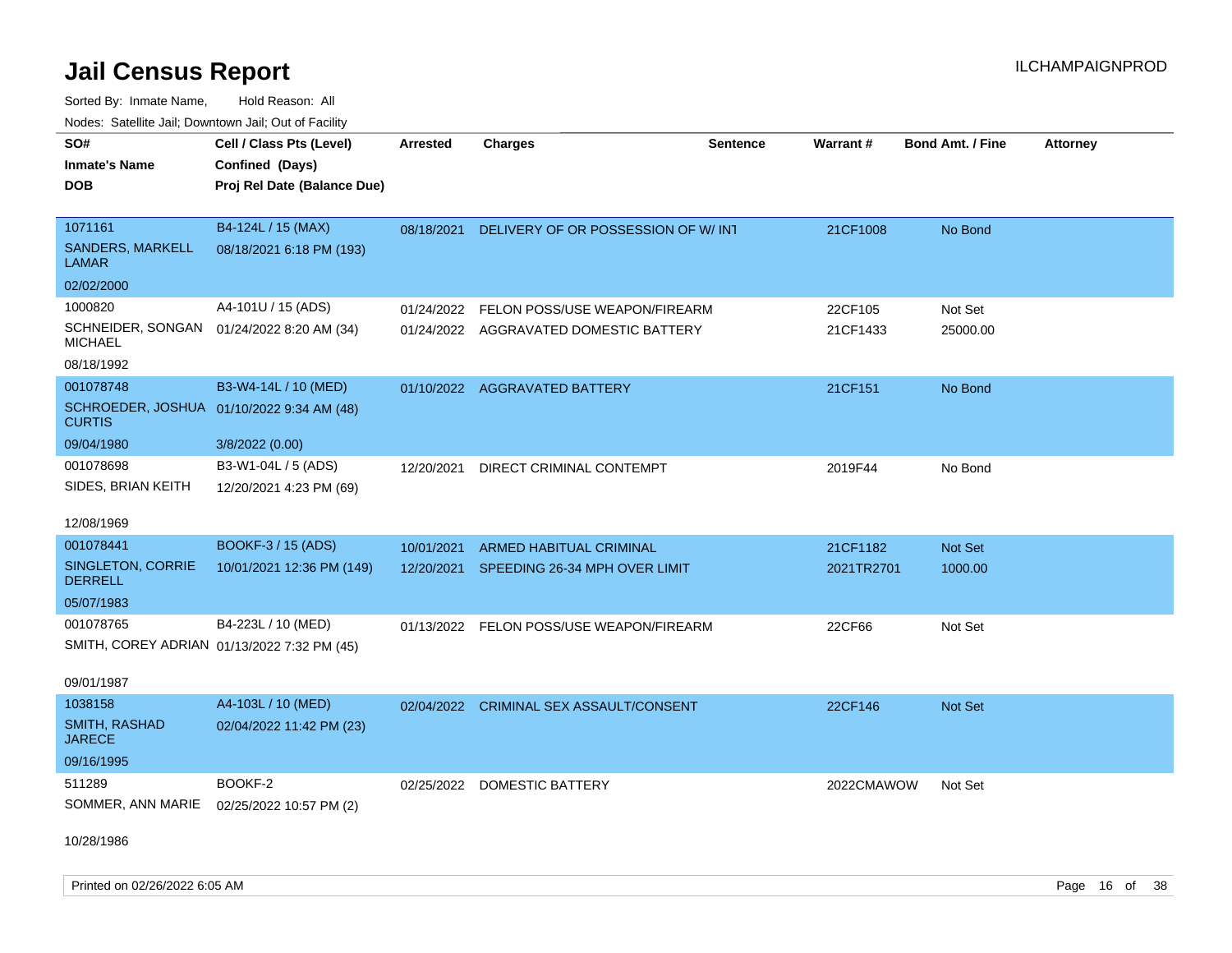| Nodes: Satellite Jali, Downtown Jali, Out of Facility |                             |                 |                                      |                 |            |                         |                 |
|-------------------------------------------------------|-----------------------------|-----------------|--------------------------------------|-----------------|------------|-------------------------|-----------------|
| SO#                                                   | Cell / Class Pts (Level)    | <b>Arrested</b> | <b>Charges</b>                       | <b>Sentence</b> | Warrant#   | <b>Bond Amt. / Fine</b> | <b>Attorney</b> |
| <b>Inmate's Name</b>                                  | Confined (Days)             |                 |                                      |                 |            |                         |                 |
| <b>DOB</b>                                            | Proj Rel Date (Balance Due) |                 |                                      |                 |            |                         |                 |
|                                                       |                             |                 |                                      |                 |            |                         |                 |
| 001077770                                             | A1-226L / 5 (MIN)           |                 | 01/06/2022 RESIDENTIAL BURGLARY      |                 | 21CF319    | Not Set                 |                 |
| STOFFLE, KELLY ANNE 01/06/2022 3:14 PM (52)           |                             |                 |                                      |                 |            |                         |                 |
| 04/12/1989                                            |                             |                 |                                      |                 |            |                         |                 |
| 38305                                                 | B2-T2-06L / 10 (SPH)        | 03/18/2020      | <b>CRIMINAL SEXUAL ABUSE</b>         |                 | 20CF-343   | 500000.00               |                 |
| STOVER, JOSH<br>ANDREW                                | 03/18/2020 10:24 AM (711)   |                 |                                      |                 |            |                         |                 |
| 08/18/1973                                            |                             |                 |                                      |                 |            |                         |                 |
| 001078182                                             | B3-W2-06L / 5 (MIN)         | 12/20/2021      | DRIVING ON REVOKED LICENSE           |                 | 2021CF800  | No Bond                 |                 |
| <b>STRONG, KEVIN</b><br><b>GARDNER</b>                | 12/20/2021 4:34 PM (69)     |                 |                                      |                 |            |                         |                 |
| 02/12/1963                                            | 3/19/2022 (0.00)            |                 |                                      |                 |            |                         |                 |
| 1062701                                               | B1-107L / 15 (MAX)          |                 | 01/20/2022 UNLAWFUL USE OF A WEAPON  | 10y (DOC)       | 2021CF114  | No Bond                 |                 |
| TAYLOR, CODY EARL                                     | 01/20/2022 11:31 AM (38)    |                 |                                      |                 |            |                         |                 |
| 10/22/1997                                            |                             |                 |                                      |                 |            |                         |                 |
| 1036650                                               | A3-111L / 10 (ADS)          |                 | 02/16/2022 ARMED VIOLENCE/CATEGORY I |                 | 21CF845    | 250000.00               |                 |
| <b>TAYLOR, KORRION</b><br><b>VELEZ</b>                | 02/16/2022 4:33 PM (11)     |                 |                                      |                 |            |                         |                 |
| 03/18/1997                                            |                             |                 |                                      |                 |            |                         |                 |
| 001077581                                             | BOOKF-2                     | 02/25/2022      | DOMESTIC BATTERY                     |                 | 2022CMAWOW | Not Set                 |                 |
| TAYLOR, RAVEN<br><b>SIMONE</b>                        | 02/25/2022 4:46 PM (2)      |                 |                                      |                 |            |                         |                 |
| 01/04/2002                                            |                             |                 |                                      |                 |            |                         |                 |
| 001078471                                             | B4-221U / 10 (MED)          | 10/11/2021      | AGG UUW/VEHICLE/<21                  |                 | 21CF1210   | 100.00                  |                 |
| <b>THATCH, OMARION</b><br><b>DIAMONTE</b>             | 10/11/2021 1:26 AM (139)    |                 |                                      |                 |            |                         |                 |
| 09/05/2003                                            |                             |                 |                                      |                 |            |                         |                 |
| 32058                                                 | B4-123U / 15 (MAX)          | 06/14/2021      | AGG DISCH FIREARM                    |                 | 21CF690    | Not Set                 |                 |
| THOMPSON, STEVEN<br>ONEAL                             | 06/14/2021 6:44 AM (258)    |                 |                                      |                 |            |                         |                 |
| 03/14/1969                                            |                             |                 |                                      |                 |            |                         |                 |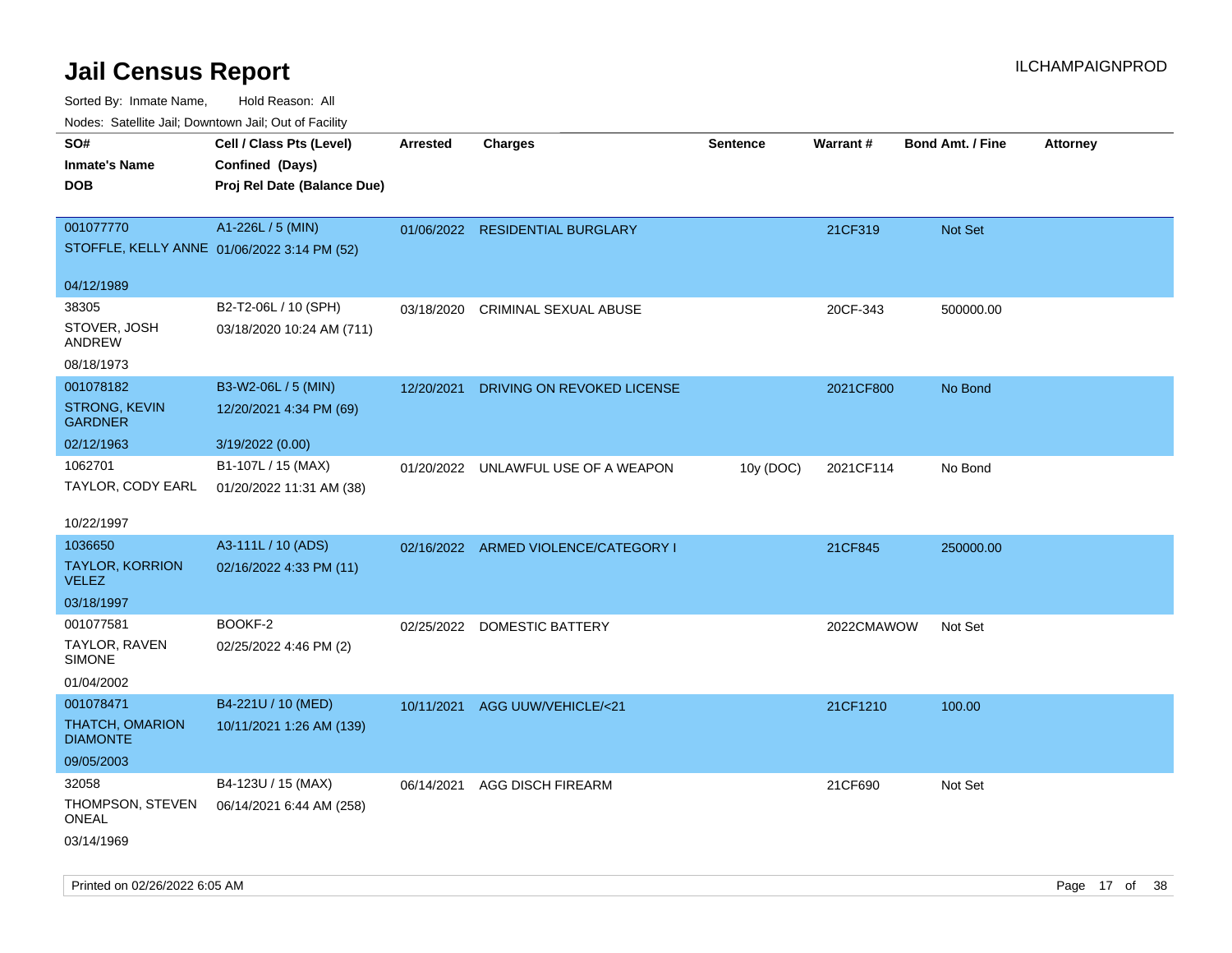| roaco. Oatomto dan, Downtown dan, Oat or Fability |                             |                 |                                         |                 |             |                         |                 |
|---------------------------------------------------|-----------------------------|-----------------|-----------------------------------------|-----------------|-------------|-------------------------|-----------------|
| SO#                                               | Cell / Class Pts (Level)    | <b>Arrested</b> | <b>Charges</b>                          | <b>Sentence</b> | Warrant#    | <b>Bond Amt. / Fine</b> | <b>Attorney</b> |
| <b>Inmate's Name</b>                              | Confined (Days)             |                 |                                         |                 |             |                         |                 |
| <b>DOB</b>                                        | Proj Rel Date (Balance Due) |                 |                                         |                 |             |                         |                 |
|                                                   |                             |                 |                                         |                 |             |                         |                 |
| 001078792                                         | A4-105L / 15 (ADS)          |                 | 01/24/2022 FUGITIVE FROM JUSTICE        |                 | 22CF99      | Not Set                 |                 |
| TRAMBLE, TOM                                      | 01/24/2022 10:24 AM (34)    |                 | 01/24/2022 FUGITIVE FROM JUSTICE        |                 | 22CF100     | <b>Not Set</b>          |                 |
| <b>MARCUS</b>                                     |                             |                 | 01/24/2022 ARMED VIOLENCE/CATEGORY I    |                 | 22CF101     | Not Set                 |                 |
| 02/28/1985                                        |                             |                 |                                         |                 |             |                         |                 |
| 32910                                             | B3-W1-02L / 10 (MED)        | 10/04/2021      | DOM BTRY/HARM/1-2 PRECONV               |                 | 21CF1189    | Not Set                 |                 |
| TULL, CHRISTOPHER<br><b>MICHAEL</b>               | 10/04/2021 10:53 PM (146)   |                 |                                         |                 |             |                         |                 |
| 04/02/1971                                        |                             |                 |                                         |                 |             |                         |                 |
| 1070737                                           | A1-126L / 15 (MAX)          |                 | 10/14/2021 AGG KIDNAPG/<13/INTEL DISABL | (DHS)           | 2020CF418   | 250000.00               |                 |
| <b>WASHINGTON,</b><br><b>JASTINA VIRGINIA</b>     | 10/14/2021 12:02 PM (136)   |                 |                                         |                 |             |                         |                 |
| 04/11/2000                                        |                             |                 |                                         |                 |             |                         |                 |
| 977140                                            | B1-203L / 10 (MED)          |                 | 10/24/2021 ARMED HABITUAL CRIMINAL      |                 | 21CF1289    | Not Set                 |                 |
| WEBSTER, DERRIAL<br><b>DEVON</b>                  | 10/24/2021 2:46 AM (126)    |                 |                                         |                 |             |                         |                 |
| 01/14/1990                                        |                             |                 |                                         |                 |             |                         |                 |
| 001078328                                         | B1-203U / 15 (MAX)          | 08/30/2021      | <b>FELON POSS/USE WEAPON/FIREARM</b>    |                 | 21CF1045    | Not Set                 |                 |
| <b>WHITE, JUSTIN</b><br><b>STEVEN</b>             | 08/30/2021 10:48 AM (181)   |                 |                                         |                 |             |                         |                 |
| 10/25/1995                                        |                             |                 |                                         |                 |             |                         |                 |
| 1075313                                           | A4-102L / 15 (ADS)          | 01/29/2022      | POSSESSION OF STOLEN FIREARM            |                 | 22CF132     | Not Set                 |                 |
| WILLIAMS, EARDIS                                  | 01/29/2022 1:23 AM (29)     | 01/29/2022      | MFG/DEL CANNABIS/30-500 GRAMS           |                 | 20CF51      | 5000.00                 |                 |
| ANTONIO, Junior                                   |                             |                 | 01/29/2022 POSSESSION OF STOLEN FIREARM |                 | 20CF1048    | 500000.00               |                 |
| 01/21/1999                                        |                             |                 |                                         |                 |             |                         |                 |
| 638552                                            | B2-T2-08L / 5 (SPH)         | 10/07/2021      | CHILD PORNOGRAPHY/PHOTOGRAPH            |                 | 2021CF1207  | No Bond                 |                 |
| <b>WILLIAMS, MICHAEL</b><br><b>JAMES</b>          | 10/07/2021 12:20 PM (143)   |                 |                                         |                 |             |                         |                 |
| 03/29/1964                                        |                             |                 |                                         |                 |             |                         |                 |
| 1066370                                           | B1-101L / 15 (MAX)          | 07/28/2021      | ARMED VIOLENCE/CATEGORY III             |                 | 2021 CF 882 | Not Set                 |                 |
| <b>WILLIAMS, REONTE</b><br><b>REMIR</b>           | 07/28/2021 5:40 AM (214)    |                 |                                         |                 |             |                         |                 |
| 05/14/1999                                        |                             |                 |                                         |                 |             |                         |                 |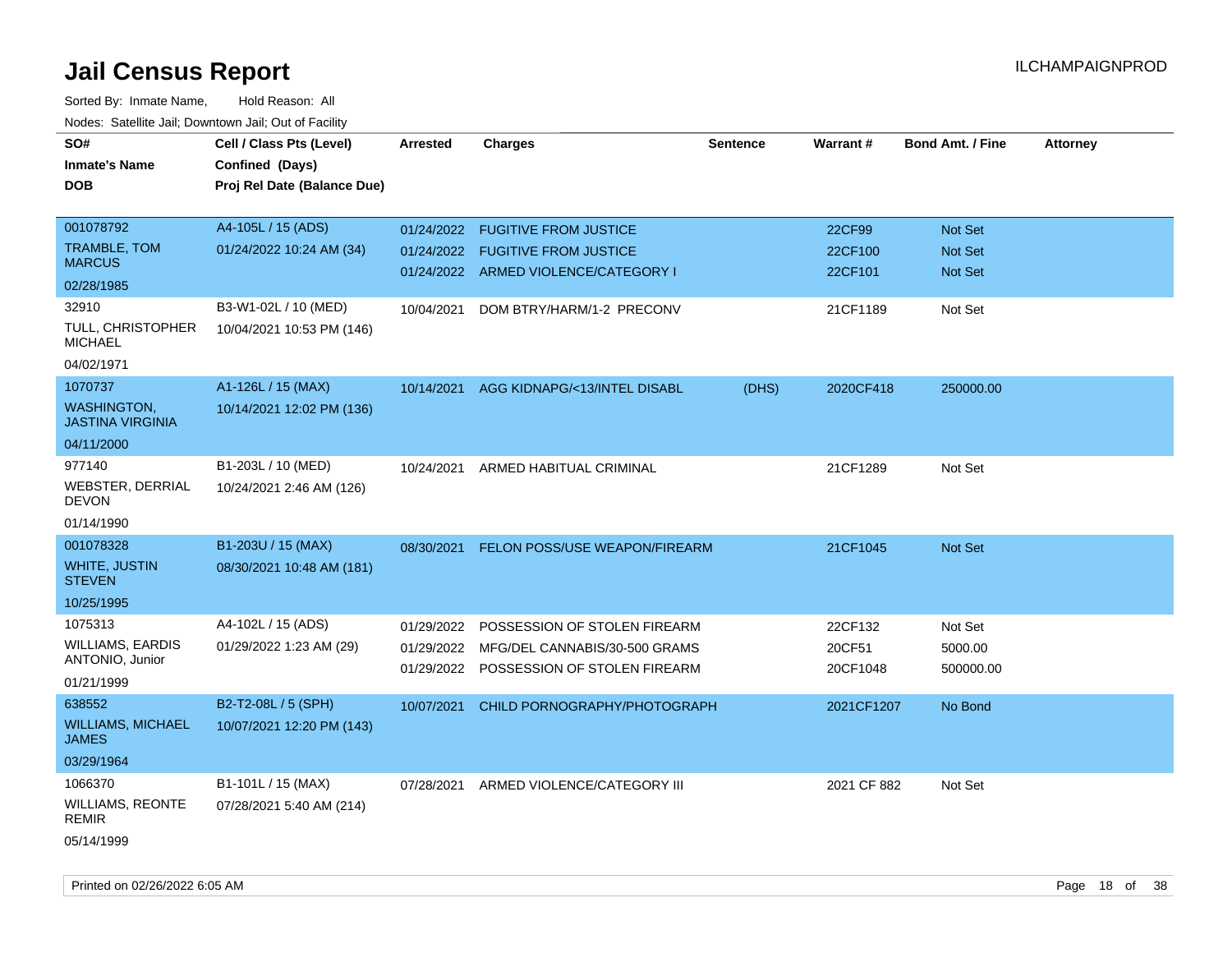| SO#<br><b>Inmate's Name</b><br><b>DOB</b>                          | Cell / Class Pts (Level)<br>Confined (Days)<br>Proj Rel Date (Balance Due) | Arrested          | Charges                      | <b>Sentence</b> | Warrant # | <b>Bond Amt. / Fine</b> | <b>Attorney</b> |
|--------------------------------------------------------------------|----------------------------------------------------------------------------|-------------------|------------------------------|-----------------|-----------|-------------------------|-----------------|
| 1051953<br><b>WINSTON, ALYSSIA</b><br><b>LETEECE</b><br>03/17/1996 | A1-225U / 10 (ADS)<br>02/02/2022 4:29 AM (25)                              | 02/02/2022        | DOMESTIC BATTERY/OTHER PRIOR |                 | 22CF144   | <b>Not Set</b>          |                 |
| <b>Total Satellite Jail: 140</b>                                   |                                                                            | <b>Males: 117</b> | Unknown: 0<br>Females: 23    |                 |           |                         |                 |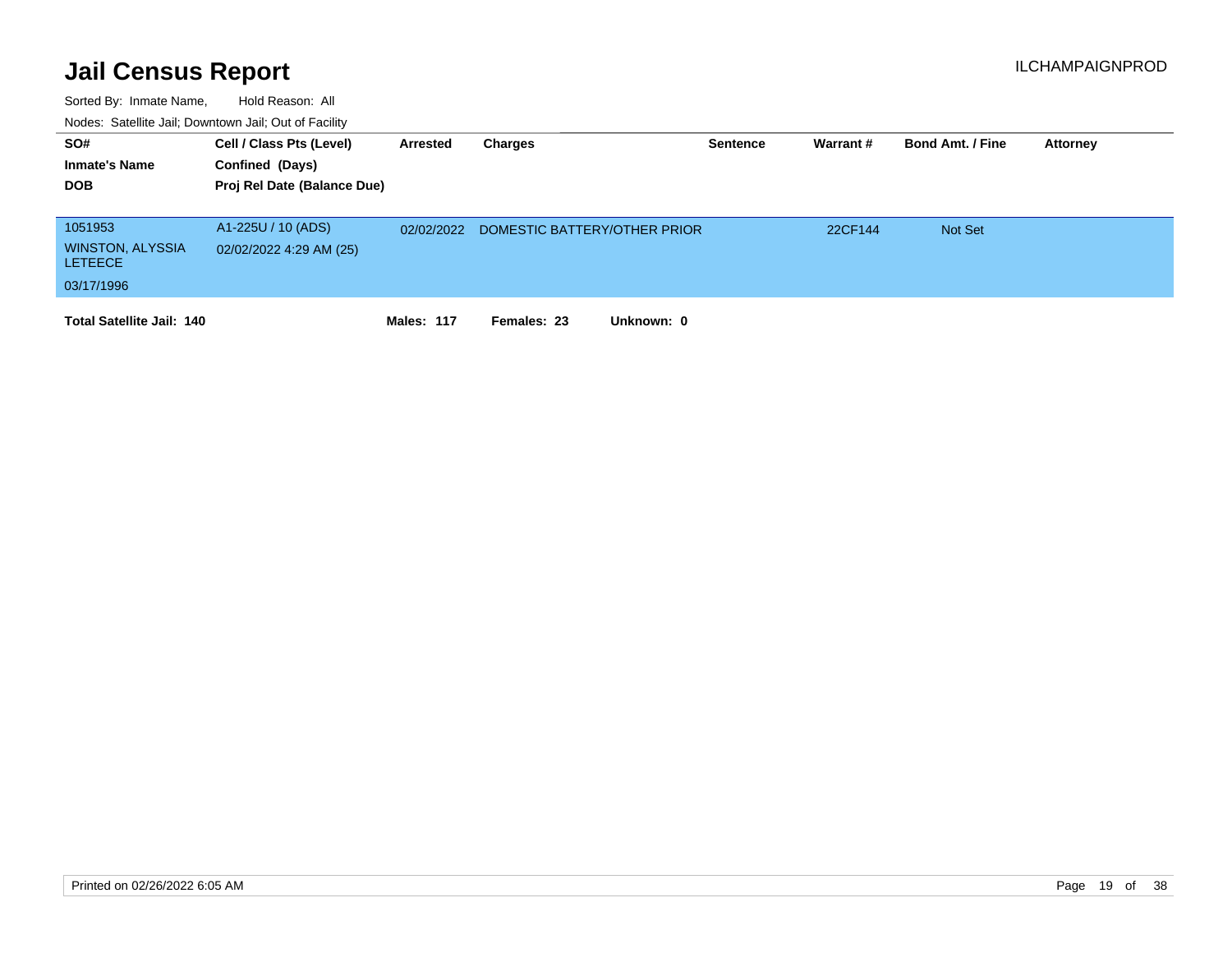| <b>Downtown Jail</b>                      |                             |            |                                           |                 |           |                         |                 |
|-------------------------------------------|-----------------------------|------------|-------------------------------------------|-----------------|-----------|-------------------------|-----------------|
| SO#                                       | Cell / Class Pts (Level)    | Arrested   | <b>Charges</b>                            | <b>Sentence</b> | Warrant#  | <b>Bond Amt. / Fine</b> | <b>Attorney</b> |
| <b>Inmate's Name</b>                      | Confined (Days)             |            |                                           |                 |           |                         |                 |
| <b>DOB</b>                                | Proj Rel Date (Balance Due) |            |                                           |                 |           |                         |                 |
|                                           |                             |            |                                           |                 |           |                         |                 |
| 1073165                                   | G4L / 5 (MIN)               | 04/30/2021 | <b>BURGLARY</b>                           | 9y (DOC)        | 21CF516   | Not Set                 |                 |
| ACKERMAN, CODY                            | 04/30/2021 4:48 PM (303)    | 04/30/2021 | FORGERY/ISSUE/DELIVER DOCUMENT            |                 | 19CF143   | 75000.00                |                 |
| <b>JAMES</b>                              |                             | 05/03/2021 | FORGERY/ISSUE/DELIVER DOCUMENT            |                 | 2018CF689 | 2500.00 / 75.00         |                 |
| 02/01/1989                                |                             |            |                                           |                 |           |                         |                 |
| 47897                                     | J5L / 15 (ADS)              | 01/19/2022 | <b>VIOLATE ORDER PROTECTION</b>           |                 | 22CF85    | Not Set                 |                 |
| BRANAMAN.<br><b>CLIFFORD EARL</b>         | 01/19/2022 9:21 PM (39)     | 01/19/2022 | DRVG REVOKED/2+/PERS INJ/DEATH            |                 | 22CF84    | Not Set                 |                 |
|                                           |                             | 01/19/2022 | PAROLE REVOCATION                         |                 | VA2201139 | No Bond                 |                 |
| 03/09/1975                                |                             | 02/08/2022 | <b>DRIVE REVOKED/RECK HOMIC/3</b>         |                 | 21CF1280  | Not Set                 |                 |
|                                           |                             | 02/08/2022 | DRIVING ON REVOKED LICENSE                |                 | 21TR8305  | Not Set                 |                 |
| 990633                                    | G8U / 5 (MIN)               | 02/15/2022 | POSS AMT CON SUB EXCEPT(A)/(D)            | 5y (DOC)        | 2017CF598 | No Bond                 |                 |
| <b>BRIFFORD, WILLIE</b><br>Junior         | 02/15/2022 8:56 AM (12)     |            | 02/15/2022 CIVIL FTA WARRANT              |                 | 019F154   | 2500.00                 |                 |
| 09/13/1987                                |                             |            |                                           |                 |           |                         |                 |
| 1027929                                   | F6L / 15 (MAX)              | 12/18/2021 | HOME INVASION/CAUSE INJURY                |                 | 21CF1560  | No Bond                 |                 |
| <b>BROUGHTON, MARK</b><br>ANTHONY, Junior | 12/18/2021 2:55 AM (71)     |            |                                           |                 |           |                         |                 |
| 02/15/1990                                |                             |            |                                           |                 |           |                         |                 |
| 1067476                                   | F7U / 10 (MED)              | 11/13/2021 | AGG DOMESTIC BATTERY/STRANGLE             |                 | 20CF575   | 5000.00                 |                 |
| <b>BROWN, JAMES</b><br><b>BRONELL</b>     | 11/13/2021 2:35 AM (106)    | 11/13/2021 | <b>RESIDENTIAL BURGLARY</b>               |                 | 21CF385   | 25000.00                |                 |
| 01/08/1996                                |                             |            |                                           |                 |           |                         |                 |
| 995432                                    | H5L / 10 (ADS)              | 12/20/2021 | FAIL TO RPT WKLY/NO FIXED ADDR            |                 | 21CF1559  | Not Set                 |                 |
| BROWN, JAVON<br><b>SHANTEZ</b>            | 12/20/2021 2:06 AM (69)     |            |                                           |                 |           |                         |                 |
| 10/14/1991                                |                             |            |                                           |                 |           |                         |                 |
| 1075941                                   | G2L / 5 (MIN)               |            | 10/08/2021 AGG UNLAWFUL USE OF WEAPON/VEH | 2v(DOC)         | 20CF360   | No Bond                 |                 |
| <b>BROWN, LIONEL</b><br><b>TERRELL</b>    | 10/08/2021 5:16 PM (142)    |            |                                           |                 |           |                         |                 |
| 10/19/1981                                |                             |            |                                           |                 |           |                         |                 |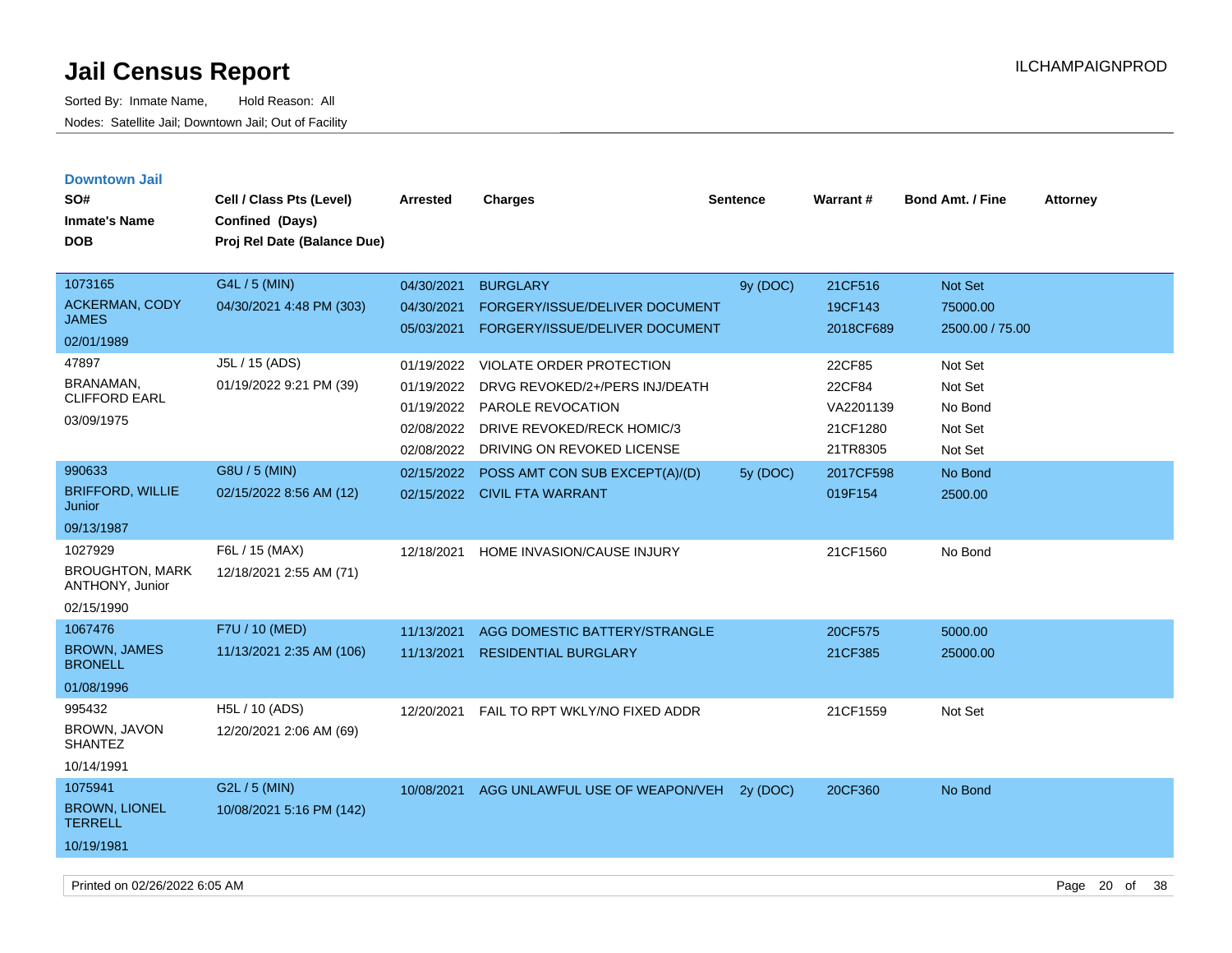Sorted By: Inmate Name, Hold Reason: All

Nodes: Satellite Jail; Downtown Jail; Out of Facility

| SO#<br><b>Inmate's Name</b><br><b>DOB</b>  | Cell / Class Pts (Level)<br>Confined (Days)<br>Proj Rel Date (Balance Due) | <b>Arrested</b> | <b>Charges</b>                            | <b>Sentence</b> | <b>Warrant#</b> | <b>Bond Amt. / Fine</b> | <b>Attorney</b> |
|--------------------------------------------|----------------------------------------------------------------------------|-----------------|-------------------------------------------|-----------------|-----------------|-------------------------|-----------------|
| 001078092                                  | H <sub>2</sub> U / 10 (ADS)                                                |                 | 12/27/2021 AGG BATTERY/PUBLIC PLACE       |                 | 2021CF1042      | 5000.00                 |                 |
| <b>WILLIAM</b>                             | CHOUNARD, STANLEY 12/27/2021 10:47 PM (62)                                 |                 |                                           |                 |                 |                         |                 |
| 06/25/1986                                 |                                                                            |                 |                                           |                 |                 |                         |                 |
| 56241                                      | $E1L / 5$ (MIN)                                                            |                 | 01/13/2022 VIOLATE ORDER/PRIOR DOM BTRY   |                 | 22CF59          | Not Set                 |                 |
| CLARK, DAMON<br><b>GILLMORE</b>            | 01/13/2022 4:36 AM (45)                                                    |                 |                                           |                 |                 |                         |                 |
| 12/21/1976                                 |                                                                            |                 |                                           |                 |                 |                         |                 |
| 001078838                                  | K <sub>2</sub> / 15 (ADS)                                                  |                 | 02/12/2022 PRED CRIM SEX ASLT/BODILY HARM |                 | 21CF30          | 150000.00               |                 |
| <b>CLAYTON, KAREEM</b><br><b>JAMAL</b>     | 02/12/2022 8:55 AM (15)                                                    |                 |                                           |                 |                 |                         |                 |
| 02/03/1974                                 |                                                                            |                 |                                           |                 |                 |                         |                 |
| 1075361                                    | J6L / 5 (ADS)                                                              | 04/16/2021      | <b>BURGLARY</b>                           |                 | 21CF414         | Not Set                 |                 |
| <b>COWART, TORREY</b><br>BENJAMEN, Junior  | 04/16/2021 9:17 PM (317)                                                   |                 |                                           |                 |                 |                         |                 |
| 11/22/1987                                 |                                                                            |                 |                                           |                 |                 |                         |                 |
| 1067370                                    | E6L / 15 (ADS)                                                             | 11/05/2021      | FIREARM/FOID INVALID/NOT ELIG             |                 | 21CF1370        | Not Set                 |                 |
| <b>DAVIS, AUSTIN</b><br><b>CHRISTOPHER</b> | 11/06/2021 12:23 AM (113)                                                  |                 |                                           |                 |                 |                         |                 |
| 08/11/1997                                 |                                                                            |                 |                                           |                 |                 |                         |                 |
| 001077214                                  | $15/15$ (ADS)                                                              | 12/20/2021      | <b>MURDER</b>                             |                 | 21CF1572        | Not Set                 |                 |
| DAVIS-MURDOCK,<br>ERION VASSHAD            | 12/21/2021 10:13 AM (68)                                                   | 12/22/2021      | PAROLE REVOCATION                         |                 | CH2107977       | Not Set                 |                 |
| 06/22/1998                                 |                                                                            |                 |                                           |                 |                 |                         |                 |
| 001078223                                  | G6L / 5 (MIN)                                                              | 11/09/2021      | AGG DUI/NO VALID DL                       |                 | 21CF1382        | Not Set                 |                 |
| DIEGO-MATEO,<br><b>JOAQUIN</b>             | 11/09/2021 10:52 PM (110)                                                  |                 |                                           |                 |                 |                         |                 |
| 01/23/2002                                 |                                                                            |                 |                                           |                 |                 |                         |                 |
| 571307                                     | J3L / 15 (ADS)                                                             | 09/14/2020      | CRIM SEXUAL ABUSE/CONSENT                 |                 | 2020CF1026      | Not Set                 |                 |
| DOMINGO-<br>CASTANEDA,                     | 09/14/2020 11:19 PM (531)                                                  | 09/14/2020      | PRED CRIM SEX ASLT/VICTIM <13             |                 | 2020CF1025      | Not Set                 |                 |
|                                            |                                                                            |                 |                                           |                 |                 |                         |                 |

09/29/1989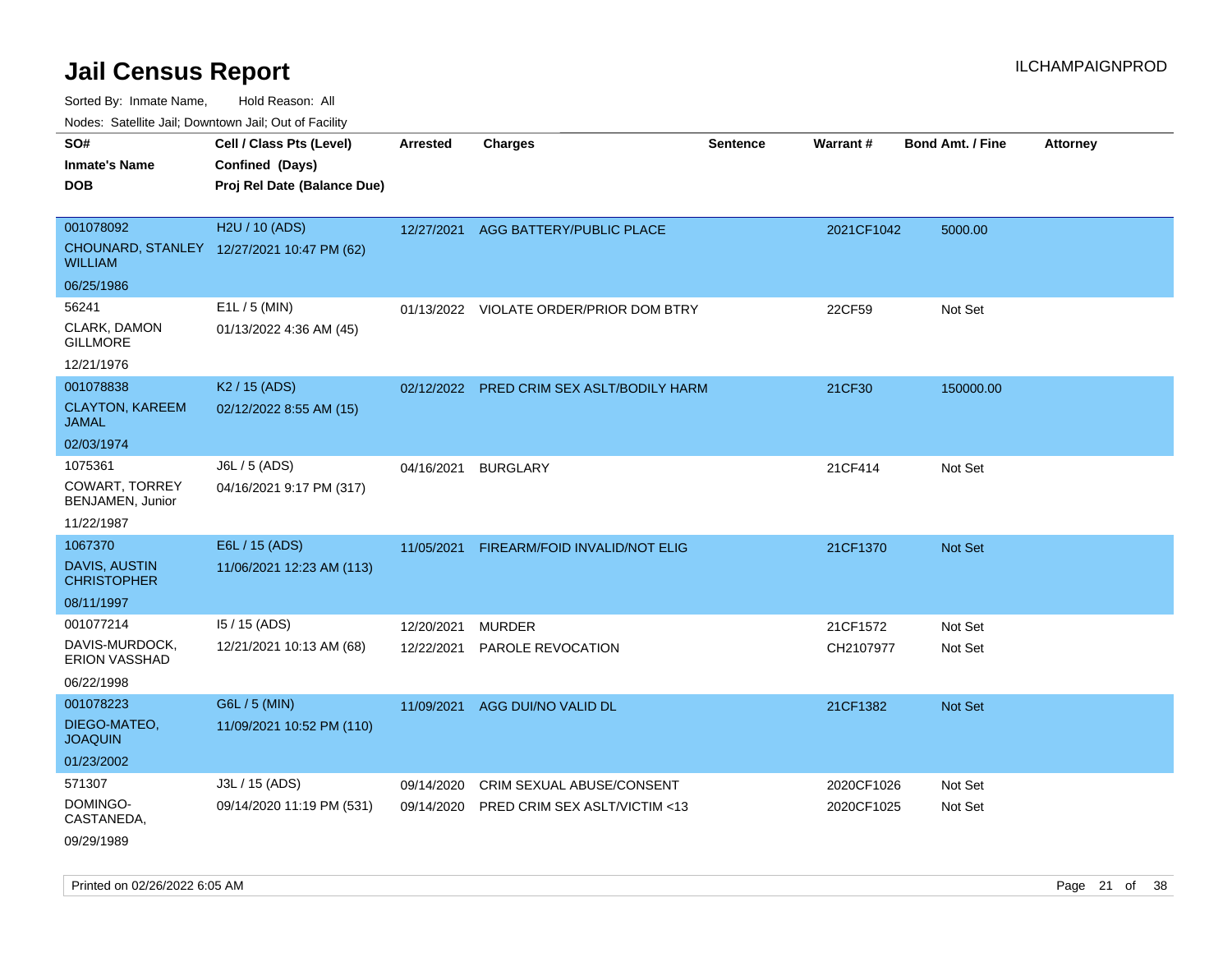| roaco. Catolino cali, Domntonn cali, Out of Facility |                             |                 |                                          |                 |            |                         |                 |
|------------------------------------------------------|-----------------------------|-----------------|------------------------------------------|-----------------|------------|-------------------------|-----------------|
| SO#                                                  | Cell / Class Pts (Level)    | <b>Arrested</b> | <b>Charges</b>                           | <b>Sentence</b> | Warrant#   | <b>Bond Amt. / Fine</b> | <b>Attorney</b> |
| <b>Inmate's Name</b>                                 | Confined (Days)             |                 |                                          |                 |            |                         |                 |
| <b>DOB</b>                                           | Proj Rel Date (Balance Due) |                 |                                          |                 |            |                         |                 |
|                                                      |                             |                 |                                          |                 |            |                         |                 |
| 527379                                               | D6 / 15 (ADS)               | 10/25/2021      | ARMED HABITUAL CRIMINAL                  |                 | 21CF1297   | Not Set                 |                 |
| DRAKE, MARCELL<br><b>DEON</b>                        | 10/25/2021 5:05 PM (125)    |                 | 10/27/2021 AGG DOMESTIC BATTERY/STRANGLE |                 | 21CF1245   | Not Set                 |                 |
| 04/20/1987                                           |                             |                 |                                          |                 |            |                         |                 |
| 959292                                               | K1 / 15 (ADS)               | 04/01/2021      | ATTEMPT (FIRST DEGREE MURDER)            |                 | 2020CF565  | 2000000.00              |                 |
| DUNCAN, COREYON<br><b>ANTHONY</b>                    | 04/01/2021 8:46 PM (332)    | 12/17/2021      | <b>MURDER</b>                            |                 | 21CF1542   | Not Set                 |                 |
| 01/17/1989                                           |                             |                 |                                          |                 |            |                         |                 |
| 1053207                                              | K3 / 15 (SPH)               |                 | 06/06/2019 MURDER/INTENT TO KILL/INJURE  |                 | 2019-CF849 | 2000000.00              |                 |
| FAUST, JAQUAVEON<br><b>LAVELL</b>                    | 06/06/2019 2:24 PM (997)    |                 |                                          |                 |            |                         |                 |
| 07/25/1996                                           |                             |                 |                                          |                 |            |                         |                 |
| 524764                                               | G3L / 5 (MIN)               | 09/18/2021      | METH DELIVERY/15<100 GRAMS               |                 | 21CF627    | 50000.00                |                 |
| <b>FISCUS, ROBERT</b><br><b>LOWELL</b>               | 09/18/2021 10:50 AM (162)   |                 |                                          |                 |            |                         |                 |
| 02/17/1986                                           |                             |                 |                                          |                 |            |                         |                 |
| 1063104                                              | G1U / 5 (MIN)               | 01/10/2022      | <b>VIOLATE ORDER PROTECTION</b>          |                 | 21CF1258   | 25000.00                |                 |
| <b>FUSON, KEITH</b><br><b>EDWARD</b>                 | 01/10/2022 9:14 PM (48)     |                 | 01/10/2022 VIOLATE ORDER PROTECTION      |                 | 21CF1259   | 25000.00                |                 |
| 05/07/1987                                           |                             |                 |                                          |                 |            |                         |                 |
| 1003785                                              | G7L / 5 (MIN)               |                 | 01/31/2022 THEFT CON INTENT <\$500 PRIOR | 4y (DOC)        | 19CF1558   | No Bond                 |                 |
| <b>GENTRY, SIDNEY</b><br><b>RAYNARD</b>              | 01/31/2022 8:44 AM (27)     |                 |                                          |                 |            |                         |                 |
| 05/27/1971                                           |                             |                 |                                          |                 |            |                         |                 |
| 32913                                                | I1 / 15 (ADS)               | 12/03/2021      | PRED CRIM SEX ASLT/VICTIM <13            |                 | 21CF1481   | Not Set                 |                 |
| GROB, WARREN A,<br>Junior                            | 12/03/2021 4:24 PM (86)     |                 |                                          |                 |            |                         |                 |
| 12/07/1950                                           |                             |                 |                                          |                 |            |                         |                 |
| 1073611                                              | G3U / 5 (MIN)               | 02/09/2021      | DELIVERY OF OR POSSESSION OF W/IN1       |                 | 21CF160    | Not Set                 |                 |
| HAYES, CAMERON<br><b>TAYLOR MALEEK</b>               | 02/09/2021 3:10 PM (383)    | 02/09/2021      | MFG 15>100 GR ECSTASY/ANALOG             |                 | 21CF121    | 500000.00               |                 |
| 08/10/1998                                           |                             |                 |                                          |                 |            |                         |                 |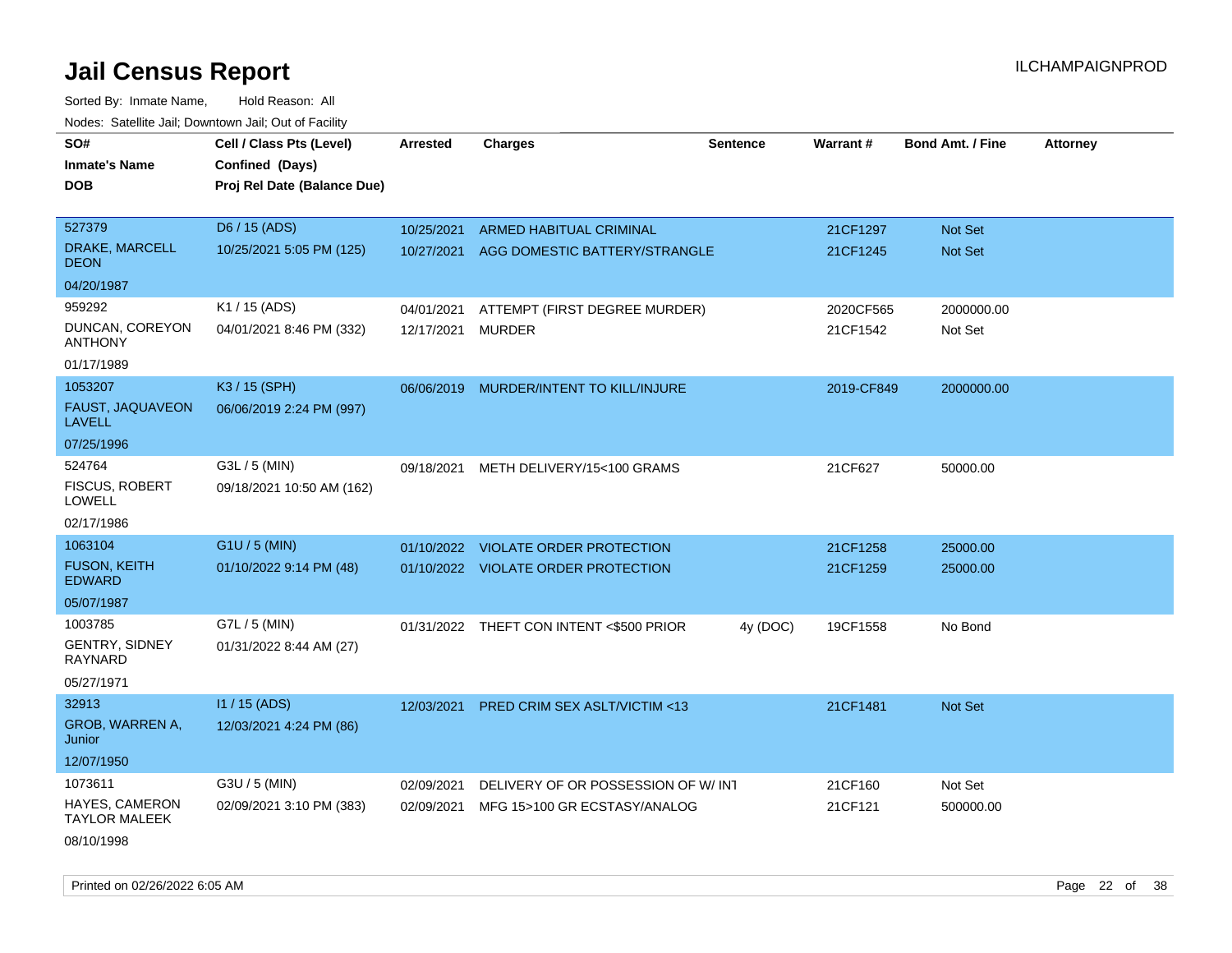| SO#<br><b>Inmate's Name</b><br>DOB        | Cell / Class Pts (Level)<br>Confined (Days)<br>Proj Rel Date (Balance Due) | <b>Arrested</b>  | <b>Charges</b>                                           | <b>Sentence</b> | Warrant#  | <b>Bond Amt. / Fine</b> | <b>Attorney</b> |
|-------------------------------------------|----------------------------------------------------------------------------|------------------|----------------------------------------------------------|-----------------|-----------|-------------------------|-----------------|
|                                           |                                                                            |                  |                                                          |                 |           |                         |                 |
| 544770                                    | D3 / 10 (MED)                                                              | 08/14/2021       | AGG DOMESTIC BATTERY/STRANGLE                            |                 | 2021CF514 | 25000.00                |                 |
| HAYES, DEVON<br><b>JERMAINE</b>           | 08/14/2021 2:56 AM (197)                                                   | 08/14/2021       | AGGRAVATED DOMESTIC BATTERY                              |                 | 21CF977   | No Bond                 |                 |
| 11/07/1987                                |                                                                            |                  |                                                          |                 |           |                         |                 |
| 953555                                    | C4U / 15 (MAX)                                                             | 03/10/2021       | CRIM TRESPASS TO RESIDENCE                               |                 | 21CF272   | Not Set                 |                 |
| HUNT, TAVARIS EARL                        | 03/10/2021 4:58 AM (354)                                                   | 04/14/2021       | AGG FLEEING POLICE/21 MPH OVER                           | 3y (DOC)        | 2020CF94  | 10000.00                |                 |
| 12/29/1987                                |                                                                            |                  |                                                          |                 |           |                         |                 |
| 518711                                    | G5L / 5 (MIN)                                                              | 01/30/2022 THEFT |                                                          |                 | 22CF133   | Not Set                 |                 |
| <b>INGERSON, LUCUS</b><br>JAMES           | 01/30/2022 4:57 PM (28)                                                    |                  |                                                          |                 |           |                         |                 |
| 09/16/1979                                |                                                                            |                  |                                                          |                 |           |                         |                 |
| 53058                                     | G4U / 5 (MIN)                                                              |                  | 01/31/2022 DELIVERY OF OR POSSESSION OF W/IN15y/6m (DOC) |                 |           | Not Set                 |                 |
| JOHNSON, DEMARIO<br><b>LACONTE</b>        | 01/31/2022 11:12 AM (27)                                                   |                  |                                                          |                 |           |                         |                 |
| 06/14/1981                                |                                                                            |                  |                                                          |                 |           |                         |                 |
| 001078766                                 | $13/5$ (ADS)                                                               | 02/08/2022       | <b>AGGRAVATED BATTERY</b>                                |                 | 22CF160   | Not Set                 |                 |
| <b>JOHNSON, IYONZI</b>                    | 02/08/2022 11:56 AM (19)                                                   | 02/08/2022       | <b>BURGLARY</b>                                          |                 | 22CF63    | 3000.00                 |                 |
| 07/16/1994                                |                                                                            |                  |                                                          |                 |           |                         |                 |
| 1068501                                   | G7U / 5 (MIN)                                                              |                  | 02/07/2022 VIO ORDER/NOTICE/PRIOR VIO O/P                |                 | 22CF156   | No Bond                 |                 |
| KING, JULIUS<br><b>EMANUEL</b>            | 02/07/2022 7:06 PM (20)                                                    |                  |                                                          |                 |           |                         |                 |
| 04/08/1985                                |                                                                            |                  |                                                          |                 |           |                         |                 |
| 24308                                     | D <sub>2</sub> / 15 (MAX)                                                  | 06/03/2021       | <b>ROBBERY</b>                                           |                 | 21CF625   | No Bond                 |                 |
| <b>KWIATKOWSKI,</b><br><b>ROBERT JOHN</b> | 06/03/2021 10:40 PM (269)                                                  |                  |                                                          |                 |           |                         |                 |
| 08/08/1963                                |                                                                            |                  |                                                          |                 |           |                         |                 |
| 1041648                                   | C8L / 15 (MAX)                                                             | 01/11/2022       | ARMED HABITUAL CRIMINAL                                  |                 | 22CF41    | Not Set                 |                 |
| LANE, DEMETRIUS<br>LAQUAN                 | 01/11/2022 5:27 AM (47)                                                    |                  | 01/11/2022 PAROLE REVOCATION                             |                 | CH2200221 | Not Set                 |                 |
| 07/04/1996                                |                                                                            |                  |                                                          |                 |           |                         |                 |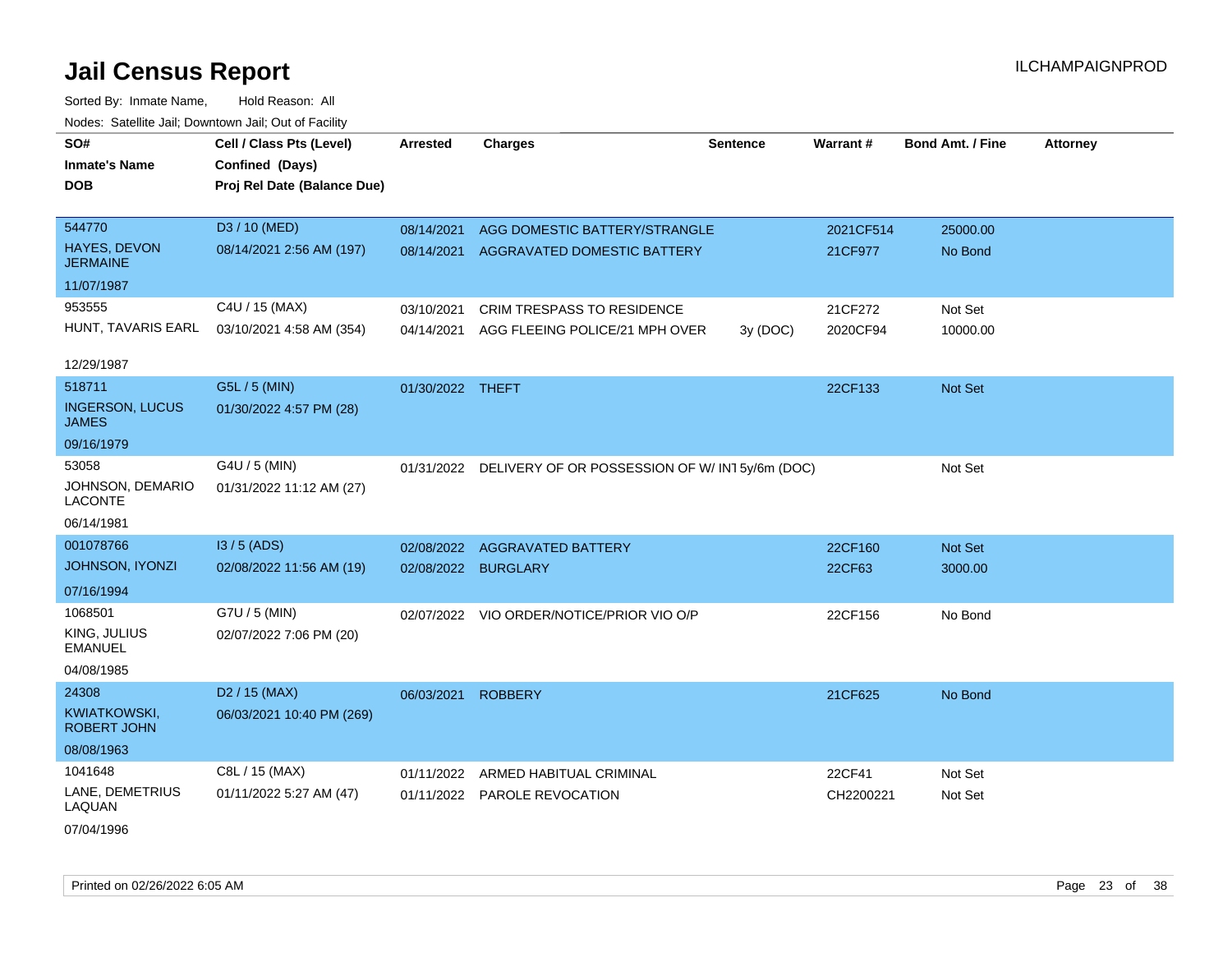| rouco. Calcinic Jan, Downtown Jan, Out of Facility                         |                          |                                    |                      |                                                                                                      |                         |                            |
|----------------------------------------------------------------------------|--------------------------|------------------------------------|----------------------|------------------------------------------------------------------------------------------------------|-------------------------|----------------------------|
| Cell / Class Pts (Level)<br>Confined (Days)<br>Proj Rel Date (Balance Due) | <b>Arrested</b>          | <b>Charges</b>                     | <b>Sentence</b>      | Warrant#                                                                                             | <b>Bond Amt. / Fine</b> | <b>Attorney</b>            |
| J2L / 15 (ADS)<br>07/14/2020 12:51 PM (593)                                | 07/14/2020               |                                    |                      | 20CF-781                                                                                             | 250000.00               |                            |
| D1 / 10 (SPH)<br>12/14/2020 5:16 PM (440)                                  | 12/14/2020               | RESIDENTIAL ARSON                  | 6y (DOC)             |                                                                                                      | 150000.00               |                            |
| E2L / 15 (MAX)<br>11/20/2021 1:18 AM (99)                                  | 11/20/2021               | <b>ARMED HABITUAL CRIMINAL</b>     |                      | 21CF1424                                                                                             | No Bond                 |                            |
| H4L / 15 (ADS)<br>MASON, RYAN ONEIAL 12/21/2021 9:30 AM (68)               | 12/20/2021<br>12/22/2021 | <b>MURDER</b><br>PAROLE REVOCATION |                      | 21CF1571<br>CH2107979                                                                                | Not Set<br>Not Set      |                            |
| G6U / 5 (MIN)<br>11/17/2021 5:08 PM (102)                                  | 11/17/2021               |                                    |                      | 17CF1093                                                                                             | 75000.00                |                            |
| B3 / 10 (MED)<br>MCCLENDON, CALVIN<br>08/07/2021 8:56 AM (204)             | 08/07/2021               |                                    | 4y (DOC)             | 21CF947                                                                                              | Not Set                 |                            |
| G9L / 5 (MIN)<br>10/04/2021 4:41 PM (146)                                  |                          |                                    |                      |                                                                                                      | 35000.00                |                            |
| E5U / 15 (ADS)<br>09/30/2021 11:32 PM (150)                                | 09/30/2021               | PRED CRIM SEX ASLT/VICTIM <13      |                      | 21CF329                                                                                              | 500000.00               |                            |
|                                                                            |                          |                                    | 10/04/2021 AGG DUI/4 | PREDATORY CRIMINAL SEX ASSLT/CHILD<br>MFG/DEL 15<100 GR COCA/ANALOG<br>FELON POSS/USE WEAPON/FIREARM |                         | 2020-CF-1388<br>2021CF1145 |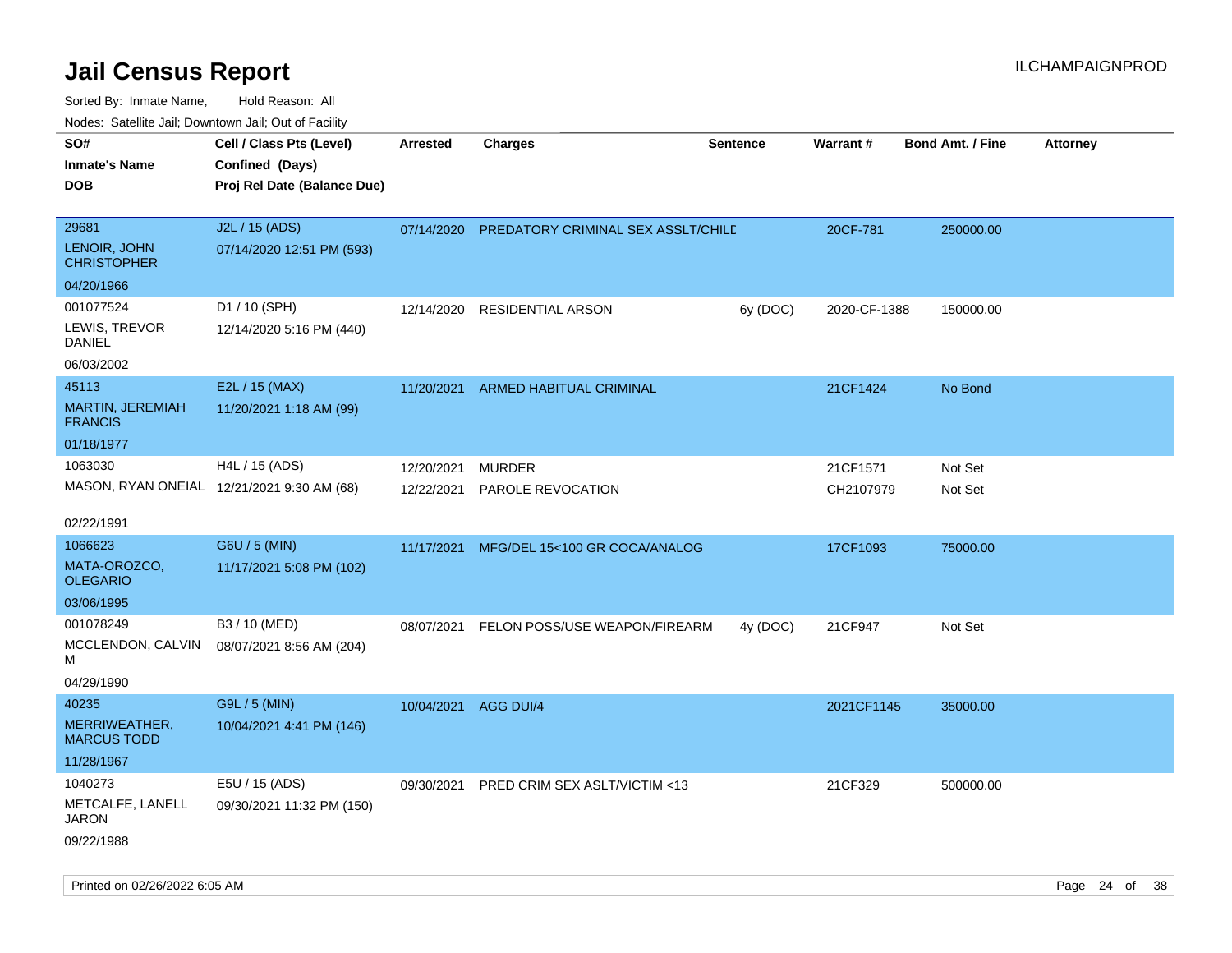Sorted By: Inmate Name, Hold Reason: All

| Nodes: Satellite Jail; Downtown Jail; Out of Facility |                             |                   |                                         |                 |              |                         |                 |
|-------------------------------------------------------|-----------------------------|-------------------|-----------------------------------------|-----------------|--------------|-------------------------|-----------------|
| SO#                                                   | Cell / Class Pts (Level)    | <b>Arrested</b>   | <b>Charges</b>                          | <b>Sentence</b> | Warrant#     | <b>Bond Amt. / Fine</b> | <b>Attorney</b> |
| <b>Inmate's Name</b>                                  | Confined (Days)             |                   |                                         |                 |              |                         |                 |
| <b>DOB</b>                                            | Proj Rel Date (Balance Due) |                   |                                         |                 |              |                         |                 |
|                                                       |                             |                   |                                         |                 |              |                         |                 |
| 1075635                                               | B <sub>2</sub> / 10 (ADS)   | 05/11/2021        | MFG/DEL CANNABIS/30-500 GRAMS           |                 | 20CF1402     | 100000.00               |                 |
| MILES, DEVLON VON,                                    | 05/11/2021 10:39 PM (292)   | 05/11/2021        | AGG DISCHARGE FIREARM/OCC VEH           |                 | 21CF538      | Not Set                 |                 |
| Junior                                                |                             | 02/23/2022 MURDER |                                         |                 | 22CF219      | Not Set                 |                 |
| 11/04/2000                                            |                             |                   |                                         |                 |              |                         |                 |
| 1007239                                               | J1L / 10 (ADS)              | 12/29/2021        | DOMESTIC BATTERY                        | 3y (DOC)        | 21CF1607     | Not Set                 |                 |
| MOORE, ANDREW<br><b>VIRGIL</b>                        | 12/29/2021 8:40 PM (60)     |                   |                                         |                 |              |                         |                 |
| 08/20/1972                                            |                             |                   |                                         |                 |              |                         |                 |
| 1069209                                               | H <sub>1</sub> L / 10 (ADS) | 04/07/2021        | AGG BATTERY/GREAT BODILY HARM           |                 | 21CF376      | Not Set                 |                 |
| MOORE, DEVONTE<br><b>JAMAL</b>                        | 04/07/2021 6:25 PM (326)    |                   |                                         |                 |              |                         |                 |
| 09/24/1995                                            |                             |                   |                                         |                 |              |                         |                 |
| 61251                                                 | E4L / 15 (ADS)              | 12/27/2021        | <b>PRED CRIM SEX ASLT/VICTIM &lt;13</b> |                 | 21CF651      | No Bond                 |                 |
| PETMECKY, JOHN<br><b>ROBERT</b>                       | 12/27/2021 1:52 PM (62)     |                   |                                         |                 |              |                         |                 |
| 03/09/1983                                            |                             |                   |                                         |                 |              |                         |                 |
| 001078357                                             | A2L / 15 (SPH)              | 09/17/2021        | ARMED ROBBERY/ARMED W/FIREARM           |                 | 21CF1128     | Not Set                 |                 |
| PETTIGREW, CAREY                                      | 09/17/2021 9:56 AM (163)    | 09/17/2021        | ARMED ROBBERY/ARMED W/FIREARM           |                 | 21CF1129     | Not Set                 |                 |
| <b>CORNITRIAS DEOBLO</b>                              |                             | 09/17/2021        | ARMED ROBBERY/ARMED W/FIREARM           |                 | 21CF1230     | Not Set                 |                 |
| 08/31/1986                                            |                             |                   |                                         |                 |              |                         |                 |
| 1022441                                               | C3L / 10 (ADS)              | 10/27/2021        | AGG BATTERY/PEACE OFFICER               |                 | 2021 CF 12   | No Bond                 |                 |
| PICKENS, DONTRELL<br><b>DEMAR</b>                     | 10/27/2021 1:39 PM (123)    | 10/27/2021        | AGG BATTERY/PEACE OFFICER               |                 | 2020 CF 1488 | No Bond                 |                 |
| 12/10/1993                                            |                             |                   |                                         |                 |              |                         |                 |
| 001077783                                             | H6L / 10 (ADS)              |                   | 01/05/2022 AGGRAVATED BATTERY           |                 | 21CF325      | Not Set                 |                 |
| RIVERA, DARYL<br><b>ANTONIO</b>                       | 01/05/2022 4:20 PM (53)     |                   |                                         |                 |              |                         |                 |
| 11/14/1981                                            |                             |                   |                                         |                 |              |                         |                 |
| 1072114                                               | A1U / 15 (SPH)              | 01/17/2021        | ATTEMPT (FIRST DEGREE MURDER)           |                 | 2021CF65     | Not Set                 |                 |
| ROBINSON, DONNELL                                     | 01/17/2021 2:40 PM (406)    | 01/17/2021        | ARMED ROBBERY/NO FIREARM                |                 | 2020CF824    | 75000.00                |                 |
| <b>LEVON</b>                                          |                             | 02/17/2021        | <b>AGGRAVATED BATTERY</b>               | 4y (DOC)        |              | 250000.00               |                 |
| 10/23/2000                                            |                             |                   |                                         |                 |              |                         |                 |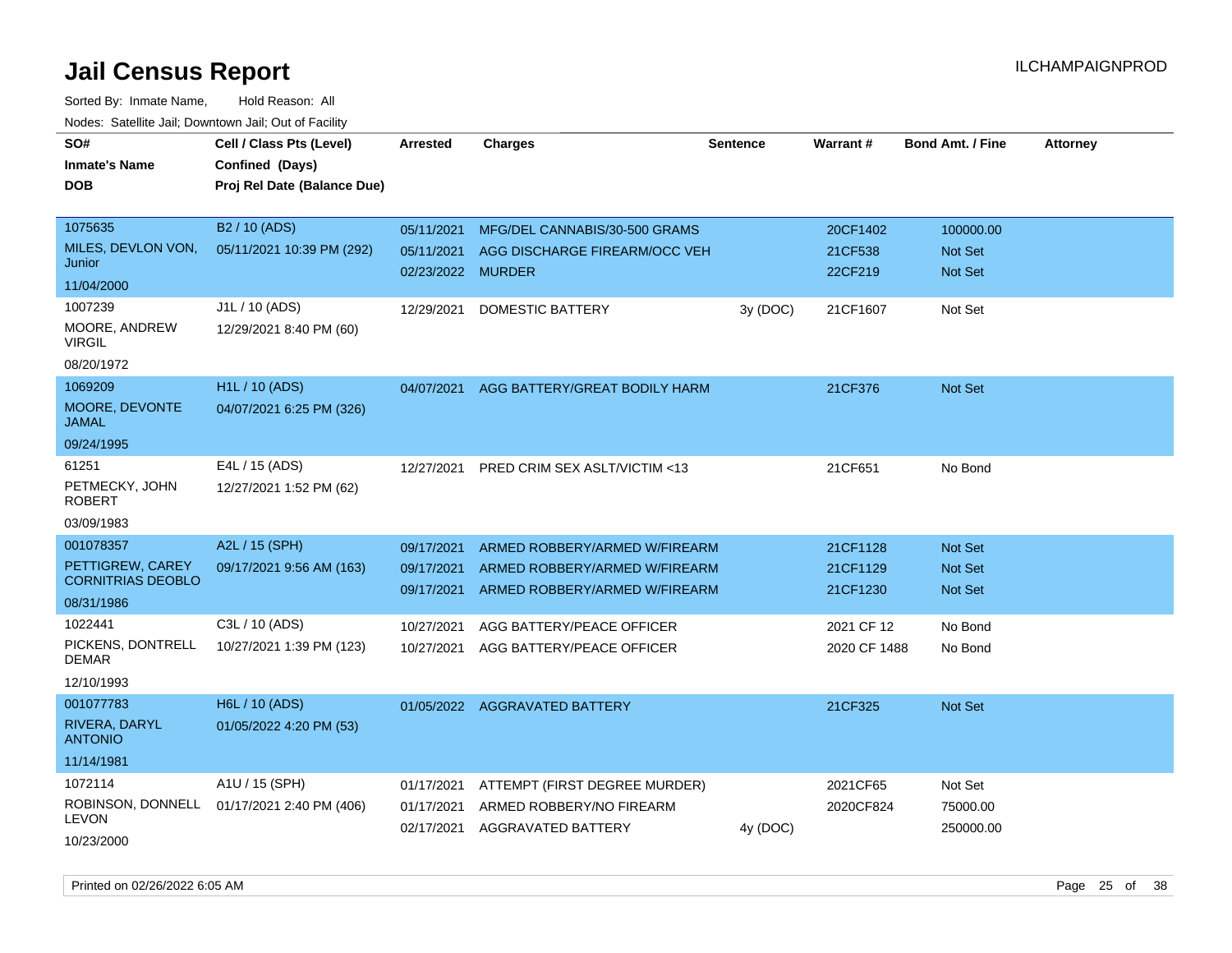| rouco. Calcinic Jan, Downtown Jan, Out of Facility |                                                                            |                          |                                                            |                 |                          |                         |                 |
|----------------------------------------------------|----------------------------------------------------------------------------|--------------------------|------------------------------------------------------------|-----------------|--------------------------|-------------------------|-----------------|
| SO#<br>Inmate's Name<br>DOB                        | Cell / Class Pts (Level)<br>Confined (Days)<br>Proj Rel Date (Balance Due) | <b>Arrested</b>          | <b>Charges</b>                                             | <b>Sentence</b> | Warrant#                 | <b>Bond Amt. / Fine</b> | <b>Attorney</b> |
| 1068592<br>ROSS, TEVONTAE<br><b>TERRANCE</b>       | J7L / 15 (ADS)<br>11/12/2021 8:41 AM (107)                                 |                          | 11/12/2021 BURGLARY                                        | 2y (DOC)        | 21CF1393                 | <b>Not Set</b>          |                 |
| 12/15/1998                                         |                                                                            |                          |                                                            |                 |                          |                         |                 |
| 47195<br>SIMMONS, JAMES<br><b>ROBERT</b>           | G8L / 5 (MIN)<br>12/27/2021 8:42 AM (62)                                   | 12/27/2021<br>12/28/2021 | <b>RESIDENTIAL BURGLARY</b><br><b>RESIDENTIAL BURGLARY</b> |                 | 2020CF1222<br>2021CF1596 | 10000.00<br>Not Set     |                 |
| 03/13/1975                                         |                                                                            |                          |                                                            |                 |                          |                         |                 |
| 1064798<br><b>STENNIS, BRUCE</b><br><b>DEONTAY</b> | B1 / 15 (ADS)<br>01/17/2022 1:29 PM (41)                                   | 01/17/2022 MURDER        | 01/17/2022 MFG/DEL 1<15 GR COCAINE/ANLG                    |                 | 2021CF695<br>21CF520     | 1500000.00<br>50000.00  |                 |
| 08/12/1998                                         |                                                                            |                          |                                                            |                 |                          |                         |                 |
| 1068839<br>TAYLOR, LONDON<br>JAVON                 | F4L / 15 (MAX)<br>08/07/2020 10:30 AM (569)                                | 08/07/2020               | <b>HOMICIDE</b>                                            | 28y (DOC)       | 2020-CF851               | 1000000.00              |                 |
| 08/16/1999                                         |                                                                            |                          |                                                            |                 |                          |                         |                 |
| 1056971                                            | D4 / 10 (ADS)                                                              | 08/07/2021               | FELON POSS/USE WEAPON/FIREARM                              |                 | 21CF948                  | No Bond                 |                 |
| TRAVIS, DENZEL<br><b>DANTRELL</b>                  | 08/07/2021 7:36 AM (204)                                                   | 08/08/2021               | AGG BATTERY/PUBLIC PLACE                                   |                 | 2020CF647                | 25000.00                |                 |
| 03/21/1993                                         |                                                                            |                          |                                                            |                 |                          |                         |                 |
| 001078250                                          | F2L / 10 (MED)                                                             | 08/07/2021               | FELON POSS WEAPON/BODY ARMOR                               |                 | 21CF950                  | Not Set                 |                 |
| TRAVIS, JORDAN<br>TESHAUN                          | 08/07/2021 10:27 AM (204)                                                  |                          |                                                            |                 |                          |                         |                 |
| 03/03/1996                                         |                                                                            |                          |                                                            |                 |                          |                         |                 |
| 56994                                              | A1L / 15 (SPH)                                                             | 12/09/2021               | STALKING/CAUSE FEAR FOR SAFETY                             |                 | 21CF1514                 | <b>Not Set</b>          |                 |
| TURNER, ROBERT<br><b>EARL, Senior</b>              | 12/09/2021 9:23 PM (80)                                                    | 12/13/2021               | PAROLE REVOCATION                                          |                 | CH2107735                | Not Set                 |                 |
| 09/07/1982                                         |                                                                            |                          |                                                            |                 |                          |                         |                 |
| 30108                                              | J4L / 15 (ADS)                                                             | 07/30/2021               | <b>MURDER</b>                                              |                 | 21CF902                  | 2000000.00              |                 |
| VANDYKE, DARYL<br>ANTHONY                          | 07/30/2021 8:29 PM (212)                                                   |                          |                                                            |                 |                          |                         |                 |
| 10/04/1965                                         |                                                                            |                          |                                                            |                 |                          |                         |                 |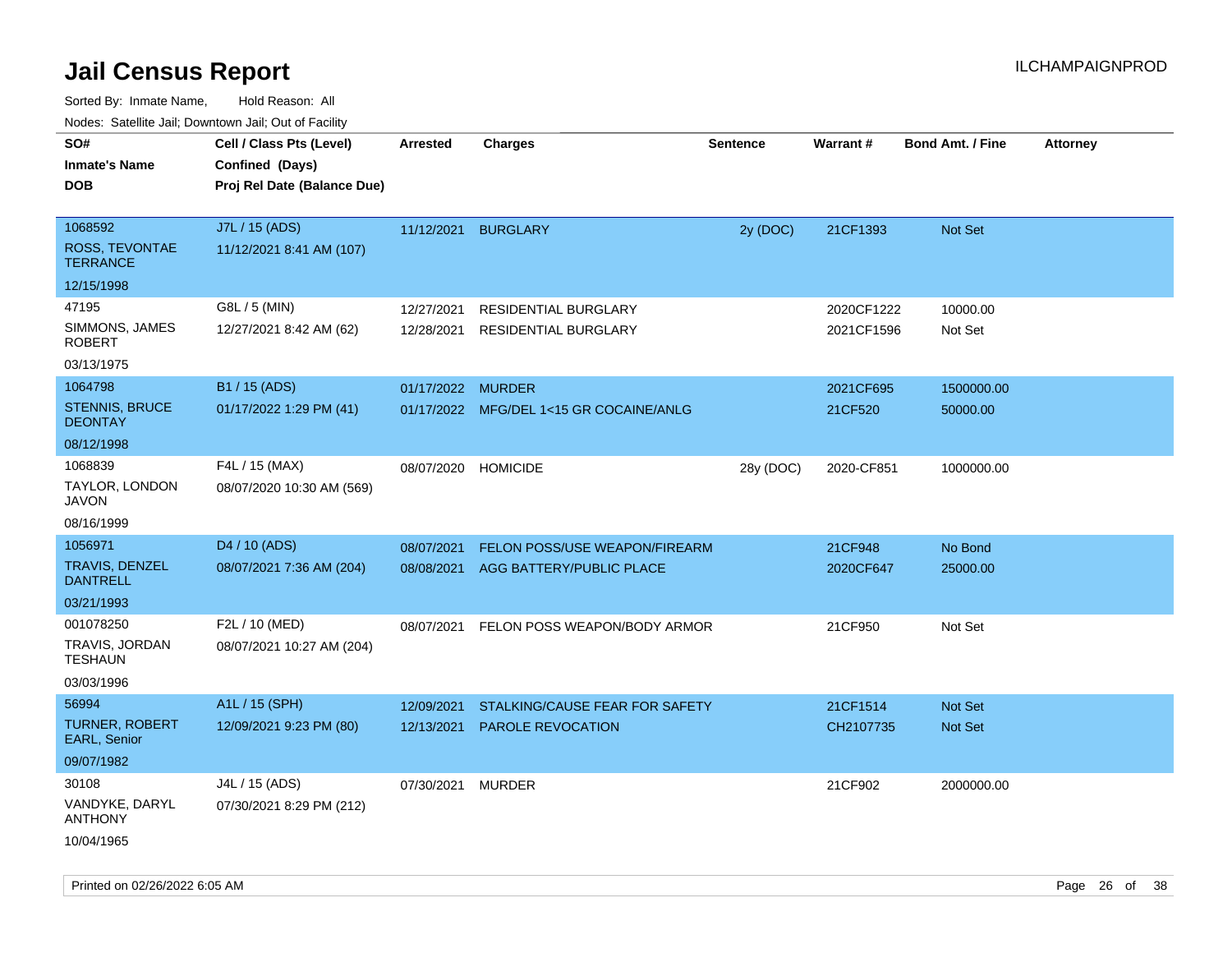| SO#<br><b>Inmate's Name</b>            | Cell / Class Pts (Level)<br>Confined (Days) | Arrested   | <b>Charges</b>                      | <b>Sentence</b> | <b>Warrant#</b> | <b>Bond Amt. / Fine</b> | Attorney |
|----------------------------------------|---------------------------------------------|------------|-------------------------------------|-----------------|-----------------|-------------------------|----------|
| <b>DOB</b>                             | Proj Rel Date (Balance Due)                 |            |                                     |                 |                 |                         |          |
|                                        |                                             |            |                                     |                 |                 |                         |          |
| 968681                                 | D5 / 15 (ADS)                               | 08/27/2021 | AGG CRIM SX AB/VIC 13<18/TRUST      |                 | 2020CF499       | 250000.00               |          |
| <b>WADE, DEMETRIUS</b><br><b>DARYL</b> | 08/27/2021 2:25 AM (184)                    | 08/27/2021 | <b>INDIRECT CRIMINAL CONTEMPT</b>   | 3y (DOC)        | 2021CC16        | No Bond                 |          |
| 01/07/1987                             |                                             |            |                                     |                 |                 |                         |          |
| 1070971                                | $H3L / 5$ (ADS)                             | 12/07/2021 | <b>IDENTITY THEFT/&lt;\$300</b>     |                 | 20CF922         | Not Set                 |          |
| <b>WEIR, CLINTON</b><br><b>HOWARD</b>  | 12/08/2021 3:45 AM (81)                     | 12/07/2021 | <b>RECKLESS DRIVING</b>             |                 | 19TR2348        | Not Set                 |          |
| 03/15/1983                             |                                             |            |                                     |                 |                 |                         |          |
| 54212                                  | E3U / 10 (ADS)                              | 12/21/2021 | ARMED VIOLENCE/CATEGORY I           |                 | 21CF1576        | <b>Not Set</b>          |          |
| <b>WHITLOCK, GEORGE</b>                | 12/21/2021 1:20 PM (68)                     | 12/21/2021 | <b>RECEIVE/POSS/SELL STOLEN VEH</b> |                 | 2021CF669       | 10000.00                |          |
| <b>ABRAM</b>                           |                                             | 12/21/2021 | <b>VIOLATE ORDER PROTECTION</b>     |                 | 2021CM391       | 1000.00                 |          |
| 11/10/1978                             |                                             |            |                                     |                 |                 |                         |          |
| 1058072                                | A2U / 15 (SPH)                              | 02/25/2021 | ARMED HABITUAL CRIMINAL             |                 |                 | Not Set                 |          |
| WILLIAMS, KENNETH<br><b>BERNARD</b>    | 02/25/2021 3:24 PM (367)                    |            |                                     |                 |                 |                         |          |
| 10/04/1985                             |                                             |            |                                     |                 |                 |                         |          |
| 9326                                   | $12/5$ (ADS)                                | 06/14/2021 | <b>BURGLARY</b>                     |                 | 2020-CF-625     | <b>Not Set</b>          |          |
| YOUNG, ANTHONY<br><b>PAUL</b>          | 06/14/2021 12:07 PM (258)                   |            |                                     |                 |                 |                         |          |
| 03/13/1954                             |                                             |            |                                     |                 |                 |                         |          |
| <b>Total Downtown Jail: 60</b>         |                                             | Males: 60  | Females: 0<br>Unknown: 0            |                 |                 |                         |          |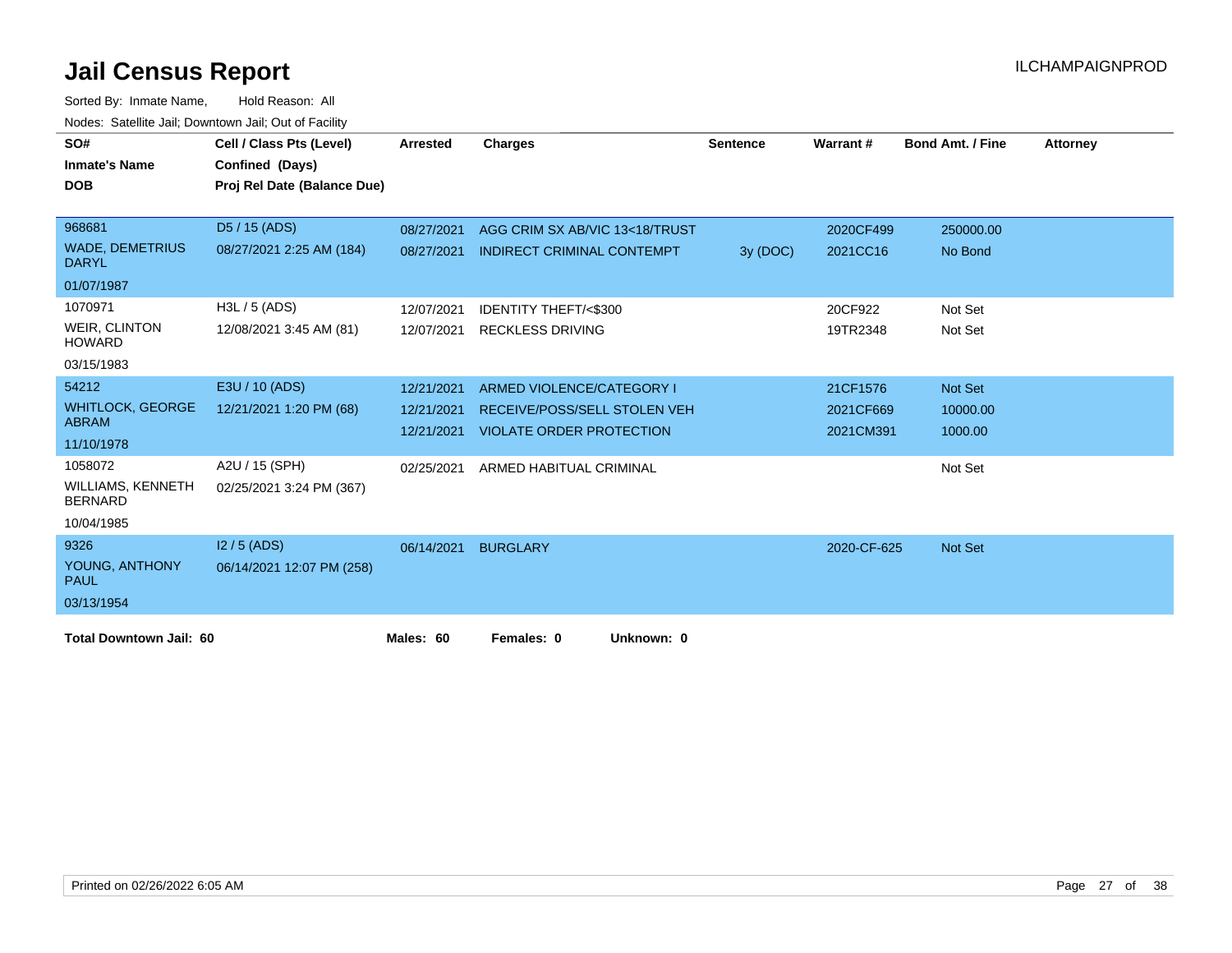|  | <b>Out of Facility</b> |  |
|--|------------------------|--|
|  |                        |  |

| SO#<br><b>Inmate's Name</b>             | Cell / Class Pts (Level)<br>Confined (Days)  | <b>Arrested</b> | <b>Charges</b>                     | <b>Sentence</b> | Warrant #  | <b>Bond Amt. / Fine</b> | <b>Attorney</b> |
|-----------------------------------------|----------------------------------------------|-----------------|------------------------------------|-----------------|------------|-------------------------|-----------------|
| <b>DOB</b>                              | Proj Rel Date (Balance Due)                  |                 |                                    |                 |            |                         |                 |
| 61095                                   | <b>KAN / 10 (ADS)</b>                        | 05/02/2021      | HOME INVASION/CAUSE INJURY         |                 | 2021CF323  | 100000.00               |                 |
| AMOS, DERRICK<br><b>JAMES</b>           | 05/02/2021 9:02 PM (301)                     |                 |                                    |                 |            |                         |                 |
| 06/12/1985                              |                                              |                 |                                    |                 |            |                         |                 |
| 001078621                               | KAN / 10 (MED)                               | 12/23/2021      | <b>RESIDENTIAL BURGLARY</b>        |                 | 21CF1582   | Not Set                 |                 |
|                                         | BAILEY, DANIEL SCOTT 12/23/2021 9:44 AM (66) | 01/14/2022      | PROBATION VIOLATION                |                 | 21CF1445   | Not Set                 |                 |
| 05/09/1999                              |                                              |                 |                                    |                 |            |                         |                 |
| 19971                                   | <b>EHD</b>                                   | 11/09/2021      | DRIVING RVK/SUSP DUI/SSS 4-9       |                 | 2021CF968  | Not Set                 |                 |
| <b>LYNN</b>                             | BARNESKE, RAYMOND 11/09/2021 9:32 AM (110)   |                 |                                    |                 |            |                         |                 |
| 08/17/1961                              | 5/6/2022 (0.00)                              |                 |                                    |                 |            |                         |                 |
| 516062                                  | KAN / 15 (MAX)                               | 02/22/2021      | PHONE HARASSMENT/2+                |                 | 20CF194    | 5000.00                 |                 |
| BENNETT, JOHN<br><b>MICHAEL</b>         | 02/22/2021 10:47 AM (370)                    | 02/22/2021      | AGG DISCH FIR/VEH/PC OFF/FRMAN     |                 | 21CF210    | No Bond                 |                 |
| 04/30/1986                              |                                              |                 |                                    |                 |            |                         |                 |
| 33993                                   | <b>KAN / 10 (MED)</b>                        | 06/14/2021      | <b>AGGRAVATED DOMESTIC BATTERY</b> |                 | 21CF688    | Not Set                 |                 |
| <b>BOOKER, STEPHON</b>                  | 06/14/2021 7:42 PM (258)                     | 06/14/2021      | POSSESSING A CONTROLLED SUBSTANC   |                 | 21CF657    | Not Set                 |                 |
| <b>MONTELL</b><br>06/11/1971            |                                              | 06/14/2021      | PAROLE REVOCATION                  |                 | CH2103612  | No Bond                 |                 |
| 38273                                   | EHD                                          |                 |                                    |                 |            |                         |                 |
| BRADLEY,                                | 02/23/2022 9:14 AM (4)                       | 02/23/2022      | AGG DUI/NO VALID DL                |                 | 2020CF1371 | Not Set                 |                 |
| <b>CHRISTOPHER</b>                      |                                              |                 |                                    |                 |            |                         |                 |
| 02/24/1974                              | 4/7/2022 (0.00)                              |                 |                                    |                 |            |                         |                 |
| 1074315                                 | <b>KAN / 15 (MAX)</b>                        | 07/27/2021      | AGG DISCHARGE FIREARM/VEH/SCH      |                 | 21CF927    | Not Set                 |                 |
| <b>BRIGGS, PATRICK</b><br><b>MONTAY</b> | 08/03/2021 4:56 PM (208)                     |                 |                                    |                 |            |                         |                 |
| 08/05/2001                              |                                              |                 |                                    |                 |            |                         |                 |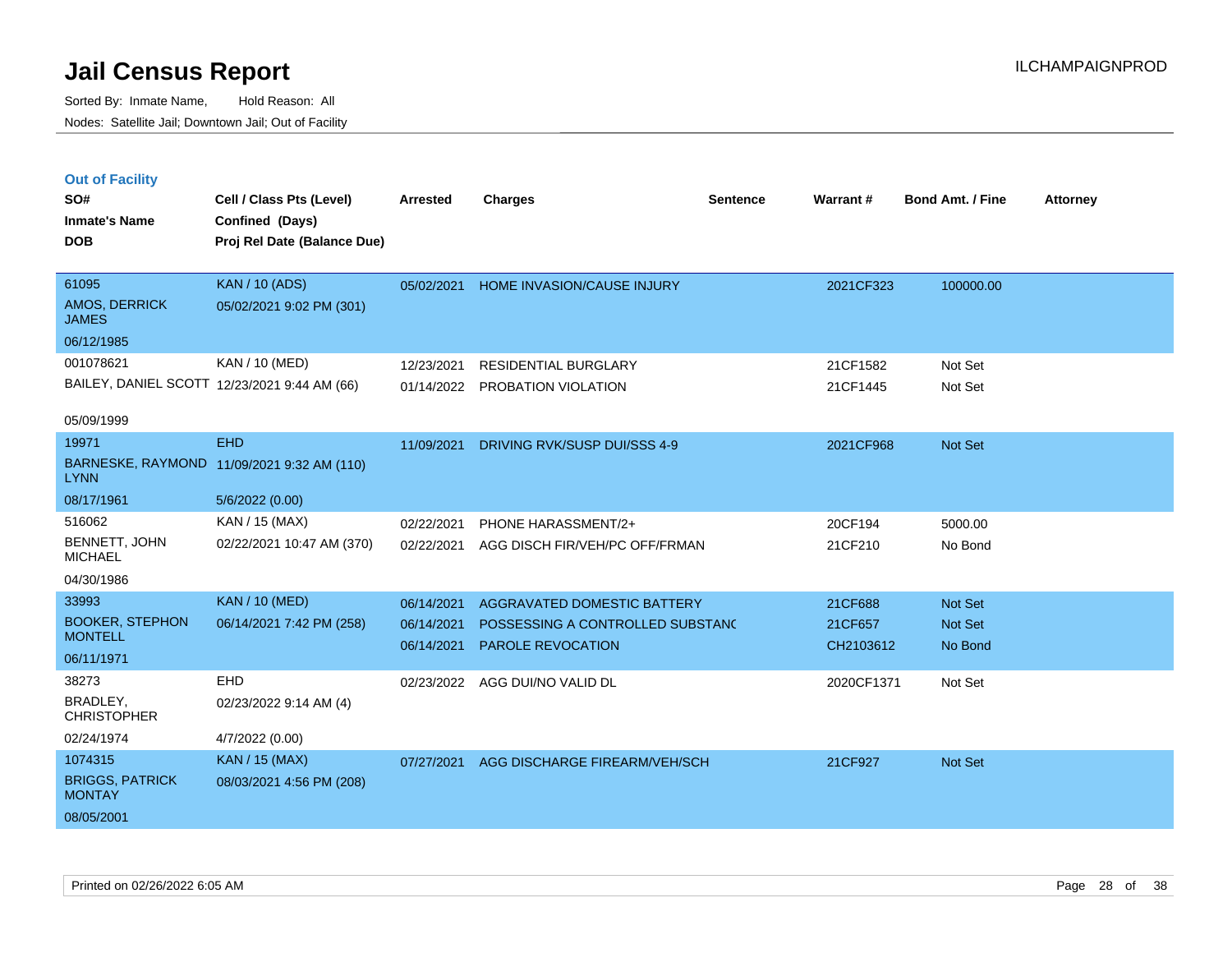| ivouss. Satellite Jali, Downtown Jali, Out of Facility |                                             |                 |                                          |                 |            |                         |                 |
|--------------------------------------------------------|---------------------------------------------|-----------------|------------------------------------------|-----------------|------------|-------------------------|-----------------|
| SO#                                                    | Cell / Class Pts (Level)                    | <b>Arrested</b> | <b>Charges</b>                           | <b>Sentence</b> | Warrant#   | <b>Bond Amt. / Fine</b> | <b>Attorney</b> |
| <b>Inmate's Name</b>                                   | Confined (Days)                             |                 |                                          |                 |            |                         |                 |
| <b>DOB</b>                                             | Proj Rel Date (Balance Due)                 |                 |                                          |                 |            |                         |                 |
|                                                        |                                             |                 |                                          |                 |            |                         |                 |
| 001078065                                              | <b>KAN / 10 (ADS)</b>                       |                 | 06/17/2021 AGG BATTERY/DISCHARGE FIREARM |                 | 21CF704    | 1000000.00              |                 |
| <b>BROWN, CHARMAN</b><br>LAKEEF                        | 06/17/2021 12:32 PM (255)                   |                 |                                          |                 |            |                         |                 |
| 11/30/2002                                             |                                             |                 |                                          |                 |            |                         |                 |
| 1038554                                                | KAN / 15 (MAX)                              | 08/18/2021      | ARMED HABITUAL CRIMINAL                  |                 | 21CF1162   | Not Set                 |                 |
| <b>BROWN, CORRION</b><br><b>DEVONTAE</b>               | 08/18/2021 5:40 PM (193)                    | 08/18/2021      | DELIVERY OF OR POSSESSION OF W/INT       |                 | 21CF1009   | No Bond                 |                 |
| 04/19/1995                                             |                                             |                 |                                          |                 |            |                         |                 |
| 1038579                                                | <b>KAN / 15 (MAX)</b>                       | 08/18/2021      | FELON POSS/USE WEAPON/FIREARM            |                 | 21CF1010   | <b>Not Set</b>          |                 |
| <b>BROWN, MARKEL</b><br>rikki                          | 08/18/2021 2:05 PM (193)                    |                 |                                          |                 |            |                         |                 |
| 01/06/1995                                             |                                             |                 |                                          |                 |            |                         |                 |
| 1003006                                                | KAN / 15 (MAX)                              | 08/19/2021      | FELON POSS/USE MACHINE GUN               |                 | 21CF1011   | No Bond                 |                 |
| BROWN, ROCKEITH<br>JAVONTE                             | 08/19/2021 12:55 AM (192)                   |                 |                                          |                 |            |                         |                 |
| 07/23/1991                                             |                                             |                 |                                          |                 |            |                         |                 |
| 1068812                                                | <b>KAN / 15 (MAX)</b>                       | 12/21/2021      | FELON POSS/USE FIREARM PRIOR             |                 | 21CF1568   | Not Set                 |                 |
| BRYANT, DANNY<br><b>EUGENE</b>                         | 12/21/2021 1:50 PM (68)                     | 12/21/2021      | AGG DISCHARGE FIREARM/OCC VEH            |                 | 21CF741    | <b>Not Set</b>          |                 |
| 11/22/1989                                             |                                             |                 |                                          |                 |            |                         |                 |
| 995894                                                 | KAN / 10 (ADS)                              | 12/28/2021      | FELON POSSESS WEAPON/2ND+                | 5y (DOC)        | 2020CF709  | No Bond                 |                 |
|                                                        | BUTLER, JAMES LYNN 12/28/2021 11:05 AM (61) |                 |                                          |                 |            |                         |                 |
|                                                        |                                             |                 |                                          |                 |            |                         |                 |
| 12/04/1991                                             |                                             |                 |                                          |                 |            |                         |                 |
| 987334                                                 | <b>KAN / 15 (MAX)</b>                       |                 | 03/10/2021 ATTEMPT (FIRST DEGREE MURDER) |                 | 19CF689    | Not Set                 |                 |
| CAIN, ISAIAH<br><b>DEPRIEST</b>                        | 03/10/2021 2:22 PM (354)                    |                 |                                          |                 |            |                         |                 |
| 12/23/1990                                             |                                             |                 |                                          |                 |            |                         |                 |
| 992962                                                 | KAN / 15 (ADS)                              | 05/25/2021      | MURDER/INTENT TO KILL/INJURE             |                 | 2018CF1045 | 1000000.00              |                 |
| CAMPBELL, KEITH<br>KNAQEEB                             | 05/25/2021 1:19 PM (278)                    |                 |                                          |                 |            |                         |                 |
| 07/22/1991                                             |                                             |                 |                                          |                 |            |                         |                 |
|                                                        |                                             |                 |                                          |                 |            |                         |                 |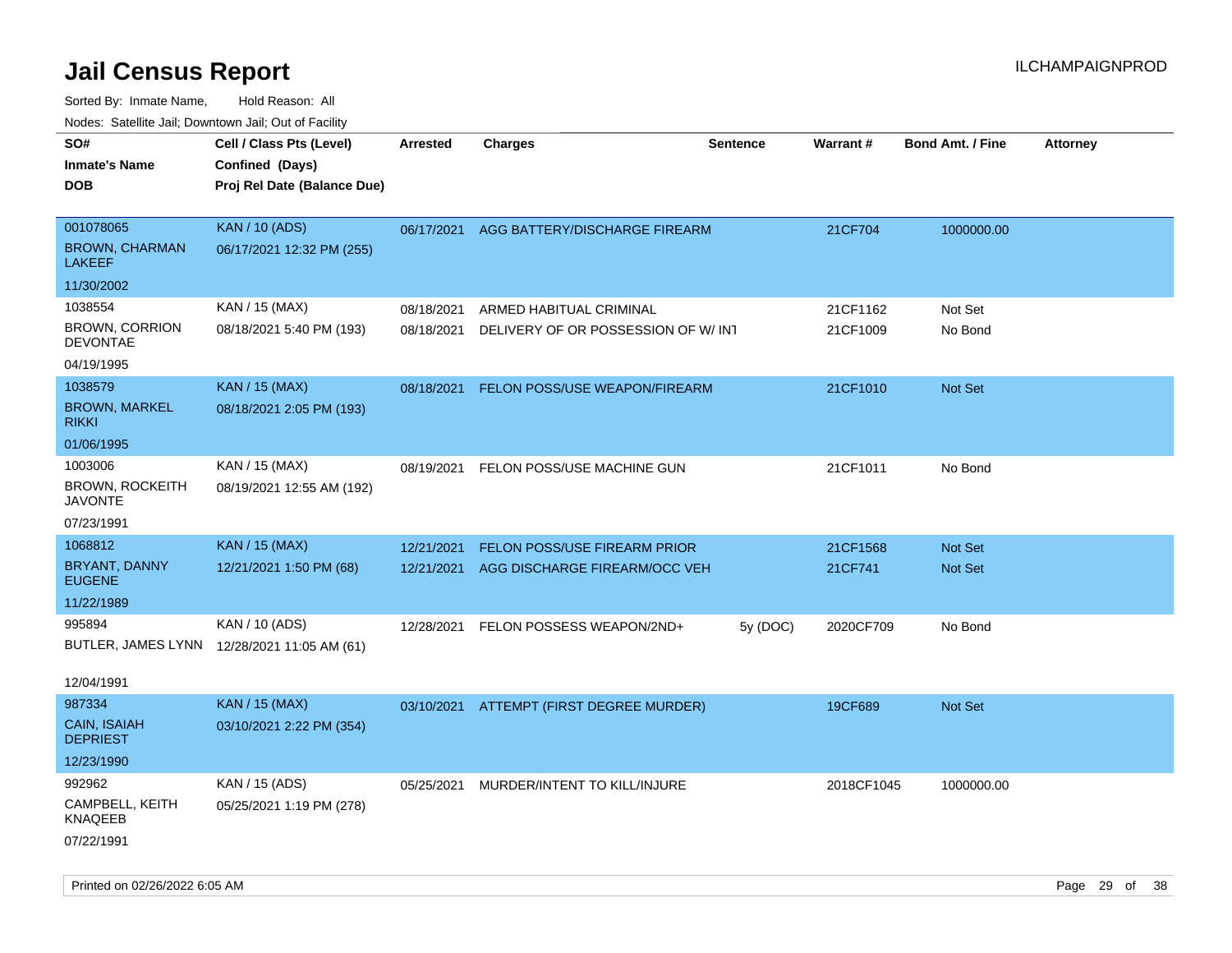Sorted By: Inmate Name, Hold Reason: All

Nodes: Satellite Jail; Downtown Jail; Out of Facility

| SO#                                       | Cell / Class Pts (Level)    | <b>Arrested</b> | <b>Charges</b>                          | Sentence | Warrant#   | <b>Bond Amt. / Fine</b> | <b>Attorney</b> |
|-------------------------------------------|-----------------------------|-----------------|-----------------------------------------|----------|------------|-------------------------|-----------------|
| <b>Inmate's Name</b>                      | Confined (Days)             |                 |                                         |          |            |                         |                 |
| <b>DOB</b>                                | Proj Rel Date (Balance Due) |                 |                                         |          |            |                         |                 |
|                                           |                             |                 |                                         |          |            |                         |                 |
| 001078576                                 | <b>KAN / 15 (MAX)</b>       | 11/09/2021      | UNLAWFUL USE OF A WEAPON                |          | 21CF1383   | <b>Not Set</b>          |                 |
| CARTER, DEMONDRE<br><b>DAVON</b>          | 11/09/2021 6:01 PM (110)    |                 |                                         |          |            |                         |                 |
| 05/27/2001                                |                             |                 |                                         |          |            |                         |                 |
| 1064992                                   | KAN / 15 (MAX)              | 09/20/2021      | ARMED VIOLENCE/CATEGORY I               |          | 21CF1137   | Not Set                 |                 |
| CARTER, KEJUAN<br><b>JAVONTE</b>          | 09/20/2021 11:42 PM (160)   |                 |                                         |          |            |                         |                 |
| 06/27/1998                                |                             |                 |                                         |          |            |                         |                 |
| 001078729                                 | <b>KAN / 15 (ADS)</b>       |                 | 01/02/2022 MURDER/INTENT TO KILL/INJURE |          | 20CF396    | 1000000.00              |                 |
| <b>CARTER, TROY</b><br><b>DEMON</b>       | 01/02/2022 10:29 AM (56)    |                 |                                         |          |            |                         |                 |
| 01/02/2004                                |                             |                 |                                         |          |            |                         |                 |
| 001078461                                 | KAN / 10 (MED)              | 10/07/2021      | AGG UNLAWFUL USE WEAPON/PERSON          |          | 2021CF1209 | No Bond                 |                 |
| COLE, ERIC JOSE                           | 10/08/2021 12:25 AM (142)   | 10/07/2021      | AGG DOMESTIC BATTERY/STRANGLE           |          | 2021CF1208 | Not Set                 |                 |
| 01/24/2002                                |                             | 10/08/2021      | HARASS WITNESS/FAMILY MBR/REP           |          | 21CF1218   | Not Set                 |                 |
| 1048488                                   | <b>KAN / 10 (ADS)</b>       | 12/30/2021      | ARMED VIOLENCE/CATEGORY I               |          | 2022CF4    | <b>Not Set</b>          |                 |
| <b>COLSON, WAYNE</b><br>ARTHUR, Third     | 12/30/2021 8:27 AM (59)     |                 |                                         |          |            |                         |                 |
| 10/14/1995                                |                             |                 |                                         |          |            |                         |                 |
| 57733                                     | KAN / 15 (SPH)              | 02/25/2020      | <b>HOMICIDE</b>                         |          | 2020-CF250 | 2000000.00              |                 |
| CRAIG, ANTOINE<br><b>DARRELL</b>          | 02/25/2020 4:08 PM (733)    | 02/25/2020      | FELON POSS/USE WEAPON/FIREARM           |          | 19CF-1827  | 80000.00                |                 |
| 10/09/1982                                |                             |                 |                                         |          |            |                         |                 |
| 001077939                                 | <b>KAN / 10 (MED)</b>       | 05/10/2021      | FIREARM/FOID INVALID/NOT ELIG           |          | 21CF526    | No Bond                 |                 |
| <b>CROSS, PATRICK</b><br><b>DONTRELLE</b> | 05/10/2021 7:31 PM (293)    | 06/02/2021      | POSS STOLEN VEHICLE > \$25,000          |          | 21CF612    | Not Set                 |                 |
| 11/07/2001                                |                             |                 |                                         |          |            |                         |                 |
| 1061304                                   | KAN / 15 (MAX)              | 10/11/2021      | ARMED HABITUAL CRIMINAL                 |          | 21CF1226   | No Bond                 |                 |
| DORRIS, KEMION                            | 10/11/2021 7:30 PM (139)    | 10/11/2021      | ARMED HABITUAL CRIMINAL                 |          | 21CF1227   | No Bond                 |                 |
| <b>DAETOCE</b>                            |                             | 10/11/2021      | <b>HOME INVASION/FIREARM</b>            |          | 21CF1228   | No Bond                 |                 |
| 11/19/1997                                |                             |                 |                                         |          |            |                         |                 |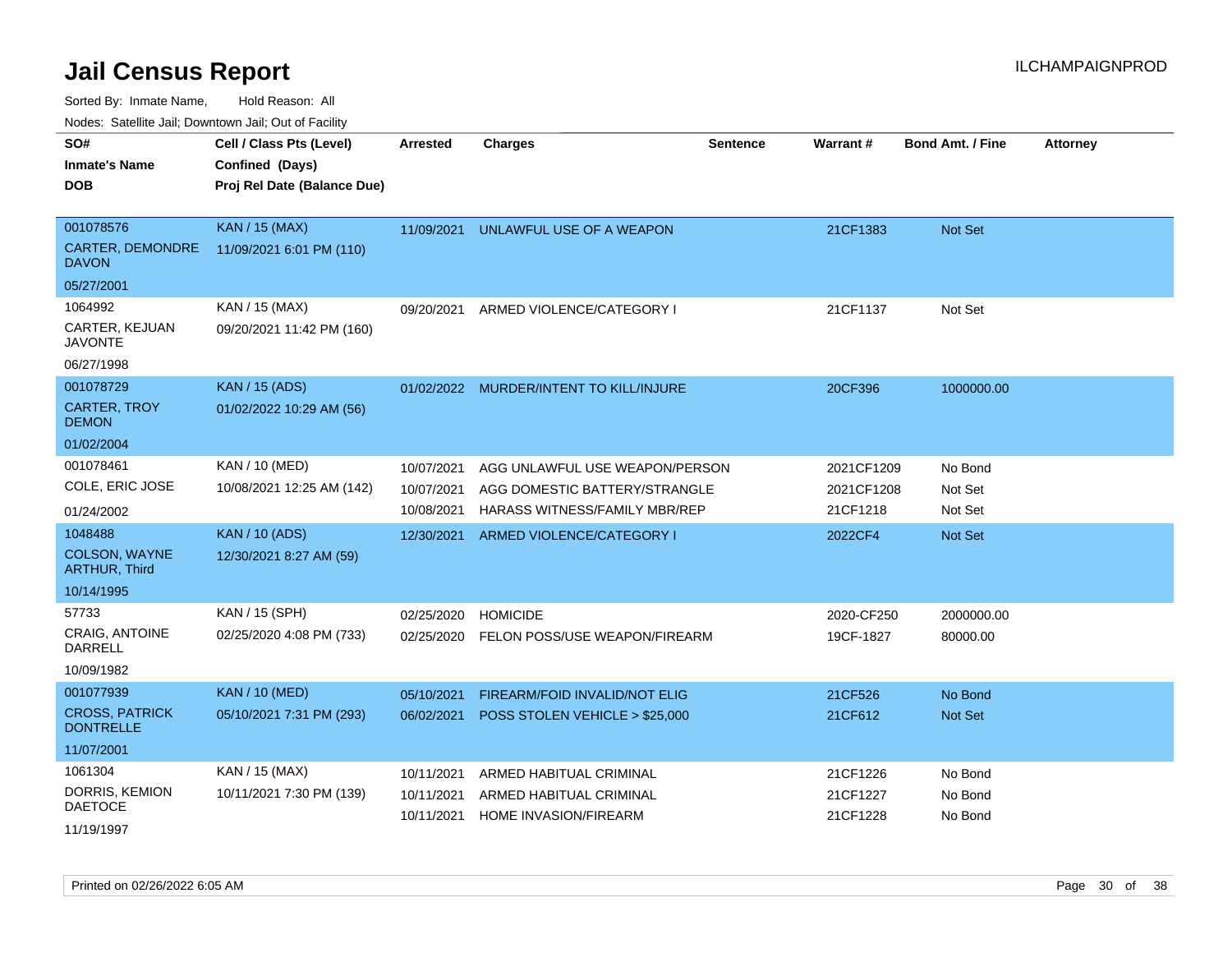| SO#<br><b>Inmate's Name</b><br><b>DOB</b>           | Cell / Class Pts (Level)<br>Confined (Days)<br>Proj Rel Date (Balance Due) | Arrested   | <b>Charges</b>                            | <b>Sentence</b> | <b>Warrant#</b> | <b>Bond Amt. / Fine</b> | <b>Attorney</b> |
|-----------------------------------------------------|----------------------------------------------------------------------------|------------|-------------------------------------------|-----------------|-----------------|-------------------------|-----------------|
| 1059194<br><b>ELAM, NICKOLAS</b><br><b>VONTRELL</b> | EHD<br>02/08/2022 10:13 AM (19)                                            |            | 02/08/2022 DRIVING ON SUSPENDED LICENSE   |                 | 2019TR10596     | <b>Not Set</b>          |                 |
| 10/23/1990                                          | 3/9/2022 (0.00)                                                            |            |                                           |                 |                 |                         |                 |
| 001077363                                           | KAN / 25 (SPH)                                                             | 10/30/2020 | HOME INVASION/FIREARM                     | 10y (DOC)       | 20CF1202        | 500000.00               |                 |
| GARY, DAKOTA<br><b>TREVON</b>                       | 10/30/2020 10:41 AM (485)                                                  |            |                                           |                 |                 |                         |                 |
| 12/31/2001                                          |                                                                            |            |                                           |                 |                 |                         |                 |
| 1013012                                             | <b>KAN / 15 (MAX)</b>                                                      | 07/08/2021 | <b>FELON POSS/USE FIREARM PRIOR</b>       |                 | 21CF798         | Not Set                 |                 |
| <b>GARY, XAVIER LAMAR</b>                           | 07/08/2021 9:24 AM (234)                                                   | 07/08/2021 | ATTEMPT (FIRST DEGREE MURDER)             |                 | 2021CF790       | 1000000.00              |                 |
| 12/14/1991                                          |                                                                            | 07/08/2021 | FELON POSS/USE FIREARM PRIOR              |                 | 2020CF650       | 25000.00                |                 |
| 952666<br>Junior                                    | <b>EHD</b><br>GILL, MICHAEL LAMAR, 01/25/2022 10:05 AM (33)                | 01/25/2022 | DRIVING ON REVOKED LICENSE                |                 | 2021TR175       | Not Set                 |                 |
| 12/07/1986                                          | 3/10/2022 (0.00)                                                           |            |                                           |                 |                 |                         |                 |
| 1065946                                             | <b>KAN / 10 (MED)</b>                                                      | 09/04/2021 | AGG BATTERY/DISCHARGE FIREARM             |                 | 21CF1057        | 750000.00               |                 |
| <b>GODBOLT, DESMOND</b><br><b>DEVONTAE</b>          | 09/04/2021 1:17 AM (176)                                                   | 09/04/2021 | <b>RESIST/OBSTRUCTING A PEACE OFFICEF</b> |                 | 21CM407         | Not Set                 |                 |
| 11/15/1997                                          |                                                                            |            |                                           |                 |                 |                         |                 |
| 1070118                                             | KAN / 15 (MAX)                                                             | 08/31/2021 | AGGRAVATED DOMESTIC BATTERY               |                 | 21CF1049        | No Bond                 |                 |
| <b>GRAHAM, CORTEZ</b><br><b>LAMON</b>               | 08/31/2021 9:32 PM (180)                                                   | 09/02/2021 | PROBATION VIOLATION                       |                 | 21CF55          | Not Set                 |                 |
| 03/31/1976                                          |                                                                            |            |                                           |                 |                 |                         |                 |
| 1076506                                             | <b>KAN / 15 (MAX)</b>                                                      | 09/17/2021 | AGG UUW/PERSON/CM THREAT VIOL             |                 | 21CF1131        | Not Set                 |                 |
|                                                     | GRAY, JAMARH EMERE 09/17/2021 10:41 AM (163)                               | 09/20/2021 | <b>DOMESTIC BATTERY</b>                   |                 | 21CM430         | <b>Not Set</b>          |                 |
| 06/21/2003                                          |                                                                            |            |                                           |                 |                 |                         |                 |
| 1055117                                             | <b>EHD</b>                                                                 | 02/15/2022 | AGG BATTERY/PUBLIC PLACE                  |                 | 2021CM47        | Not Set                 |                 |
| GREAM, JOHN<br>ROBERT LEE                           | 02/15/2022 10:44 AM (12)                                                   |            |                                           |                 |                 |                         |                 |
| 08/23/1996                                          | 6/13/2022 (0.00)                                                           |            |                                           |                 |                 |                         |                 |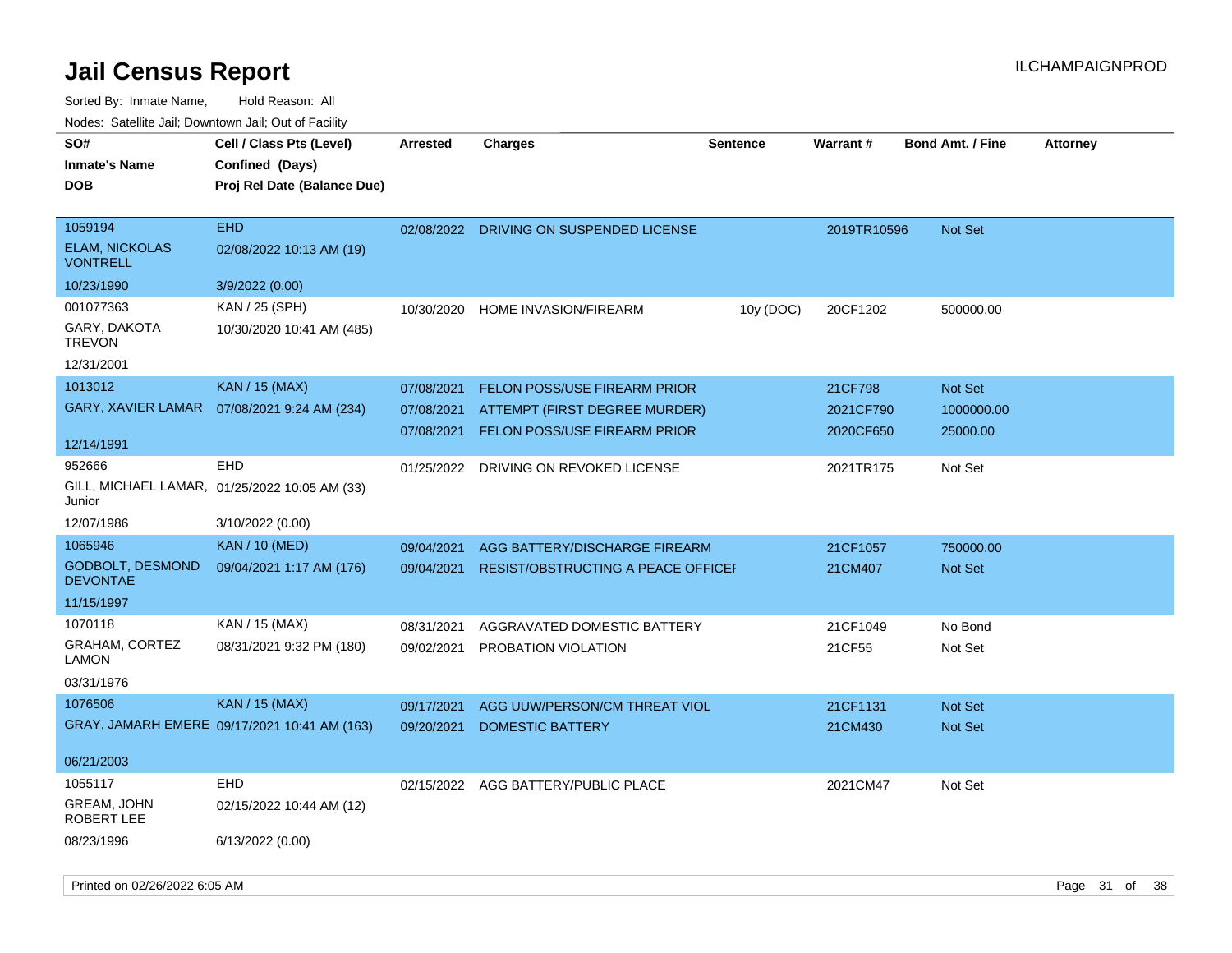Sorted By: Inmate Name, Hold Reason: All Nodes: Satellite Jail; Downtown Jail; Out of Facility

| SO#<br><b>Inmate's Name</b><br><b>DOB</b>                             | Cell / Class Pts (Level)<br>Confined (Days)<br>Proj Rel Date (Balance Due) | Arrested                                             | <b>Charges</b>                                                                                                                | <b>Sentence</b>      | Warrant#                                 | <b>Bond Amt. / Fine</b>                     | <b>Attorney</b> |
|-----------------------------------------------------------------------|----------------------------------------------------------------------------|------------------------------------------------------|-------------------------------------------------------------------------------------------------------------------------------|----------------------|------------------------------------------|---------------------------------------------|-----------------|
| 1037683<br><b>HARRISON, HAROLD</b><br><b>RAY</b>                      | <b>EHD</b><br>02/23/2022 10:01 AM (4)                                      | 02/23/2022<br>02/23/2022 AGG DUI/3                   | AGG DUI/LIC SUSP OR REVOKED                                                                                                   |                      | 2020CF350<br>2020CF1351                  | <b>Not Set</b><br><b>Not Set</b>            |                 |
| 11/30/1963                                                            | 5/22/2022 (0.00)                                                           |                                                      |                                                                                                                               |                      |                                          |                                             |                 |
| 1045186<br>HOLBROOK, JOHNNIE<br><b>MATHIS</b><br>07/19/1996           | KAN / 15 (MAX)<br>08/16/2021 11:07 AM (195)                                | 08/16/2021<br>08/16/2021<br>08/16/2021<br>08/16/2021 | ARMED VIOLENCE/CATEGORY I<br>FELON POSS/USE WEAPON/FIREARM<br>AGG FLEEING POLICE/21 MPH OVER<br>FELON POSS/USE WEAPON/FIREARM |                      | 21CF934<br>19CF968<br>21CF988<br>21CF989 | 1000000.00<br>Not Set<br>Not Set<br>Not Set |                 |
| 972300                                                                | <b>KAN / 10 (MED)</b>                                                      | 12/22/2021                                           | <b>RESIDENTIAL BURGLARY</b>                                                                                                   |                      | 18CF1691                                 | 25000.00                                    |                 |
| <b>HOLT, MICHAEL</b><br><b>TERRELL</b>                                | 12/22/2021 8:36 AM (67)                                                    | 12/22/2021                                           | AGG CRIM SEX ABUSE/VICTIM <9                                                                                                  |                      | 19CF1277                                 | 250000.00                                   |                 |
| 12/25/1989                                                            |                                                                            |                                                      |                                                                                                                               |                      |                                          |                                             |                 |
| 001078146<br>HUNT, TEIGAN<br><b>JAZAIREO</b>                          | KAN / 15 (MAX)<br>07/09/2021 12:41 PM (233)                                | 07/09/2021<br>07/09/2021                             | AGG BATTERY/DISCHARGE FIREARM<br>ARMED ROBBERY/ARMED W/FIREARM                                                                |                      | 21CF795<br>21CF806                       | 1000000.00<br>Not Set                       |                 |
| 05/14/2003                                                            |                                                                            |                                                      |                                                                                                                               |                      |                                          |                                             |                 |
| 989743<br>JACKSON, STEVE<br><b>ALLEN</b><br>06/04/1991                | <b>KAN</b> / 15 (ADS)<br>04/13/2021 2:45 AM (320)                          | 04/13/2021                                           | <b>AGGRAVATED DOMESTIC BATTERY</b>                                                                                            |                      | 21CF399                                  | <b>Not Set</b>                              |                 |
| 001078788<br>JOHNSON, BRENTON Z 01/21/2022 8:33 PM (37)<br>08/07/1987 | <b>KAN / 5 (ADS)</b>                                                       |                                                      | 01/21/2022 AGGRAVATED BATTERY                                                                                                 |                      | 22CF93                                   | Not Set                                     |                 |
| 001078401<br><b>KNIGHT, ERIC Junior</b>                               | <b>KAN / 10 (ADS)</b><br>09/19/2021 7:32 PM (161)                          | 09/19/2021                                           | UNLAWFUL VEHICULAR INVASION                                                                                                   | 3y/6m (DOC) 21CF1134 |                                          | <b>Not Set</b>                              |                 |
| 07/11/1991                                                            |                                                                            |                                                      |                                                                                                                               |                      |                                          |                                             |                 |
| 1064445                                                               | KAN / 15 (MAX)                                                             | 04/23/2021                                           | AGG DISCHARGE FIREARM/OCC VEH                                                                                                 |                      | 2021CF295                                | 500000.00                                   |                 |
| LARUE, TERENCE<br><b>TRAMEL</b><br>12/23/1998                         | 04/23/2021 11:18 AM (310)                                                  | 04/23/2021<br>04/23/2021                             | POSSESS 15<100 GRAMS COCAINE<br>FELON POSS/USE FIREARM/PAROLE                                                                 |                      | 19CF1052<br>21CF899                      | 10000.00<br>Not Set                         |                 |

Printed on 02/26/2022 6:05 AM Page 32 of 38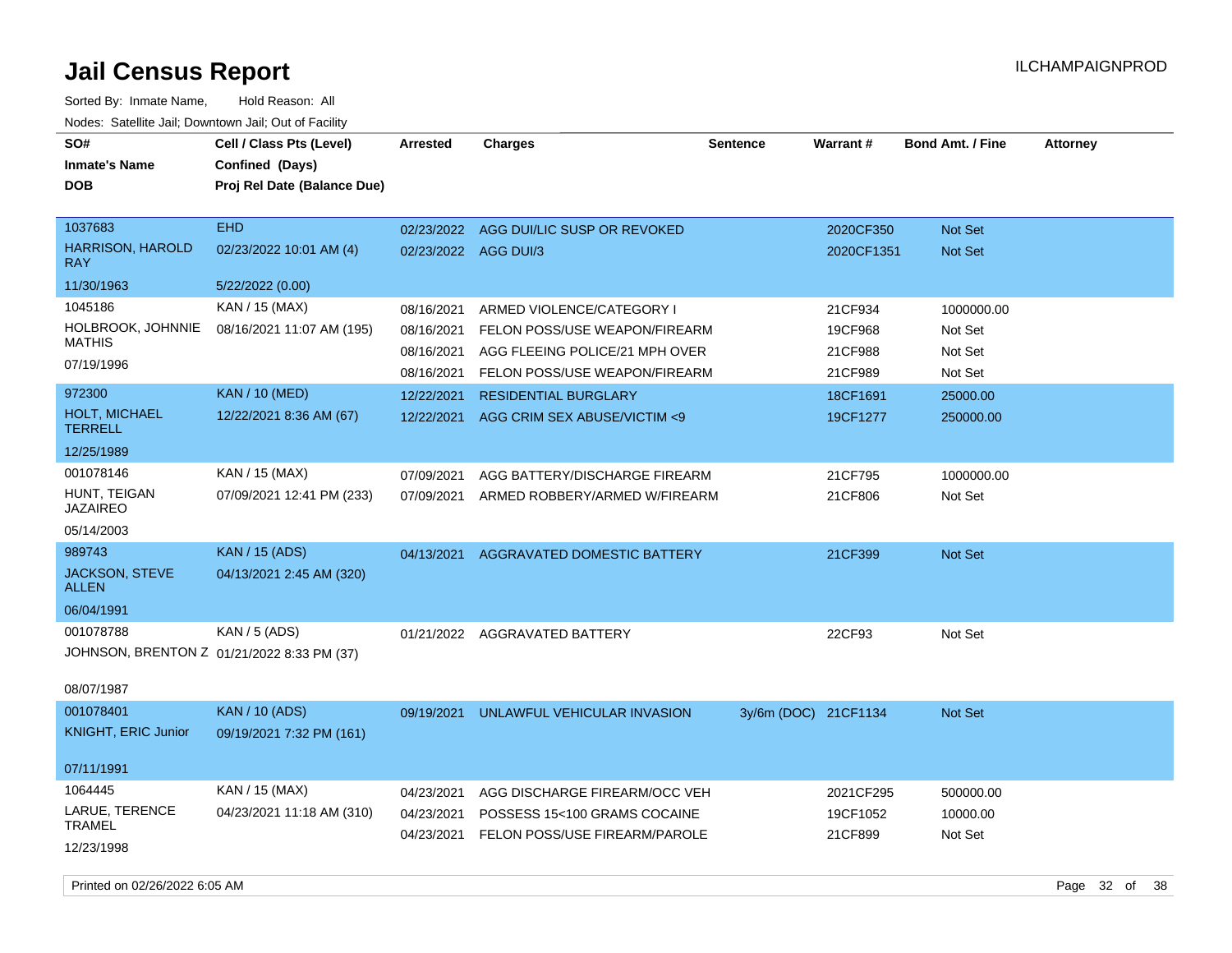| SO#                                             | Cell / Class Pts (Level)    | <b>Arrested</b> | <b>Charges</b>                 | <b>Sentence</b> | Warrant#   | <b>Bond Amt. / Fine</b> | <b>Attorney</b> |
|-------------------------------------------------|-----------------------------|-----------------|--------------------------------|-----------------|------------|-------------------------|-----------------|
| <b>Inmate's Name</b>                            | Confined (Days)             |                 |                                |                 |            |                         |                 |
| <b>DOB</b>                                      | Proj Rel Date (Balance Due) |                 |                                |                 |            |                         |                 |
|                                                 |                             |                 |                                |                 |            |                         |                 |
| 001078237                                       | <b>KAN / 15 (ADS)</b>       | 08/03/2021      | AGG DISCHARGE FIREARM/OCC VEH  |                 | 21CF928    | No Bond                 |                 |
| LAWS, TERON<br><b>RAMONTE</b>                   | 08/03/2021 6:29 PM (208)    |                 |                                |                 |            |                         |                 |
| 04/03/2001                                      |                             |                 |                                |                 |            |                         |                 |
| 001078470                                       | KAN / 15 (MAX)              | 10/10/2021      | MURDER/INTENT TO KILL/INJURE   |                 | 21CF1221   | Not Set                 |                 |
| LEE, AMAHRION<br><b>JA'MERE</b>                 | 10/10/2021 1:23 PM (140)    |                 |                                |                 |            |                         |                 |
| 11/05/2002                                      |                             |                 |                                |                 |            |                         |                 |
| 56792                                           | <b>KAN / 10 (MED)</b>       | 02/02/2021      | <b>ARMED HABITUAL CRIMINAL</b> |                 | 2021CF141  | 500000.00               |                 |
| LILLARD, LAWRENCE<br><b>TYRONE</b>              | 02/02/2021 2:11 PM (390)    | 02/22/2021      | DRIVING ON REVOKED LICENSE     |                 | 21TR426    | 5000.00                 |                 |
| 10/20/1982                                      |                             |                 |                                |                 |            |                         |                 |
| 40877                                           | <b>EHD</b>                  |                 | 02/01/2022 AGG DUI/3           |                 | 2020CF986  | Not Set                 |                 |
| MABRY-HALL,<br>REBECCA SUE                      | 02/01/2022 9:32 AM (26)     |                 |                                |                 |            |                         |                 |
| 03/21/1971                                      | 5/1/2022 (0.00)             |                 |                                |                 |            |                         |                 |
| 001078575                                       | <b>KAN / 10 (MED)</b>       | 11/09/2021      | <b>GUNRUNNING</b>              |                 | 21CF1330   | 750000.00               |                 |
| MCLAURIN, KEYON A                               | 11/09/2021 12:41 PM (110)   |                 |                                |                 |            |                         |                 |
| 11/19/2002                                      |                             |                 |                                |                 |            |                         |                 |
| 1011046                                         | KAN / 15 (ADS)              | 04/10/2021      | ATTEMPT (FIRST DEGREE MURDER)  |                 | 21CF392    | Not Set                 |                 |
| <b>MILES, DARRION</b><br><b>ANTONIO KEVONTA</b> | 04/11/2021 12:46 AM (322)   |                 |                                |                 |            |                         |                 |
| 03/18/1990                                      |                             |                 |                                |                 |            |                         |                 |
| 001077278                                       | <b>KAN / 15 (MAX)</b>       | 10/06/2020      | MURDER/INTENT TO KILL/INJURE   |                 | 2020CF146  | 2000000.00              |                 |
| MILLER, D'ANDRE                                 | 10/06/2020 12:49 PM (509)   | 10/06/2020      | AGG FLEEING POLICE/21 MPH OVER |                 | 2019CF1171 | 50000.00                |                 |
| 09/08/1986                                      |                             |                 |                                |                 |            |                         |                 |
| 001078712                                       | KAN / 10 (MED)              | 12/23/2021      | AGG DISCH FIREARM/1ST AID PERS |                 | 21CF1581   | Not Set                 |                 |
| MONTGOMERY,<br><b>RASHARD MYKI</b>              | 12/23/2021 4:27 PM (66)     |                 |                                |                 |            |                         |                 |
| 11/05/2001                                      |                             |                 |                                |                 |            |                         |                 |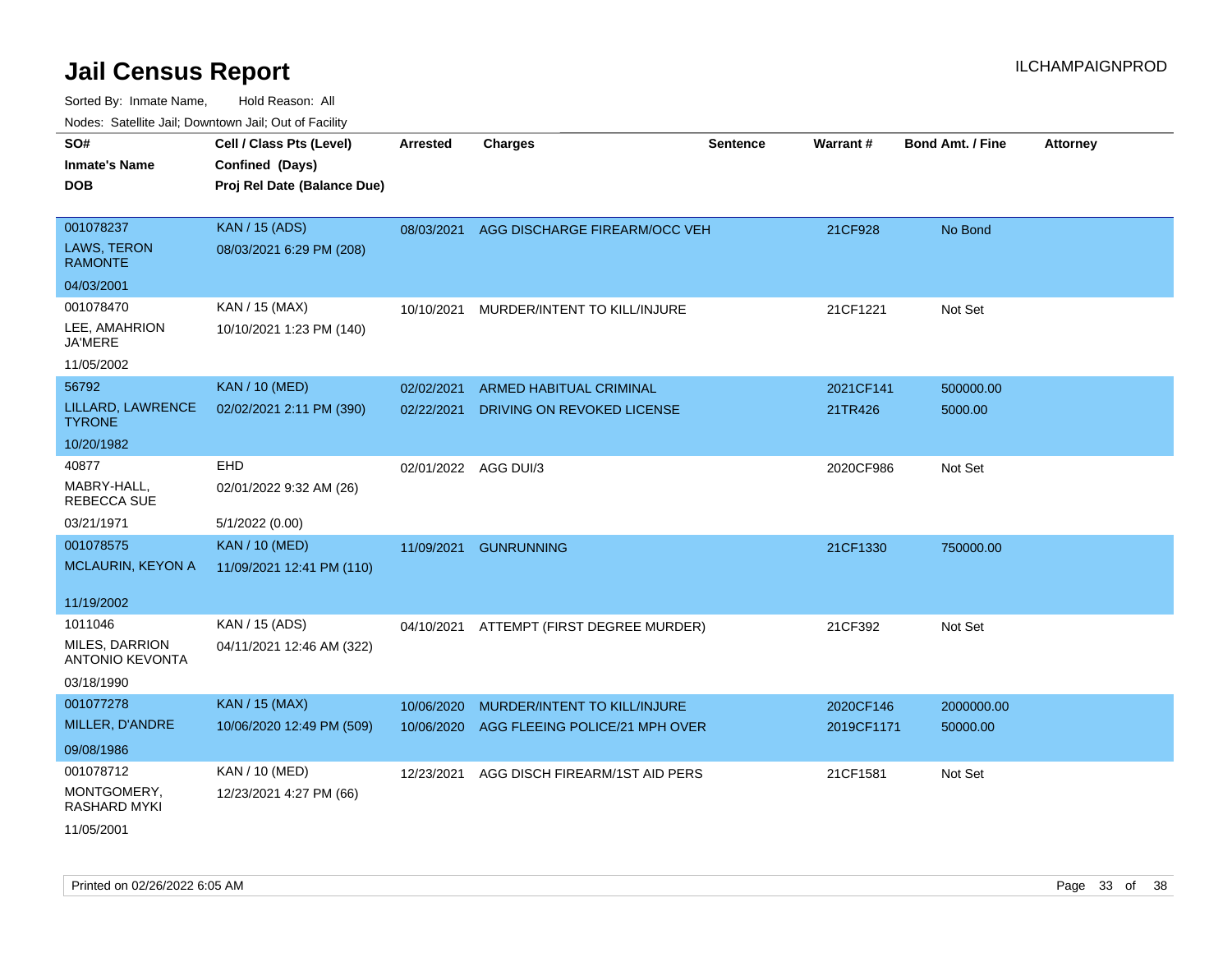| roaco. Calcinio dan, Downtown dan, Cal or Fability |                                               |                    |                                          |                 |             |                         |                 |
|----------------------------------------------------|-----------------------------------------------|--------------------|------------------------------------------|-----------------|-------------|-------------------------|-----------------|
| SO#                                                | Cell / Class Pts (Level)                      | <b>Arrested</b>    | <b>Charges</b>                           | <b>Sentence</b> | Warrant#    | <b>Bond Amt. / Fine</b> | <b>Attorney</b> |
| <b>Inmate's Name</b>                               | Confined (Days)                               |                    |                                          |                 |             |                         |                 |
| <b>DOB</b>                                         | Proj Rel Date (Balance Due)                   |                    |                                          |                 |             |                         |                 |
|                                                    |                                               |                    |                                          |                 |             |                         |                 |
| 1026477                                            | <b>KAN / 15 (ADS)</b>                         | 09/21/2021         | AGG DISCHARGE FIREARM/OCC VEH            |                 | 21CF1138    | <b>Not Set</b>          |                 |
| NEWBILL, DEVONTRE<br><b>LAMONT</b>                 | 09/21/2021 2:27 AM (159)                      | 09/22/2021         | <b>PROBATION VIOLATION</b>               |                 | 20CF577     | Not Set                 |                 |
| 11/22/1993                                         |                                               |                    |                                          |                 |             |                         |                 |
| 1072907                                            | <b>KAN</b>                                    | 07/14/2021         | ATTEMPT (FIRST DEGREE MURDER)            |                 | 2021-CF-832 | 2000000.00              |                 |
| NIKOLAEV, YEVGENIY                                 | 07/14/2021 10:10 PM (228)                     |                    | 07/14/2021 CRIMINAL DAMAGE <\$500/SCHOOL |                 | 2021CF840   | 5000.00                 |                 |
|                                                    |                                               |                    |                                          |                 |             |                         |                 |
| 10/06/1983                                         |                                               |                    |                                          |                 |             |                         |                 |
| 001078558                                          | <b>KAN / 10 (MED)</b>                         | 11/03/2021         | UNLAWFUL USE OF A WEAPON                 |                 | 21CF1352    | Not Set                 |                 |
| PARRISH, DOMINIC<br><b>WALTER</b>                  | 11/03/2021 1:25 PM (116)                      |                    |                                          |                 |             |                         |                 |
| 08/23/2001                                         |                                               |                    |                                          |                 |             |                         |                 |
| 001078063                                          | KAN / 15 (MAX)                                | 06/15/2021         | AGG CRIM SEX ASSAULT/WEAPON              |                 | 2021CF678   | 1000000.00              |                 |
|                                                    | PERRY, ROBERT Junior 06/15/2021 4:37 PM (257) | 06/15/2021 ROBBERY |                                          |                 | 2021CF159   | 25000.00                |                 |
|                                                    |                                               |                    |                                          |                 |             |                         |                 |
| 12/21/1990                                         |                                               |                    |                                          |                 |             |                         |                 |
| 1008308                                            | <b>KAN / 10 (ADS)</b>                         | 01/30/2022 ASSAULT |                                          |                 | 19CM364     | 4000.00                 |                 |
| PETTIGREW, MARIO<br><b>TRAVINIO</b>                | 01/30/2022 6:15 AM (28)                       |                    | 01/30/2022 AGG BTRY/GREAT BOD HARM/60+   |                 | 22CF131     | No Bond                 |                 |
| 08/11/1992                                         |                                               |                    |                                          |                 |             |                         |                 |
| 37559                                              | <b>EHD</b>                                    |                    | 01/12/2022 DRIVING ON REVOKED LICENSE    |                 | 2021TR2685  | Not Set                 |                 |
| PICKENS, DAVID<br><b>EUGENE</b>                    | 01/12/2022 10:16 AM (46)                      |                    |                                          |                 |             |                         |                 |
| 02/01/1973                                         | 3/12/2022 (0.00)                              |                    |                                          |                 |             |                         |                 |
| 001078799                                          | <b>KAN / 10 (MED)</b>                         |                    | 01/27/2022 FIREARM/FOID INVALID/NOT ELIG |                 | 22CF116     | Not Set                 |                 |
| PURNELL, MARKISE<br><b>MONROE</b>                  | 01/27/2022 9:50 AM (31)                       |                    |                                          |                 |             |                         |                 |
| 07/13/2002                                         |                                               |                    |                                          |                 |             |                         |                 |
| 001077614                                          | KAN / 15 (MAX)                                |                    | 01/17/2021 ATTEMPT (FIRST DEGREE MURDER) |                 | 21CF66      | Not Set                 |                 |
| DEVON                                              | ROBINSON, DONTRELL 01/17/2021 3:08 PM (406)   |                    |                                          |                 |             |                         |                 |
| 09/22/2002                                         |                                               |                    |                                          |                 |             |                         |                 |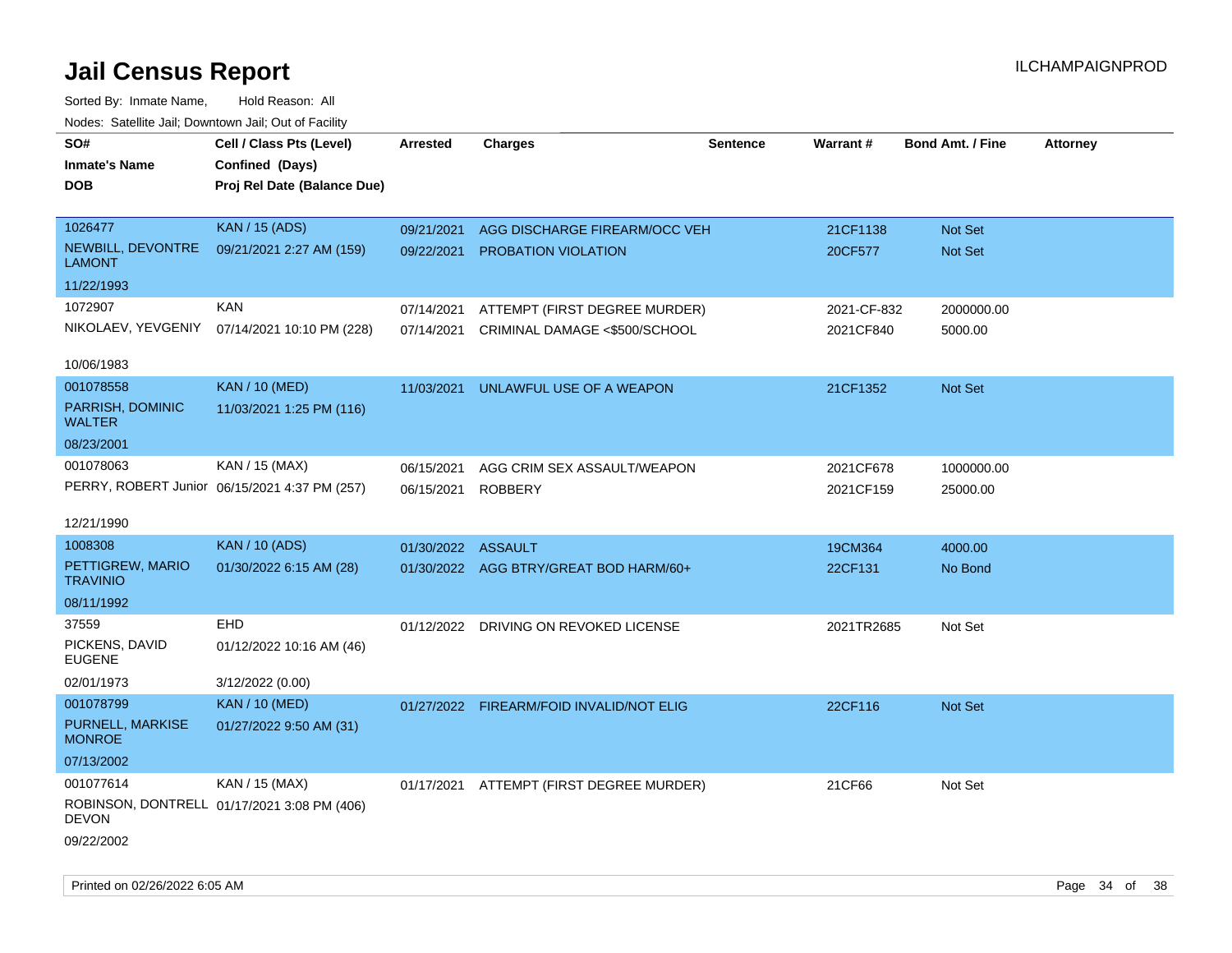| SO#<br><b>Inmate's Name</b><br><b>DOB</b>                      | Cell / Class Pts (Level)<br>Confined (Days)<br>Proj Rel Date (Balance Due) | Arrested                                                           | <b>Charges</b>                                                                                                                              | <b>Sentence</b> | Warrant#                                                            | <b>Bond Amt. / Fine</b>                                      | <b>Attorney</b> |
|----------------------------------------------------------------|----------------------------------------------------------------------------|--------------------------------------------------------------------|---------------------------------------------------------------------------------------------------------------------------------------------|-----------------|---------------------------------------------------------------------|--------------------------------------------------------------|-----------------|
| 1061216<br><b>RUNGE, ANDRE</b><br><b>MARSEAN</b><br>12/05/1997 | <b>KAN / 10 (MED)</b><br>06/22/2021 4:42 PM (250)                          | 06/22/2021                                                         | <b>HOME INVASION/FIREARM</b>                                                                                                                |                 | 21CF727                                                             | Not Set                                                      |                 |
| 650295<br>SANDAGE, JERALD<br><b>EUGENE</b><br>06/07/1971       | <b>PIA / 50 (MAX)</b><br>04/22/2020 6:30 AM (676)                          | 04/22/2020<br>04/22/2020<br>04/22/2020<br>04/22/2020<br>04/22/2020 | CRIMINAL SEXUAL ASSAULT<br><b>CRIMINAL SEXUAL ASSAULT</b><br><b>CRIMINAL SEXUAL ABUSE</b><br>CRIMINAL SEXUAL ASSAULT<br>OFFICIAL MISCONDUCT |                 | 2020-CF407<br>2020-CF408<br>2020-CF409<br>2020-CF410<br>2019-CF1811 | 750000.00<br>750000.00<br>750000.00<br>750000.00<br>25000.00 |                 |
| 59178<br><b>SANDERS, MICHAEL</b><br><b>JEAN</b><br>12/22/1967  | <b>KAN / 15 (MAX)</b><br>12/13/2021 4:17 PM (76)                           | 12/13/2021                                                         | AGG DISCHARGE FIREARM/OCC VEH                                                                                                               |                 | 21CF1274                                                            | 1500000.00                                                   |                 |
| 001078704<br>SHORTER, JAQUAN<br><b>MAURICE</b><br>10/08/1998   | KAN / 15 (MAX)<br>12/23/2021 1:23 AM (66)                                  | 12/21/2021                                                         | MURDER/INTENT TO KILL/INJURE                                                                                                                |                 | 21CF1575                                                            | Not Set                                                      |                 |
| 1062194<br>SIMMONS, MICHAEL<br><b>JAMAL</b><br>11/03/1997      | <b>KAN / 15 (MAX)</b><br>02/27/2020 1:11 PM (731)                          | 02/27/2020<br>09/23/2020                                           | MURDER/OTHER FORCIBLE FELONY<br>AGG BATTERY/DISCHARGE FIREARM                                                                               |                 | 20CF-247<br>20CF1061                                                | 1000000.00<br><b>Not Set</b>                                 |                 |
| 001078115<br>SMITH, JAMES<br>NASHAUN, Junior<br>09/18/2000     | KAN / 15 (MAX)<br>07/01/2021 2:44 PM (241)                                 | 07/01/2021                                                         | ARMED VIOLENCE/CATEGORY I                                                                                                                   | 5y (DOC)        | 21CF772                                                             | Not Set                                                      |                 |
| 001077868<br>SPEARMENT,<br><b>KENTRELL</b><br>01/21/2002       | <b>KAN / 15 (MAX)</b><br>04/21/2021 9:48 PM (312)                          | 04/21/2021<br>08/19/2021                                           | ARMED ROBBERY/ARMED W/FIREARM<br><b>FLEEING/ATTEMPT ELUDE OFFICER</b>                                                                       |                 | 21CF445<br>2021TR1053                                               | Not Set<br>1000.00                                           |                 |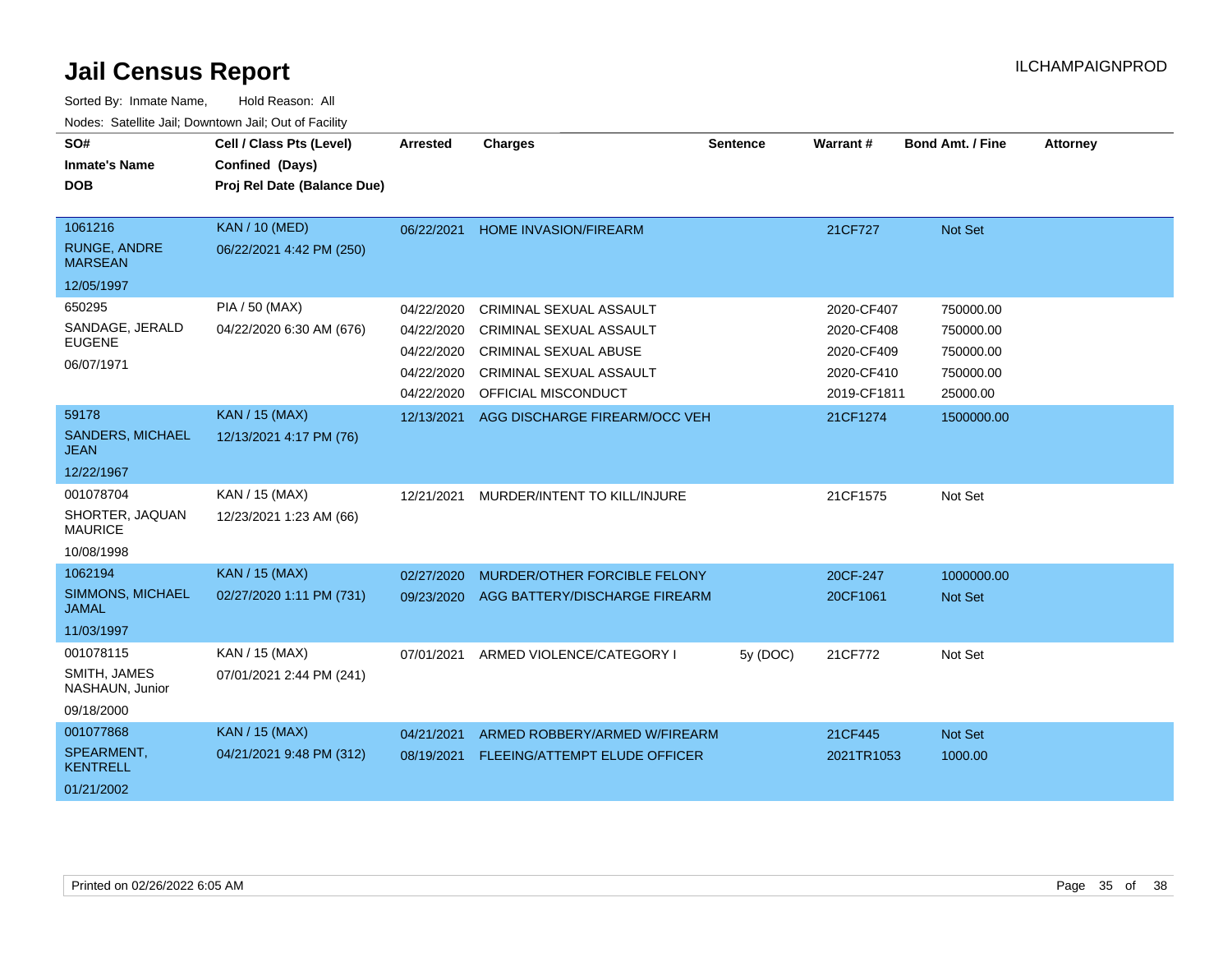| roaco. Oatomto dan, Downtown dan, Oat or Fability |                                               |                 |                                           |                 |                 |                         |                 |
|---------------------------------------------------|-----------------------------------------------|-----------------|-------------------------------------------|-----------------|-----------------|-------------------------|-----------------|
| SO#                                               | Cell / Class Pts (Level)                      | <b>Arrested</b> | Charges                                   | <b>Sentence</b> | <b>Warrant#</b> | <b>Bond Amt. / Fine</b> | <b>Attorney</b> |
| <b>Inmate's Name</b>                              | Confined (Days)                               |                 |                                           |                 |                 |                         |                 |
| <b>DOB</b>                                        | Proj Rel Date (Balance Due)                   |                 |                                           |                 |                 |                         |                 |
|                                                   |                                               |                 |                                           |                 |                 |                         |                 |
| 11979                                             | <b>EHD</b>                                    |                 | 01/11/2022 AGG FLEEING POLICE/21 MPH OVER |                 | 2021CF629       | Not Set                 |                 |
| <b>STARK, JACK LYNN</b>                           | 01/11/2022 10:13 AM (47)                      |                 |                                           |                 |                 |                         |                 |
| 12/31/1955                                        | 4/9/2022 (0.00)                               |                 |                                           |                 |                 |                         |                 |
| 001077854                                         | EHD                                           | 09/15/2021      | DRIVING RVK/SUSP DUI/SSS 4-9              |                 | 2021CF306       | Not Set                 |                 |
| STUKINS, DANNY RAY                                | 09/15/2021 10:17 AM (165)                     |                 |                                           |                 |                 |                         |                 |
| 07/05/1985                                        | 3/13/2022 (0.00)                              |                 |                                           |                 |                 |                         |                 |
| 65920                                             | <b>KAN / 15 (MAX)</b>                         | 12/21/2021      | ARMED ROBBERY/ARMED W/FIREARM             |                 | 21CF1543        | 100000.00               |                 |
| TAPSCOTT,<br><b>CORNELIUS</b>                     | 12/21/2021 10:57 PM (68)                      |                 |                                           |                 |                 |                         |                 |
| 07/14/1985                                        |                                               |                 |                                           |                 |                 |                         |                 |
| 1046632                                           | KAN / 15 (MAX)                                | 09/14/2021      | ARMED VIOLENCE/CATEGORY II                |                 | 21CF912         | 750000.00               |                 |
|                                                   | TATE, JAVON MARQUIS 09/14/2021 12:10 PM (166) |                 |                                           |                 |                 |                         |                 |
| 08/10/1996                                        |                                               |                 |                                           |                 |                 |                         |                 |
| 1033031                                           | KAN / 15 (MAX)                                | 08/19/2020      | *AGG BATTERY W/FIREARM/PERSON             |                 | 2020-CF923      | 500000.00               |                 |
| TOMS, ANDREW<br><b>CHUCKY</b>                     | 08/19/2020 5:59 PM (557)                      |                 |                                           |                 |                 |                         |                 |
| 09/28/1978                                        |                                               |                 |                                           |                 |                 |                         |                 |
| 1004142                                           | KAN / 15 (MAX)                                | 10/27/2021      | POSSESSION OF METH/15<100GRAMS            |                 | 2021CF1298      | 1500000.00              |                 |
| TOY, KAYON LARENZ                                 | 10/22/2021 1:01 PM (128)                      |                 |                                           |                 |                 |                         |                 |
| 09/12/1991                                        |                                               |                 |                                           |                 |                 |                         |                 |
| 001078386                                         | <b>KAN / 10 (MED)</b>                         | 09/14/2021      | POSSESSION OF STOLEN FIREARM              |                 | 2021CF1099      | 250000.00               |                 |
| TURNER, AMARIO                                    | 09/14/2021 11:42 PM (166)                     |                 |                                           |                 |                 |                         |                 |
| 09/23/2002                                        |                                               |                 |                                           |                 |                 |                         |                 |
| 1011886                                           | <b>EHD</b>                                    |                 | 01/12/2022 AGG FLEEING/2+ CON DEVICES     |                 | 2021CF378       | Not Set                 |                 |
| TURNER, SHAWNTAY<br><b>EUGENE</b>                 | 01/12/2022 9:25 AM (46)                       |                 |                                           |                 |                 |                         |                 |
| 01/09/1992                                        | 3/11/2022 (0.00)                              |                 |                                           |                 |                 |                         |                 |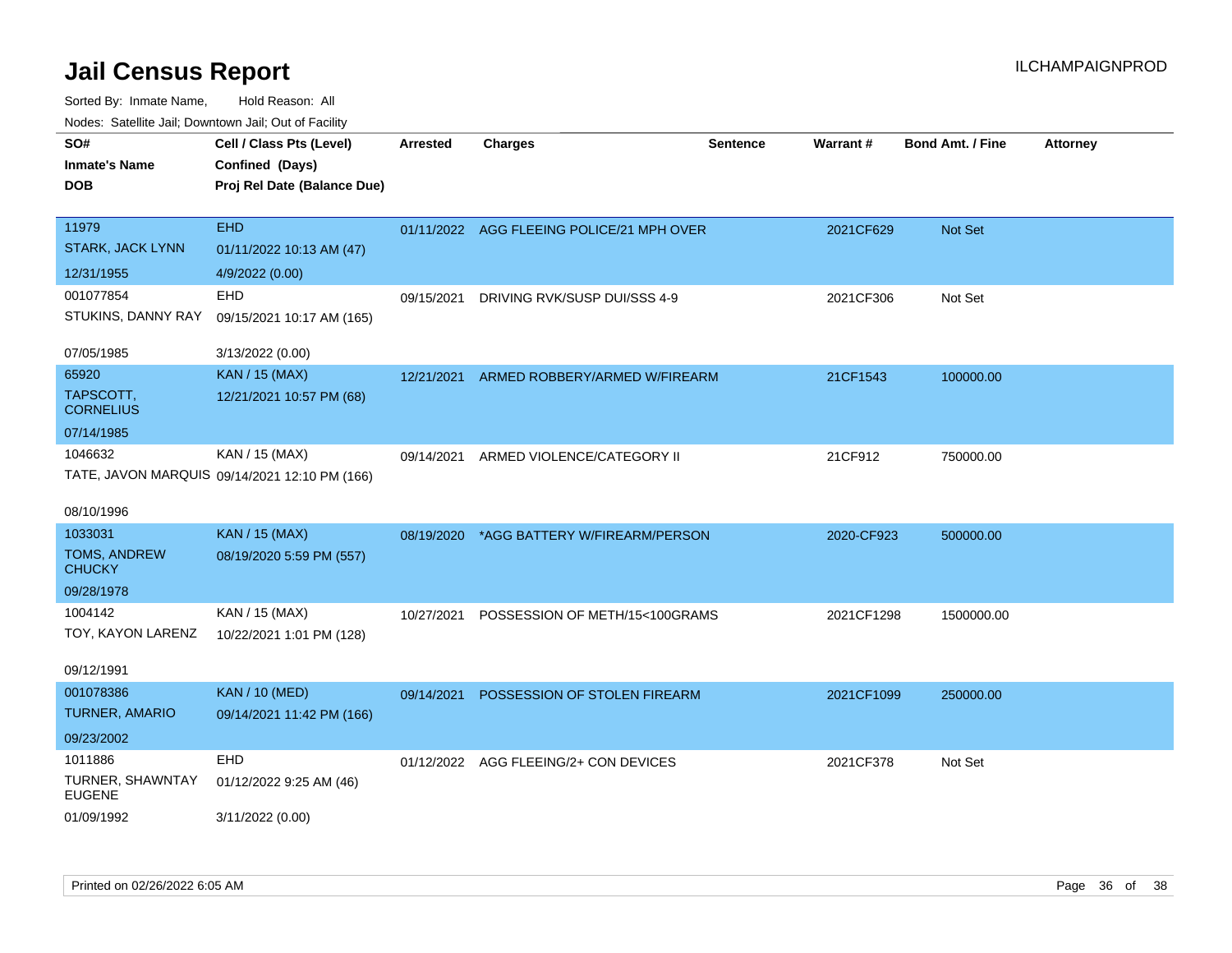| SO#                                  | Cell / Class Pts (Level)    | Arrested   | <b>Charges</b>                           | <b>Sentence</b> | <b>Warrant#</b> | <b>Bond Amt. / Fine</b> | <b>Attorney</b> |
|--------------------------------------|-----------------------------|------------|------------------------------------------|-----------------|-----------------|-------------------------|-----------------|
| <b>Inmate's Name</b>                 | Confined (Days)             |            |                                          |                 |                 |                         |                 |
| <b>DOB</b>                           | Proj Rel Date (Balance Due) |            |                                          |                 |                 |                         |                 |
|                                      |                             |            |                                          |                 |                 |                         |                 |
| 961786                               | <b>KAN / 15 (ADS)</b>       |            | 01/24/2022 ARMED HABITUAL CRIMINAL       |                 | 22CF104         | Not Set                 |                 |
| <b>WARREN, DESIE</b><br><b>ARNEZ</b> | 01/24/2022 7:23 AM (34)     |            |                                          |                 |                 |                         |                 |
| 04/28/1988                           |                             |            |                                          |                 |                 |                         |                 |
| 1062558                              | KAN / 10 (MED)              |            | 10/02/2021 FELON POSS/USE WEAPON/FIREARM |                 | 21CF1185        | Not Set                 |                 |
| <b>WELLS, JIAMANTE</b><br>AMORE      | 10/02/2021 8:29 PM (148)    |            |                                          |                 |                 |                         |                 |
| 09/02/1995                           |                             |            |                                          |                 |                 |                         |                 |
| 1002033                              | <b>KAN / 15 (MAX)</b>       | 09/08/2021 | DRIVING ON SUSPENDED LICENSE             |                 | 2019-TR-11944   | 5000.00                 |                 |
| <b>WEST, ANTONIO</b>                 | 09/08/2021 11:01 PM (172)   | 09/08/2021 | ARMED ROBBERY/ARMED W/FIREARM            |                 | 2020-CF-1406    | 500000.00               |                 |
| <b>DEONTA</b>                        |                             | 09/08/2021 | AGG UNLAWFUL USE OF WEAPON/VEH           |                 | 2021-CF-AWOW    | <b>Not Set</b>          |                 |
| 04/15/1992                           |                             | 09/08/2021 | <b>OBSTRCT JUSTICE/LEAVE STATE</b>       |                 | 2021-CF-AWOW    | <b>Not Set</b>          |                 |
|                                      |                             | 09/08/2021 | ARMED VIOLENCE/CATEGORY I                |                 | 2021-CF-AWOW    | <b>Not Set</b>          |                 |
| 1022068                              | KAN / 15 (ADS)              |            | 10/10/2021 FELON POSS/USE WEAPON/FIREARM |                 | 21CF1212        | Not Set                 |                 |
| <b>WILKINS, MICHAEL</b><br>CARL      | 10/10/2021 5:07 AM (140)    |            |                                          |                 |                 |                         |                 |
| 07/10/1992                           |                             |            |                                          |                 |                 |                         |                 |
| 001078709                            | <b>KAN / 15 (MAX)</b>       | 12/22/2021 | ARMED VIOLENCE/CATEGORY I                |                 | 21CF1586        | Not Set                 |                 |
| WILLIAMS, DAVID LEE                  | 12/22/2021 11:00 AM (67)    |            |                                          |                 |                 |                         |                 |
|                                      |                             |            |                                          |                 |                 |                         |                 |
| 12/18/1989                           |                             |            |                                          |                 |                 |                         |                 |
| 28328                                | <b>EHD</b>                  |            | 02/02/2022 AGG DUI/NO VALID DL           |                 | 2021CF19        | Not Set                 |                 |
| <b>WILLIAMS, DERRICK</b>             | 02/02/2022 9:39 AM (25)     |            |                                          |                 |                 |                         |                 |
| 05/10/1965                           | 3/2/2022 (0.00)             |            |                                          |                 |                 |                         |                 |
| 539662                               | <b>KAN / 10 (MED)</b>       | 08/14/2021 | <b>AGGRAVATED BATTERY</b>                |                 | 21CF979         | No Bond                 |                 |
| <b>WILLIAMS, JAVONTAE</b>            | 08/14/2021 1:28 AM (197)    | 08/14/2021 | AGGRAVATED DOMESTIC BATTERY              |                 | 2020CF1098      | 25000.00                |                 |
| <b>DEMAR</b>                         |                             | 08/14/2021 | DOM BTRY/CONTACT/1-2 PRECONV             |                 | 2021CF770       | 250000.00               |                 |
| 07/28/1991                           |                             | 08/14/2021 | <b>CITY OV ARREST</b>                    |                 | 2017OV893       | 1000.00                 |                 |